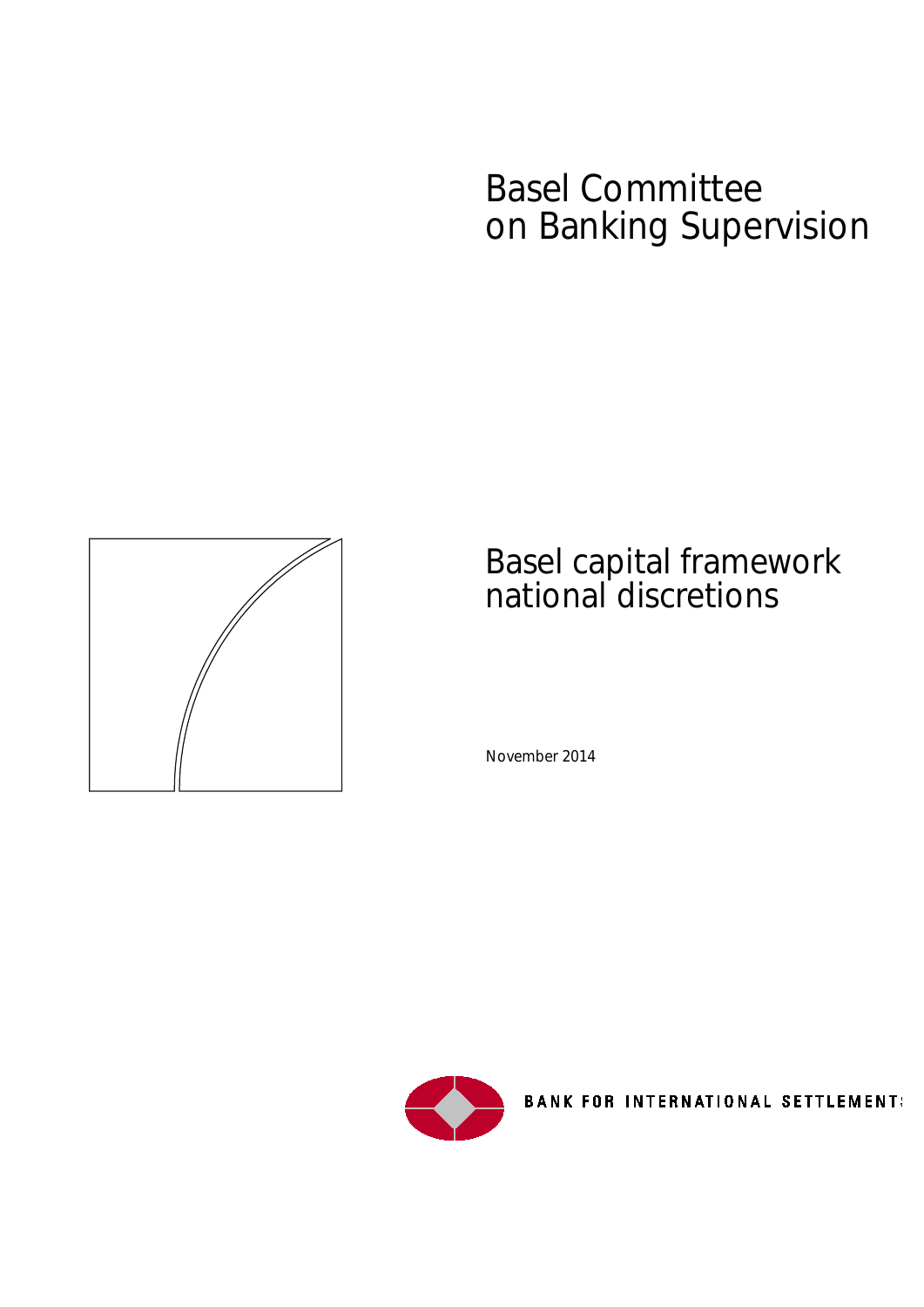This publication is available on the BIS website [\(www.bis.org\)](http://www.bis.org/).

*© Bank for International Settlements 2014. All rights reserved. Brief excerpts may be reproduced or translated provided the source is stated.*

ISBN 978-92-9131-975-6 (print) ISBN 978-92-9131-980-0 (online)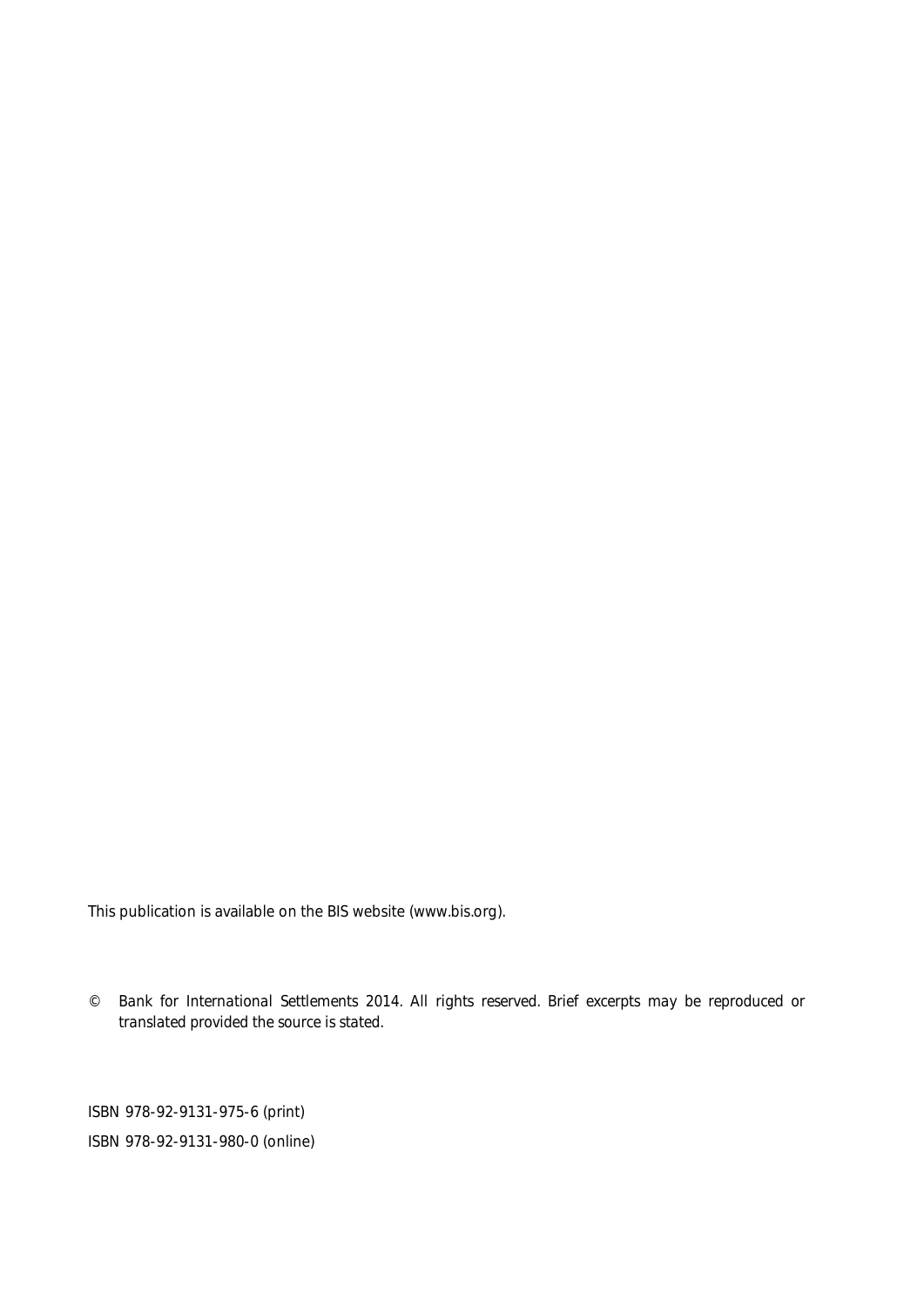### **Contents**

| Summary of Table 1 - Standardised approach for credit risk - Basel Committee members 3 |  |
|----------------------------------------------------------------------------------------|--|
| Summary of Table 2 - IRB roll-out and min requirements - Basel Committee members  4    |  |
| Summary of Table 3 - Internal Ratings-Based approach - Basel Committee members  5      |  |
|                                                                                        |  |
| Summary of Table 5 - Credit risk mitigation techniques - Basel Committee members 7     |  |
|                                                                                        |  |
|                                                                                        |  |
|                                                                                        |  |
| Standardised approach for credit risk (1) - Basel Committee members (excluding EU) 10  |  |
|                                                                                        |  |
| Standardised approach for credit risk (2) - Basel Committee members (excluding EU) 12  |  |
|                                                                                        |  |
| Standardised approach for credit risk (3) - Basel Committee members (excluding EU) 14  |  |
|                                                                                        |  |
| IRB roll-out and min requirements - Basel Committee members (excluding EU)20           |  |
|                                                                                        |  |
| Internal Ratings-Based approach - Basel Committee members (excluding EU)(1)25          |  |
|                                                                                        |  |
| Internal Ratings-Based approach - Basel Committee members (excluding EU) (2)27         |  |
|                                                                                        |  |
| Internal Ratings-Based approach - Basel Committee members (excluding EU) (3)29         |  |
|                                                                                        |  |
|                                                                                        |  |
|                                                                                        |  |
|                                                                                        |  |
|                                                                                        |  |
| Credit risk mitigation techniques - Basel Committee members (excluding EU)  40         |  |
|                                                                                        |  |
|                                                                                        |  |
|                                                                                        |  |
|                                                                                        |  |
|                                                                                        |  |
|                                                                                        |  |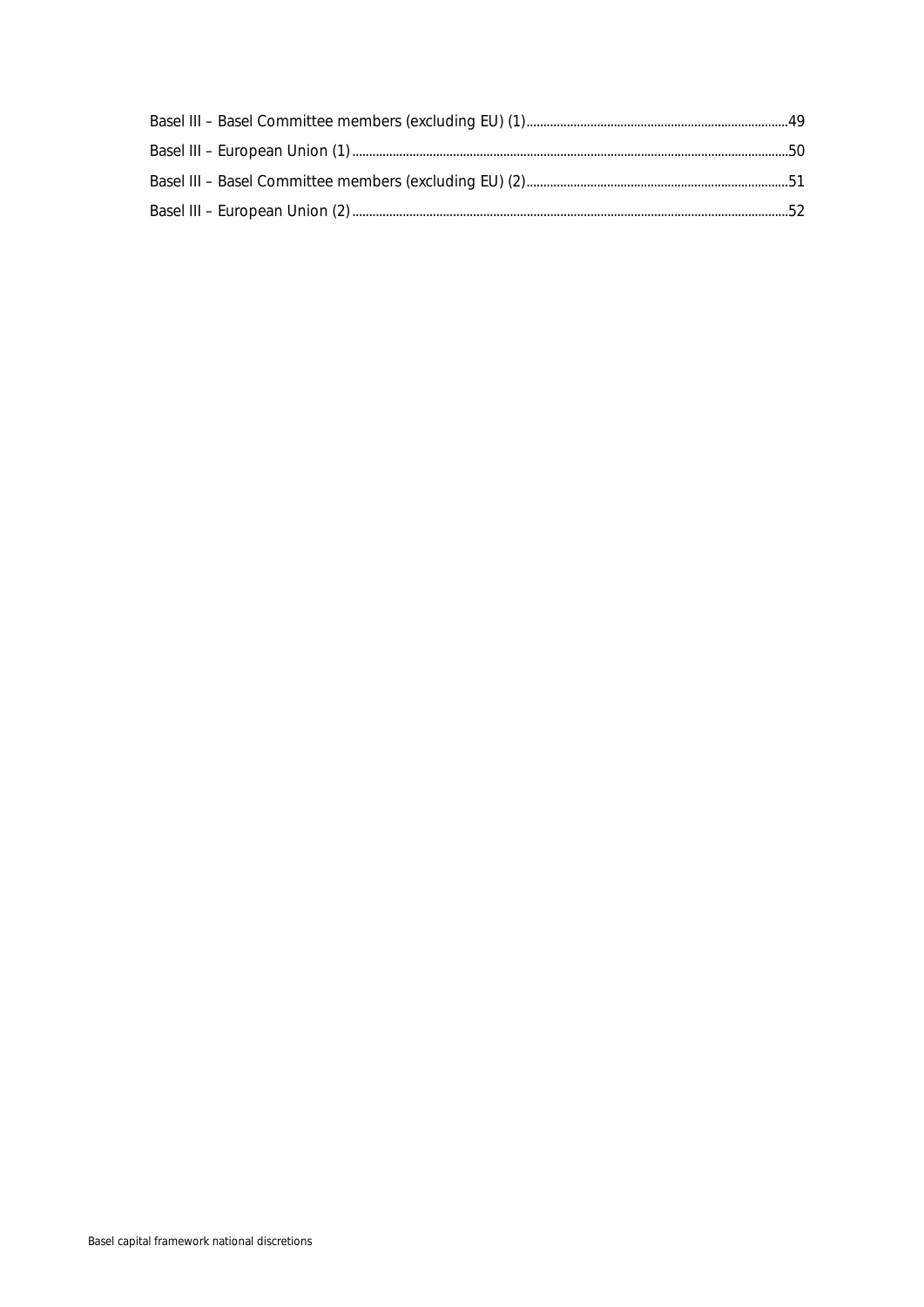## <span id="page-4-0"></span>Basel capital framework national discretions

The Basel capital framework<sup>[1](#page-4-1)</sup> contains a number of national discretions to allow the standards to be implemented differently by authorities in different jurisdictions. This can be useful when differences in the structure and development of financial systems warrant different approaches. In practice, however, the Committee recognises that the use of national discretions can also impair the comparability of implementation across jurisdictions, particularly if supervisors do not implement them with the same conservatism. This was highlighted by three recent studies on the variation of risk-weighted assets in the banking book and trading book.<sup>[2](#page-4-2)</sup>

In July 2013, the Basel Committee published a discussion paper on risk sensitivity, simplicity and comparability.<sup>[3](#page-4-3)</sup> It discussed the use of national discretions and recommended a review of how current national discretions are used by members. As a first step, the Basel Committee conducted a survey of members later in the year. This report summarises the results of that survey and shows the current use of national discretions included in the Basel capital framework by all 27 Basel Committee members.

The survey results should be read in conjunction with the *International Convergence of Capital Measurement and Capital Standards: A revised framework* (Basel II) and *Basel III: A global regulatory framework for more resilient banks and banking systems*. For example, "54 (claims on sovereign or central bank)" refers to paragraph 54 of the Basel II accord which defines a national discretion regarding these sorts of claims:

"54. At national discretion, a lower risk weight may be applied to banks' exposures to their sovereign (or central bank) of incorporation denominated in domestic currency and funded in that currency. Where this discretion is exercised, other national supervisory authorities may also permit their banks to apply the same risk weight to domestic currency exposures to this sovereign (or central bank) funded in that currency."

Most terms used in the tables in this report are straightforward: "Yes" means a discretion is used by the jurisdiction; "No" means it is not. "n/a" means "not applicable" rather than "not available." Other terms like "Option 1", "Option 2", "Explicit or Implicit", "Market or Both", "Simple Risk Weighted Assets (RWA)" or "Both" and "Deduction (Ded) or Risk Weighted (RW)" are defined in the respective paragraphs of the Basel standards.

The results of the survey are presented below in two series of tables, seven summary tables and seven main tables with one summary table for each main table. The summaries simply count the number of members who use a particular discretion. The main tables detail use of discretions by individual Basel Committee member jurisdictions. These are presented in separate tables for the European Union (EU) and non-European Union (non-EU) jurisdictions to accommodate the fact that in the EU, the Basel framework is implemented partially at the regional level directly and partially at the member state level, so some of the responses are common across EU members. The footnotes to each of the main tables explain specific details of individual country responses.

<span id="page-4-1"></span><sup>1</sup> Including Basel II, Basel 2.5 and Basel III. Each is available at www.bis.org.

<span id="page-4-2"></span><sup>2</sup> *Regulatory Consistency Assessment Programme (RCAP) – Analysis of risk-weighted assets for market risk*, February 2013; *Analysis of risk-weighted assets for credit risk in the banking book*, July 2013; and *Second report on risk-weighted assets for market risk in the trading book*, December 2013, all available at www.bis.org

<span id="page-4-3"></span><sup>3</sup> *The regulatory framework: balancing risk sensitivity, simplicity and comparability*, July 2013, www.bis.org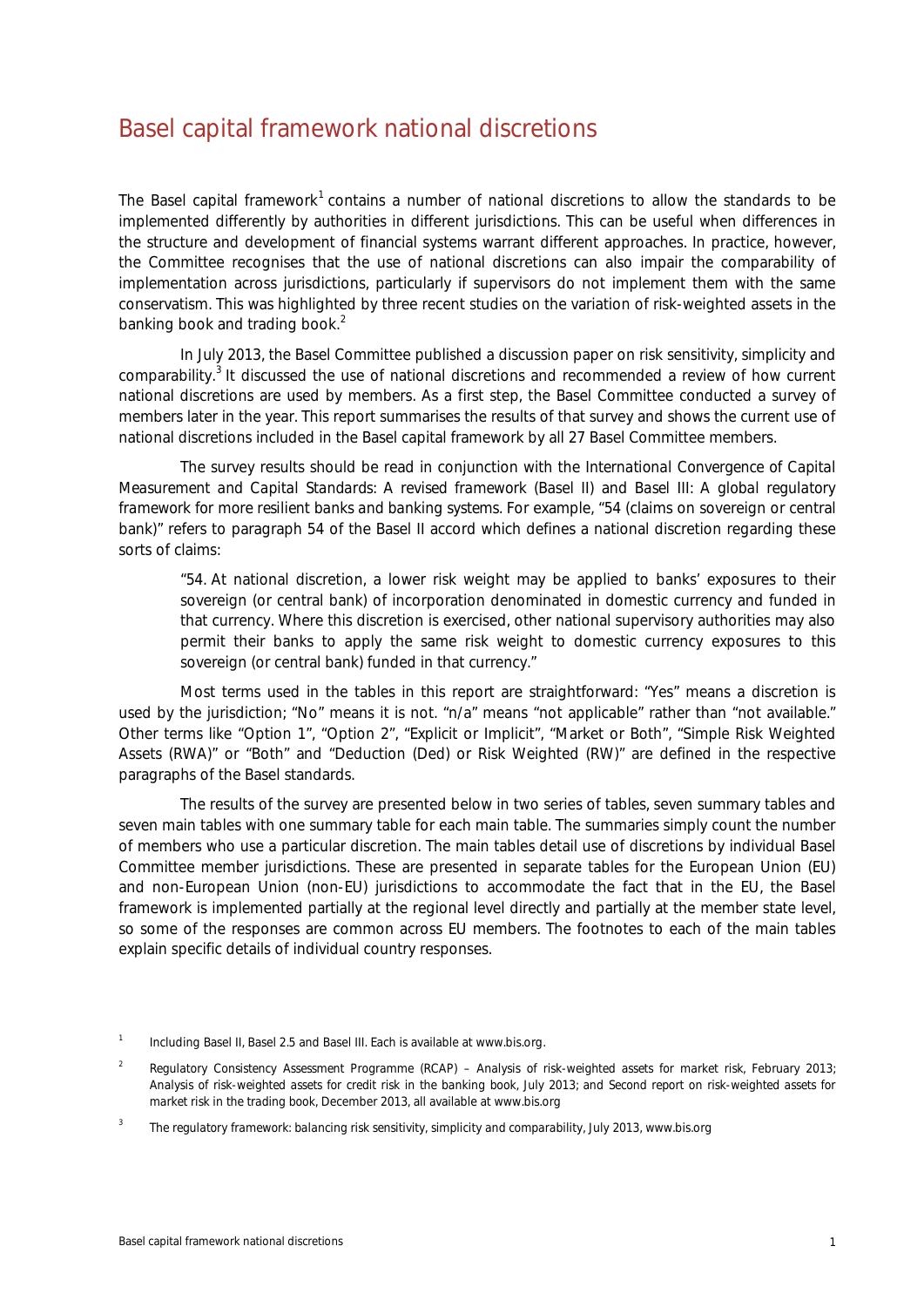The Basel Committee has begun analysis of these discretions to understand how much they contribute to unwarranted variations in capital standards. The Committee will then consider which of the discretions should be eliminated from the framework, which would serve to increase the comparability of implementation of the standards across jurisdictions. This process to consider eliminating certain discretions will begin in 2015.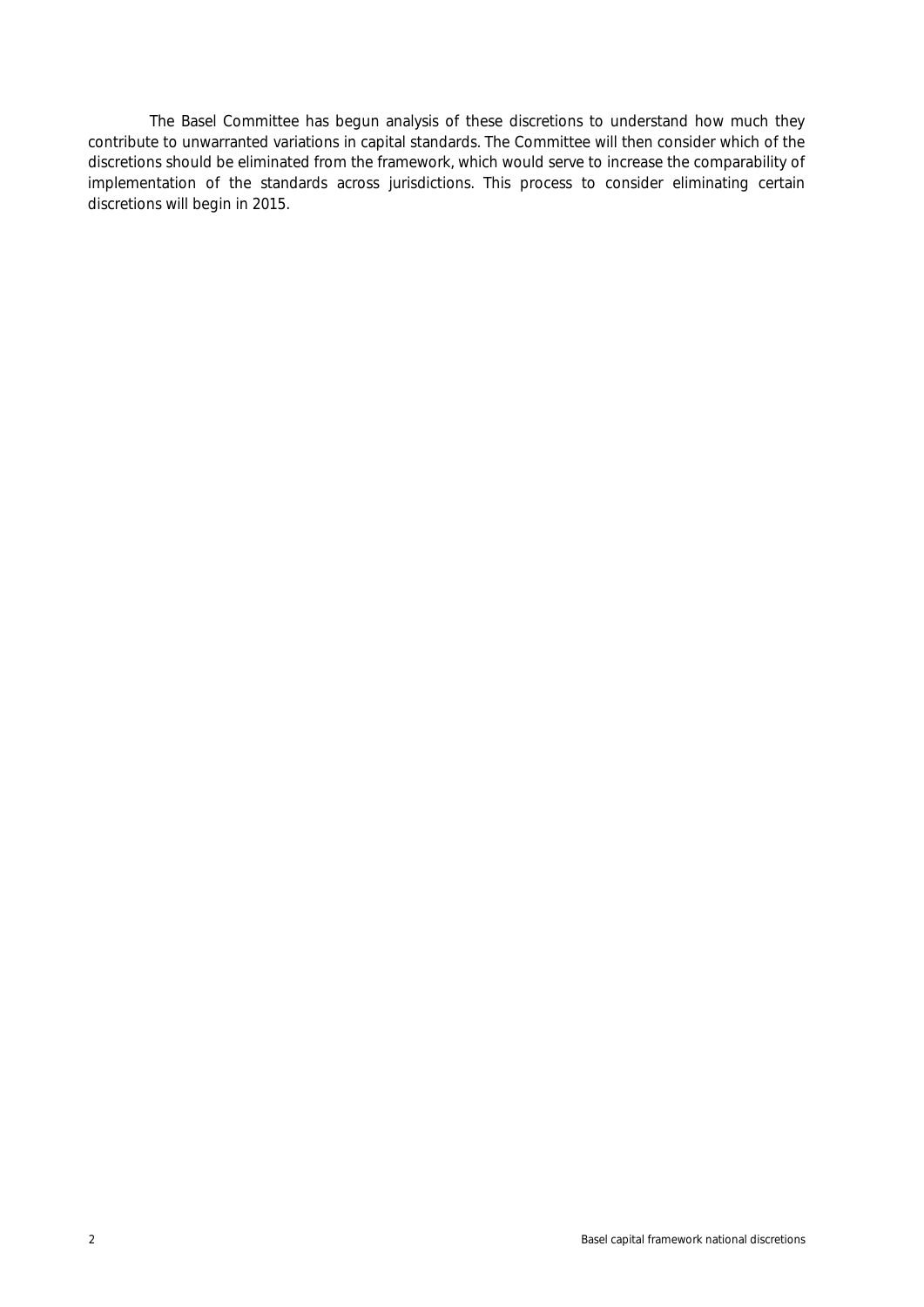## <span id="page-6-0"></span>Basel II – implementation of national discretions

| $50$ and $\mu$ of table to standardised approach for clear how base committee members                                      |     |                |                |      |          |          |
|----------------------------------------------------------------------------------------------------------------------------|-----|----------------|----------------|------|----------|----------|
| Basel II paragraph                                                                                                         | Yes | <b>No</b>      | n/a            | Both | Option 1 | Option 2 |
| 54 claims on sovereign (or central bank)                                                                                   | 26  |                | 1              |      |          |          |
| 55 Recognition of ECAs                                                                                                     | 17  | 9              | 1              |      |          |          |
| 57 Claims on domestic PSEs as if banks                                                                                     |     | 3              | 1              | 9    | 10       | 4        |
| 58 Claims on domestic PSEs as if sovs                                                                                      | 15  | 10             | 2              |      |          |          |
| 60-64 Claims on banks                                                                                                      |     | $\mathbf{1}$   | 1              | 9    | 7        | 9        |
| 64 Pref RW for claims on banks (<3m)                                                                                       | 19  | 6              | 2              |      |          |          |
| 67 increased RW for unrated                                                                                                | 3   | 23             | 1              |      |          |          |
| 68 100% RW for all corporates                                                                                              | 19  | $\overline{7}$ | 1              |      |          |          |
| 69 75% RW for regulatory retail claims                                                                                     | 23  | 3              | 1              |      |          |          |
| 70 Numerical limit for granularity criterion                                                                               | 11  | 15             | 1              |      |          |          |
| 71 Increased RWs for regulatory retail                                                                                     | 7   | 19             | 1              |      |          |          |
| 72-73 Preference RW for claims secured<br>by residential property                                                          | 26  |                | 1              |      |          |          |
| 74 CRE 50% RW if strict conditions are<br>met                                                                              | 12  | 14             | 1              |      |          |          |
| 75 RW of 50% for unsecured part of past<br>due loan where provisions > 50%                                                 | 4   | 22             | 1              |      |          |          |
| 75 Treat non-past due loans RW at 150%<br>as if past due                                                                   | 4   | 22             | 1              |      |          |          |
| 76 Transitional provision to accept wider<br>collateral                                                                    |     | 26             | 1              |      |          |          |
| 77 100% RW for fully secured past due<br>loan if provisions >15%                                                           | 5   | 21             | 1              |      |          |          |
| 78 RW for past due mortgages of 50% if<br>provisions > 20%                                                                 | 6   | 20             | 1              |      |          |          |
| 80 150% RW of higher for other assets                                                                                      | 21  | 5              | 1              |      |          |          |
| 81 RW gold bullion at 0%                                                                                                   | 23  | 3              | 1              |      |          |          |
| 81 20% RW cash items in the process of<br>collected                                                                        | 17  | 9              | 1              |      |          |          |
| 102 domestic currency rating for exposure<br>in foreign exchange transactions when<br>loan extended by MDB                 | 15  | 10             | $\overline{2}$ |      |          |          |
| 108 Allow use of unsolicited ratings                                                                                       | 13  | 12             | 2              |      |          |          |
| 201 Lower RW to claims guaranteed by<br>sovereign (or central bank) when<br>denominated and funded in domestic<br>currency | 24  | $\overline{2}$ | 1              |      |          |          |

### <span id="page-6-1"></span>Summary of Table 1 - Standardised approach for credit risk – Basel Committee members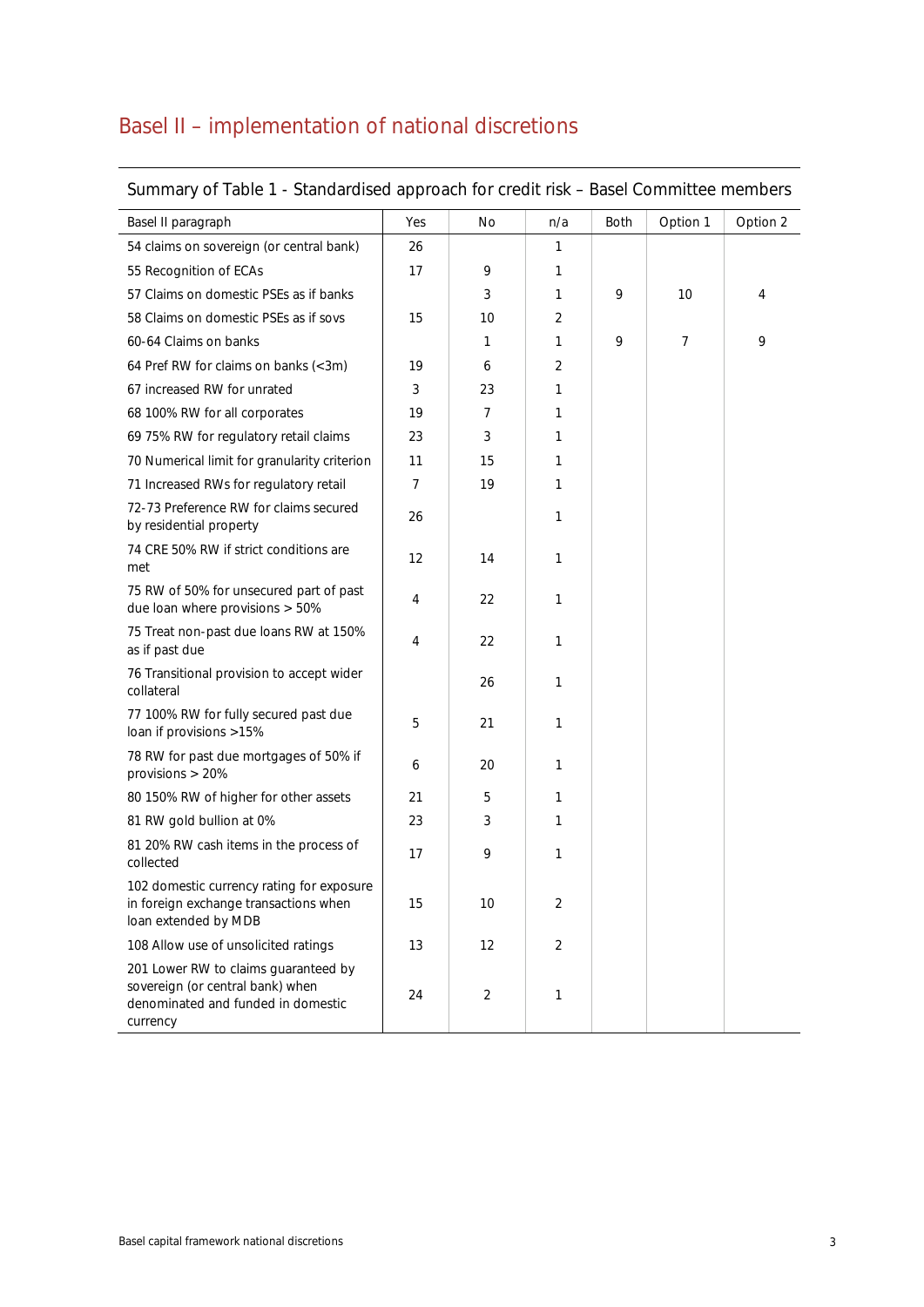| Basel II paragraph                                                | Yes | No. | n/a |
|-------------------------------------------------------------------|-----|-----|-----|
| 257 Phased roll-out of IRB                                        | 23  |     | 3   |
| 259 IRB exemptions for non-material portfolios                    | 24  |     | 3   |
| 260 Require IRB equity, even if bank is standardised              | 4   | 20  | 3   |
| 264-265 Relaxation of data requirements for<br>transition         | 18  | 6   | 3   |
| 404 Greater number of borrower grades than 7 for<br>non-defaulted | 6   | 18  | 3   |
| 443 Require an external audit                                     | 5   | 19  | 3   |
| 452 180 days definition of default for retail and PSE             | 6   | 18  | 3   |
| 458 Establish more specific requirements for re-<br>ageing        | 3   | 20  | 4   |
| 467 mandatory adjustment of PD for seasoning<br>effects           | 16  | 8   | 3   |
| 521 Recognition of other collateral meeting criteria              | 20  | 4   | 3   |

## <span id="page-7-0"></span>Summary of Table 2 - IRB roll-out and min requirements – Basel Committee members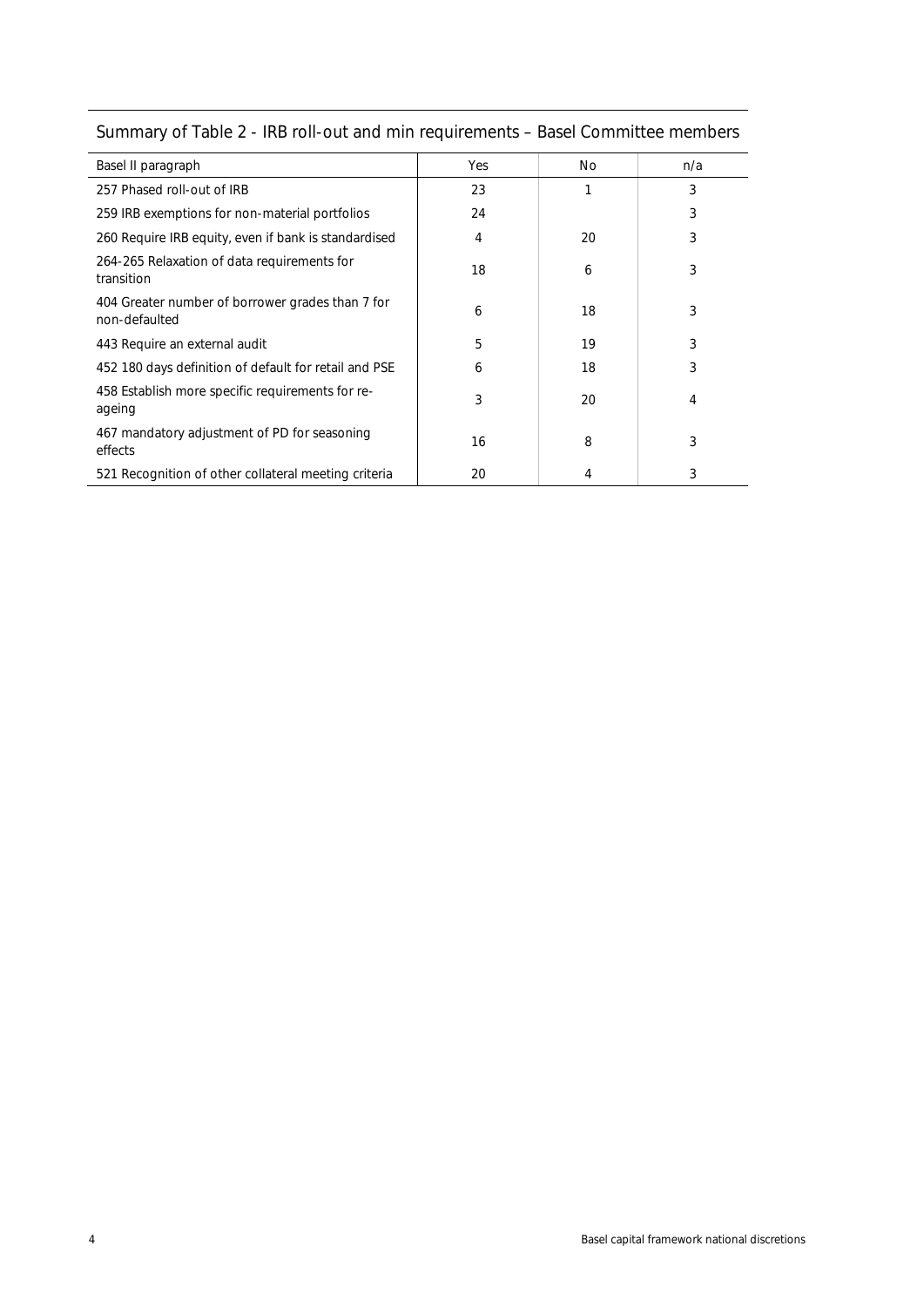<span id="page-8-0"></span>

|  | Summary of Table 3 - Internal Ratings-Based approach - Basel Committee members |  |
|--|--------------------------------------------------------------------------------|--|
|  |                                                                                |  |

| Basel II paragraph                                                                       | Yes | No. | n/a | Explicit | Implicit | Both | Market | Simple<br><b>RW</b> |
|------------------------------------------------------------------------------------------|-----|-----|-----|----------|----------|------|--------|---------------------|
| 231 Exposure thresholds to distinguish<br>between retail/corporates                      | 5   | 19  | 3   |          |          |      |        |                     |
| 231 Limits on maximum number of<br>housing units per exposure                            | 3   | 21  | 3   |          |          |      |        |                     |
| 232 Minimum number of exposures<br>within a pool for retail                              |     | 24  | 3   |          |          |      |        |                     |
| 237 Allowance for directly hedged<br>equity holdings                                     | 7   | 17  | 3   |          |          |      |        |                     |
| 238 Re-categorise debt holdings as<br>equities                                           | 10  | 14  | 3   |          |          |      |        |                     |
| 242 Purchased receivables "bottom up"<br>approach conc. limits                           | 6   | 17  | 4   |          |          |      |        |                     |
| 250 HVCRE: Banks can use foundation<br>approach with separate RW function                | 7   | 14  | 6   |          |          |      |        |                     |
| 251 HVCRE: Banks can use advanced<br>approach with separate RW function                  | 8   | 13  | 6   |          |          |      |        |                     |
| 267 Exempt equity exposures from IRB<br>for transitional 10 years                        | 11  | 12  | 4   |          |          |      |        |                     |
| 274 Allow firm-size adjustment and<br>SME threshold to be based on total<br>assets       | 18  | 6   | 3   |          |          |      |        |                     |
| 277 Specialised lending: Lower RWs of<br>50% and 70% (<2.5yrs)                           | 19  | 5   | 3   |          |          |      |        |                     |
| 282 HVCRE: Lower RW of 70% and 95%<br>(<2.5yrs)                                          | 3   | 17  | 7   |          |          |      |        |                     |
| 288 Wider definition of subordination                                                    | 1   | 23  | 3   |          |          |      |        |                     |
| 289 Certain commercial mortgages<br>recognised as corporate                              | 14  | 10  | 3   |          |          |      |        |                     |
| 318 Require explicit M adjustment for<br><b>FIRB</b>                                     |     |     | 4   | 10       | 3        | 10   |        |                     |
| 319 Exempt certain small domestic<br>firms from explicit M adjustment                    | 13  | 11  | 3   |          |          |      |        |                     |
| 322 Carve out instruments from 1-yr<br>floor within M adjustment                         | 21  | 3   | 3   |          |          |      |        |                     |
| 341-342 Equity: market-based or<br>PD/LGD approach?                                      |     |     | 4   |          |          | 19   | 4      |                     |
| 346-349 Equity: Simple RW or internal<br>models approach?                                |     |     | 4   |          |          | 21   |        | $\overline{2}$      |
| 356 Exclude equity holdings in entities<br>whose debt is 0% RW under<br>standardised     | 14  | 8   | 5   |          |          |      |        |                     |
| 357 Exemption for equity under<br>legislative programmes                                 | 13  | 9   | 5   |          |          |      |        |                     |
| 358 Exemption for equity based on<br>materiality threshold                               | 18  | 4   | 5   |          |          |      |        |                     |
| 373 Purchased receivables: Recognise<br>internally-rated guarantors for dilution<br>risk | 15  | 8   | 4   |          |          |      |        |                     |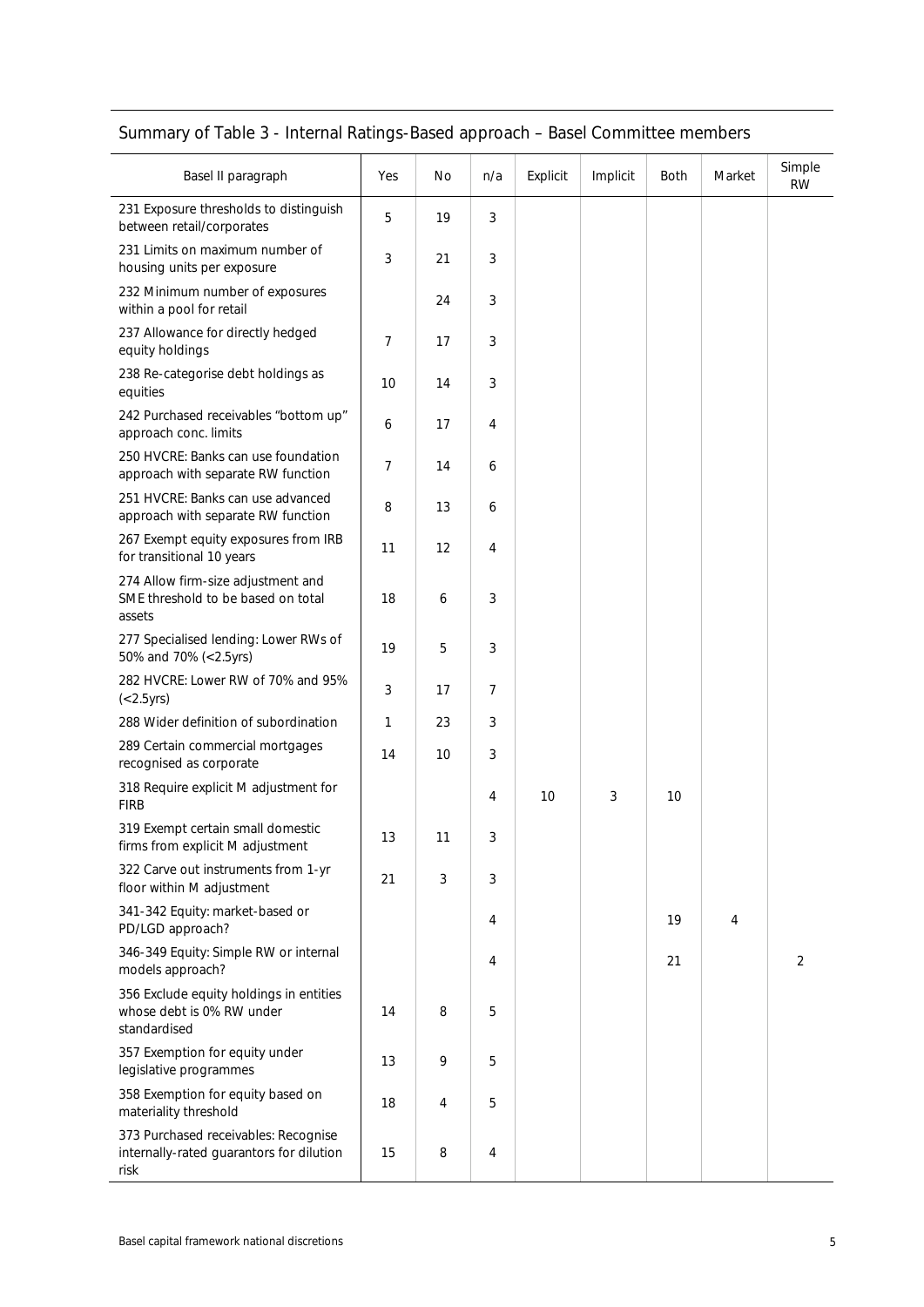| Summary of Table 4 – Other issues – Basel Committee members |  |  |
|-------------------------------------------------------------|--|--|
|-------------------------------------------------------------|--|--|

<span id="page-9-0"></span>

| Basel II paragraph                                                                               | Yes | <b>No</b>      | n/a            | Consol. | Deduct         | <b>RW</b> |
|--------------------------------------------------------------------------------------------------|-----|----------------|----------------|---------|----------------|-----------|
| 24 & 27 Consolidation or deduction of majority-<br>owned sec entities and financial subsidiaries | 18  |                |                | 7       | $\overline{2}$ |           |
| 43 Apply limit on recognition of excess provisions                                               | 3   | 21             | 3              |         |                |           |
| 49 Develop bank by bank floors                                                                   | 15  | 10             | $\overline{2}$ |         |                |           |
| 582 Securitisation: unconditionally cancellable<br>servicer cash advances 0%CCF                  | 23  | 3              | 1              |         |                |           |
| 639 Securitisation: Allow alternative treatment for<br>liquidity facilities in IRB               | 18  | 4              | 5              |         |                |           |
| 652-654 Op risk: Alternative Standardised<br>Approach                                            | 17  | 9              |                |         |                |           |
| 654 Op risk: More conservative treatment of<br>negative gross income                             | 5   | 21             | 1              |         |                |           |
| 656 Op risk: Allow allocation mechanism for non-<br>significant subs                             | 15  | 8              | 4              |         |                |           |
| 663 Op risk: Impose criteria for non-<br>internationally active banks using TSA                  | 19  | 6              | 2              |         |                |           |
| 669 (b) Op risk: Allow bank to demonstrate it<br>captures EL                                     | 21  | 2              | 4              |         |                |           |
| 669 (d) Op risk: Allow bank to use internal<br>correlations across estimates                     | 21  | $\overline{2}$ | 4              |         |                |           |
| 673 Op risk: Establish threshold for internal loss<br>data                                       | 15  | 9              | 3              |         |                |           |
| 798 Securitisation: Require review prior to<br>exercising a call                                 | 4   | 22             | 1              |         |                |           |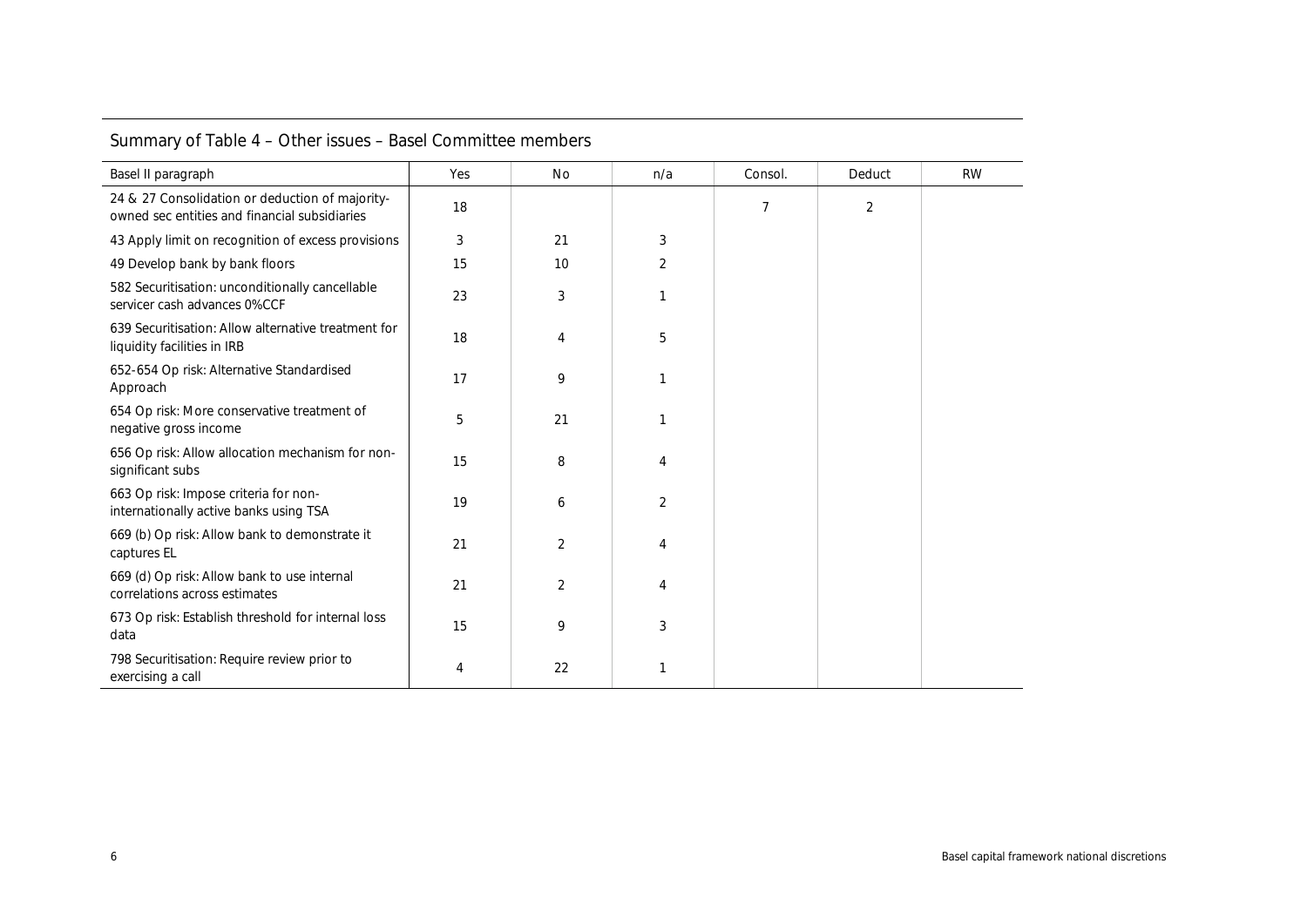| Basel II paragraph                                                                     | Yes | No | n/a |
|----------------------------------------------------------------------------------------|-----|----|-----|
| 136 Allow banks to not apply supervisory or<br>own-estimate haircuts for certain repos | 24  | 3  |     |
| 154 Bank's internal H for categories of security<br>when debt rated BBB-/A-3 or higher | 19  | 7  |     |
| 170 & 294 Banks can apply H=0 for certain<br>repos                                     | 24  | 3  |     |
| 171 Establish a definition of core market<br>participants                              | 24  | 3  |     |
| 172 Follow other supervisors' preferential<br>treatment carve-out of repos             | 7   | 20 |     |
| 507 & 508 Recognition of CRE/RRE in the FIRB<br>where not all conditions are met       | 11  | 12 | 3   |
|                                                                                        |     |    |     |

## <span id="page-10-0"></span>Summary of Table 5 – Credit risk mitigation techniques – Basel Committee members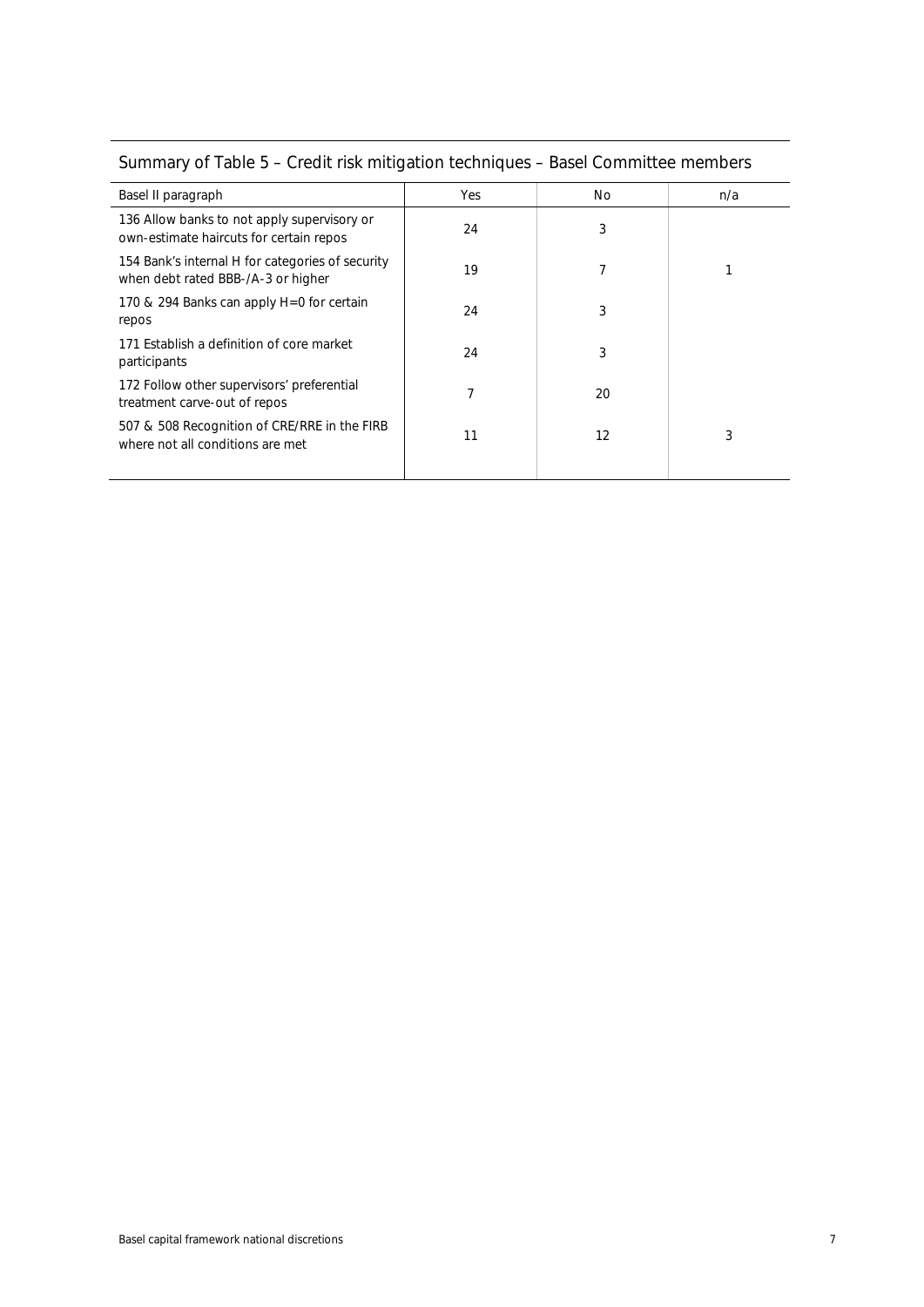## <span id="page-11-0"></span>Summary of Table 6 – Trading book/market risk – Basel Committee members

| Basel II paragraph                                                                                                               | Yes | No             | n/a            |
|----------------------------------------------------------------------------------------------------------------------------------|-----|----------------|----------------|
| 683(v) Permit banking groups to report short<br>and long positions in the same instrument on a<br>net basis                      | 20  | 5              | $\overline{2}$ |
| 689 (ii) Dealer exception for holdings of other<br>banks' and financial entities' capital in the<br>trading book                 | 4   | 21             | $\overline{2}$ |
| 701 (ii) Allow banks to use their own internal<br>risk management models                                                         | 24  | $\overline{2}$ | 1              |
| 701 (i) Apply a specific risk weight to securities<br>issued by certain foreign governments                                      | 5   | 21             | 1              |
| 710 (i) FN118 Include local and regional gov<br>subject to a zero credit RW in the government<br>category                        | 17  | 9              | 1              |
| 711 Apply lower specific risk charge to gov<br>paper denominated and funding in domestic<br>currency                             | 23  | 3              | 1              |
| 711 (i) Include in qualifying category securities<br>issued by banks in Basel jurisdictions                                      | 11  | 15             | 1              |
| 711 (i) Include in qualifying category securities<br>issued by sec firms that are subject to<br>equivalent rules                 | 12  | 14             | 1              |
| 712 (ii) Apply a higher specific risk charge to<br>instruments with high yield to redemption<br>and/or disallow offsetting       | 7   | 19             | 1              |
| 718 (vii) Allow banks to use the duration<br>method for general market risk                                                      | 22  | 3              | 2              |
| 718 (xL) Choice of shorthand method or<br>internal models for foreign exchange risk                                              | 21  | 5              | 1              |
| 718 (xLii) Exemption for negligible foreign<br>exchange positions where no FX positions on<br>own account                        | 16  | 10             | 1              |
| 718 (xLvii) Permit netting between sub<br>categories for same commodity                                                          | 18  | 5              | 4              |
| 718 (Lvi) Permit simplified and intermediate<br>approach treatment of options                                                    | 24  | $\sqrt{2}$     | 1              |
| 718 (Lix) FN152 Require banks to use the<br>scenario or internal models approach for exotic<br>options / options close to expiry | 7   | 18             | 2              |
| 718 (Lxiii) Permit interest rate options to be<br>based on the calculation on a min of six sets of<br>time-bands                 | 8   | 16             | 3              |
| 718 (Lxxvi)(h) Require banks to adjust their<br>capital measures for options risk through other<br>methods eg simulations        | 14  | 11             | 2              |
| 718 (Lxxvi)(j) Require back testing on<br>hypothetical or actual outcomes or both                                                | 22  | 3              | 2              |
| Annex 4, 96(iv) FN252 Permit calculating NGR<br>on counterparty or aggregate basis for<br>transactions subject to netting        | 8   | 17             | $\overline{2}$ |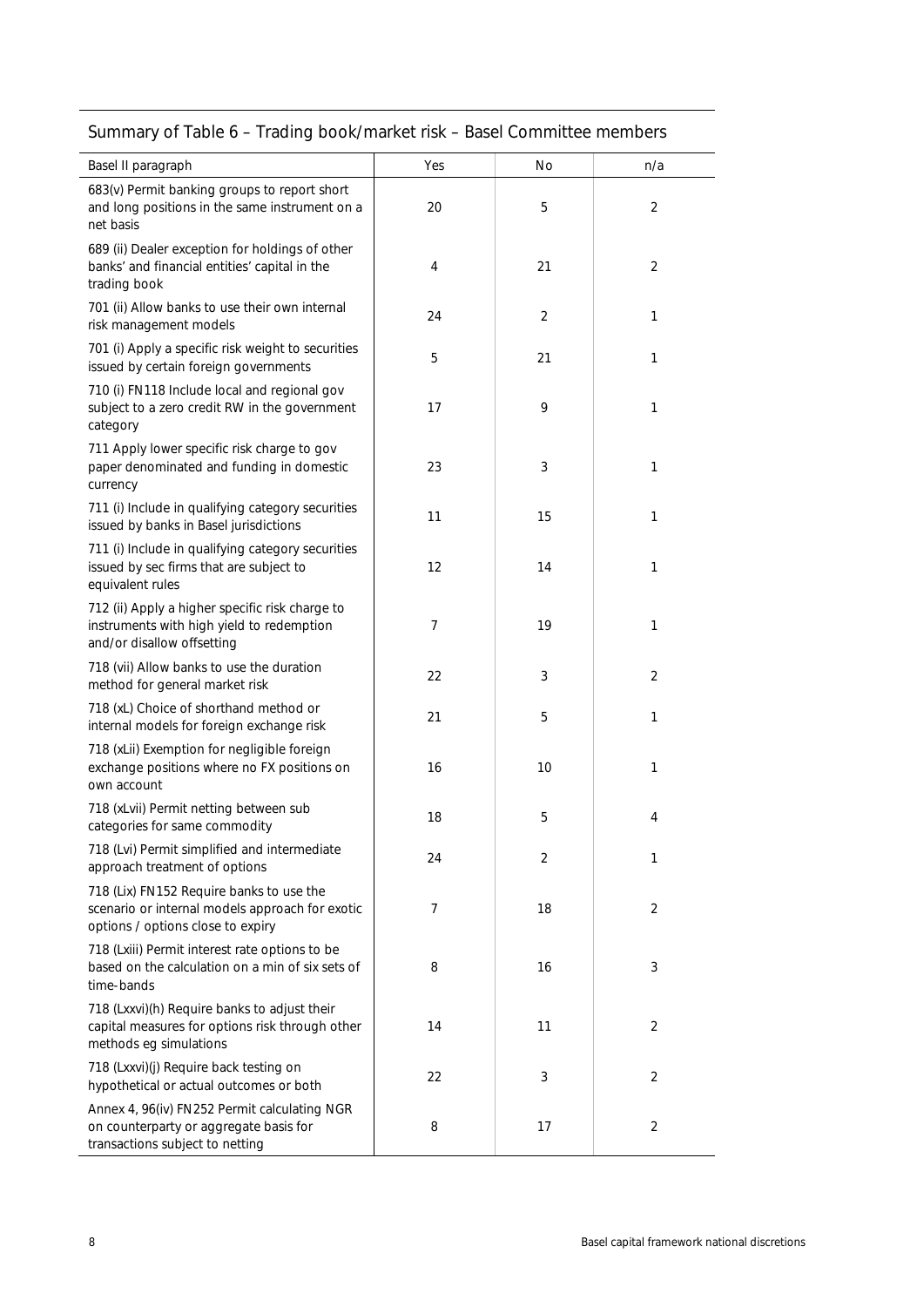## <span id="page-12-0"></span>Basel III – implementation of national discretions

| Basel III paragraph                                                                            | Yes | No | n/a            |
|------------------------------------------------------------------------------------------------|-----|----|----------------|
| 52 Consider appropriate audit, verification or<br>review process                               | 20  | 7  |                |
| 61 Apply a limit lower than 0.6% to excess<br>provisions                                       |     | 24 | 3              |
| 78-89 FAO14 consolidation alternative to<br>deduction                                          | 11  | 15 | 1              |
| 80 (FN 27) & 84 (FN 31) Permit banks to use a<br>conservative estimate instead of look-through | 19  | 8  |                |
| 80 & 84 Permit banks to exclude investments<br>made in the context of resolution               | 19  | 8  |                |
| 99 Apply para 104 instead of 98 non-IMM CVA<br>charge                                          | 17  | 7  | 3              |
| 121 Allow banks to use unsolicited ratings                                                     | 15  | 10 | $\overline{2}$ |
| 132 (c) Apply at solo level                                                                    | 20  | 4  | 3              |
| 132 (d) Impose time limits on draw down of<br>buffers                                          | 19  | 4  | 4              |
| 133 Impose shorter transitional periods                                                        | 7   | 18 | 2              |
| 142 FN 50 Apply at solo level                                                                  | 19  | 5  | 3              |
| PON Press release 1 (a) Apply Statutory approach                                               | 12  | 15 |                |

### <span id="page-12-1"></span>Summary of Table 7 – Basel III – Basel Committee members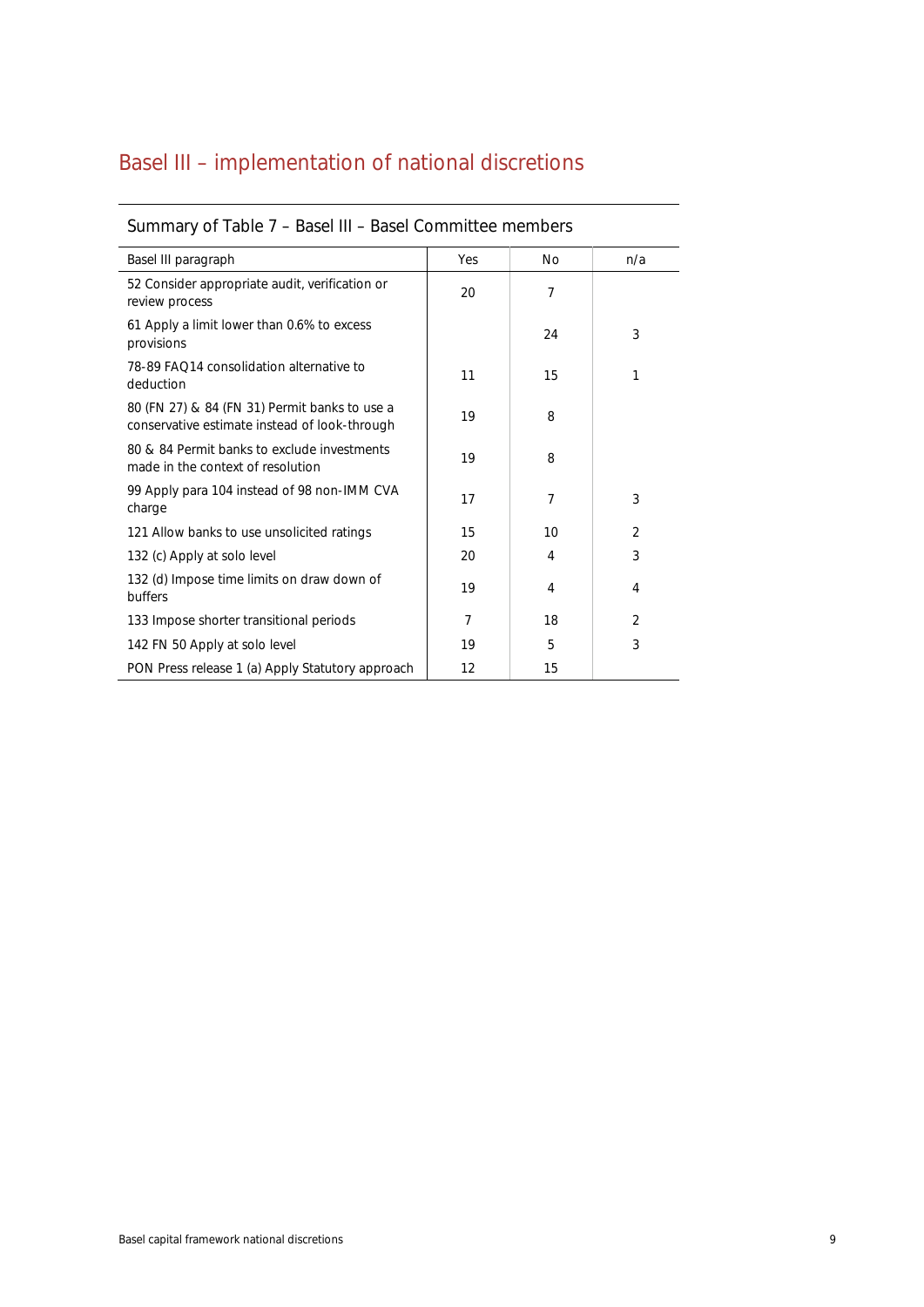<span id="page-13-0"></span>

| Standardised approach for credit risk (1) - Basel Committee members (excluding EU)<br>Table 1 |                                                |                              |                                                 |                                                |                          |                                             |                                   |                                     |                                                 |                                                       |
|-----------------------------------------------------------------------------------------------|------------------------------------------------|------------------------------|-------------------------------------------------|------------------------------------------------|--------------------------|---------------------------------------------|-----------------------------------|-------------------------------------|-------------------------------------------------|-------------------------------------------------------|
| Jurisdiction / Basel II<br>paragraph                                                          | 54 claims on<br>sovereign (or<br>central bank) | 55<br>Recognition<br>of ECAs | 57 Claims on<br>domestic<br>PSEs as if<br>banks | 58 Claims on<br>domestic<br>PSEs as if<br>SOVS | 60-64 Claims<br>on banks | 64 Pref RW<br>for claims on<br>banks $(3m)$ | 67 increased<br>RW for<br>unrated | 68 100% RW<br>for all<br>corporates | 69 75% RW<br>for<br>regulatory<br>retail claims | 70 Numerical<br>limit for<br>granularity<br>criterion |
| Argentina                                                                                     | Yes                                            | No                           | No(1)                                           | Yes                                            | Option 1                 | Yes                                         | No                                | Yes                                 | Yes                                             | Yes                                                   |
| Australia                                                                                     | Yes $(1)$                                      | No                           | Option 1                                        | Yes                                            | Option 2                 | No                                          | No                                | Yes                                 | No(2)                                           | No                                                    |
| Brazil                                                                                        | Yes                                            | No                           | No                                              | No                                             | Option 2 (1)             | Yes                                         | No                                | Yes $(2)$                           | Yes                                             | Yes                                                   |
| Canada                                                                                        | Yes                                            | Yes $(1)$                    | Option 1                                        | Yes                                            | Option 1                 | n/a(2)                                      | No                                | Yes $(3)$                           | Yes                                             | No                                                    |
| China                                                                                         | Yes                                            | No                           | Option 1                                        | n/a(1)                                         | Option 1                 | Yes                                         | No                                | Yes                                 | Yes                                             | No                                                    |
| Hong Kong SAR                                                                                 | Yes                                            | No                           | Option 1                                        | No                                             | Option 2                 | Yes                                         | No                                | No                                  | Yes                                             | No                                                    |
| India                                                                                         | Yes                                            | No                           | No(1)                                           | No(1)                                          | No(2)                    | No                                          | No                                | No                                  | Yes                                             | Yes                                                   |
| Indonesia                                                                                     | Yes                                            | No                           | Option 2                                        | No                                             | Option 2                 | No                                          | No                                | No                                  | Yes                                             | Yes                                                   |
| Japan                                                                                         | Yes                                            | Yes                          | Option 1                                        | Yes                                            | Option 1                 | Yes                                         | No                                | Yes                                 | Yes                                             | Yes                                                   |
| Korea                                                                                         | Yes                                            | Yes                          | Option 1                                        | Yes                                            | Option 1                 | Yes                                         | No                                | No                                  | Yes                                             | Yes                                                   |
| Mexico                                                                                        | Yes                                            | No                           | Option 1                                        | No                                             | Option 1                 | No                                          | No                                | No                                  | No                                              | Yes                                                   |
| Russia                                                                                        | Yes                                            | Yes                          | Option 1                                        | No                                             | Option 1                 | Yes                                         | Yes                               | Yes                                 | No                                              | No                                                    |
| Saudi Arabia                                                                                  | Yes                                            | Yes                          | Option 2                                        | No                                             | Option 2                 | Yes                                         | No                                | <b>No</b>                           | Yes                                             | Yes                                                   |
| Singapore                                                                                     | Yes                                            | No                           | Option 2 (1)                                    | No                                             | Option 2                 | No                                          | Yes                               | Yes                                 | Yes                                             | No(2)                                                 |
| South Africa                                                                                  | Yes                                            | Yes                          | Option 2                                        | No                                             | Option 2                 | Yes                                         | Yes                               | Yes                                 | Yes                                             | Yes                                                   |
| Switzerland                                                                                   | Yes                                            | Yes                          | Option 1                                        | No                                             | Option 2                 | No                                          | No                                | Yes                                 | Yes                                             | Yes                                                   |
| Turkey                                                                                        | Yes                                            | Yes                          | Option 1                                        | Yes                                            | Option 2                 | Yes                                         | No                                | No                                  | Yes                                             | Yes                                                   |
| <b>United States</b>                                                                          | n/a(1)                                         | n/a(1)                       | n/a(1)                                          | n/a(1)                                         | n/a(1)                   | n/a(1)                                      | n/a(1)                            | n/a(1)                              | n/a(1)                                          | n/a(1)                                                |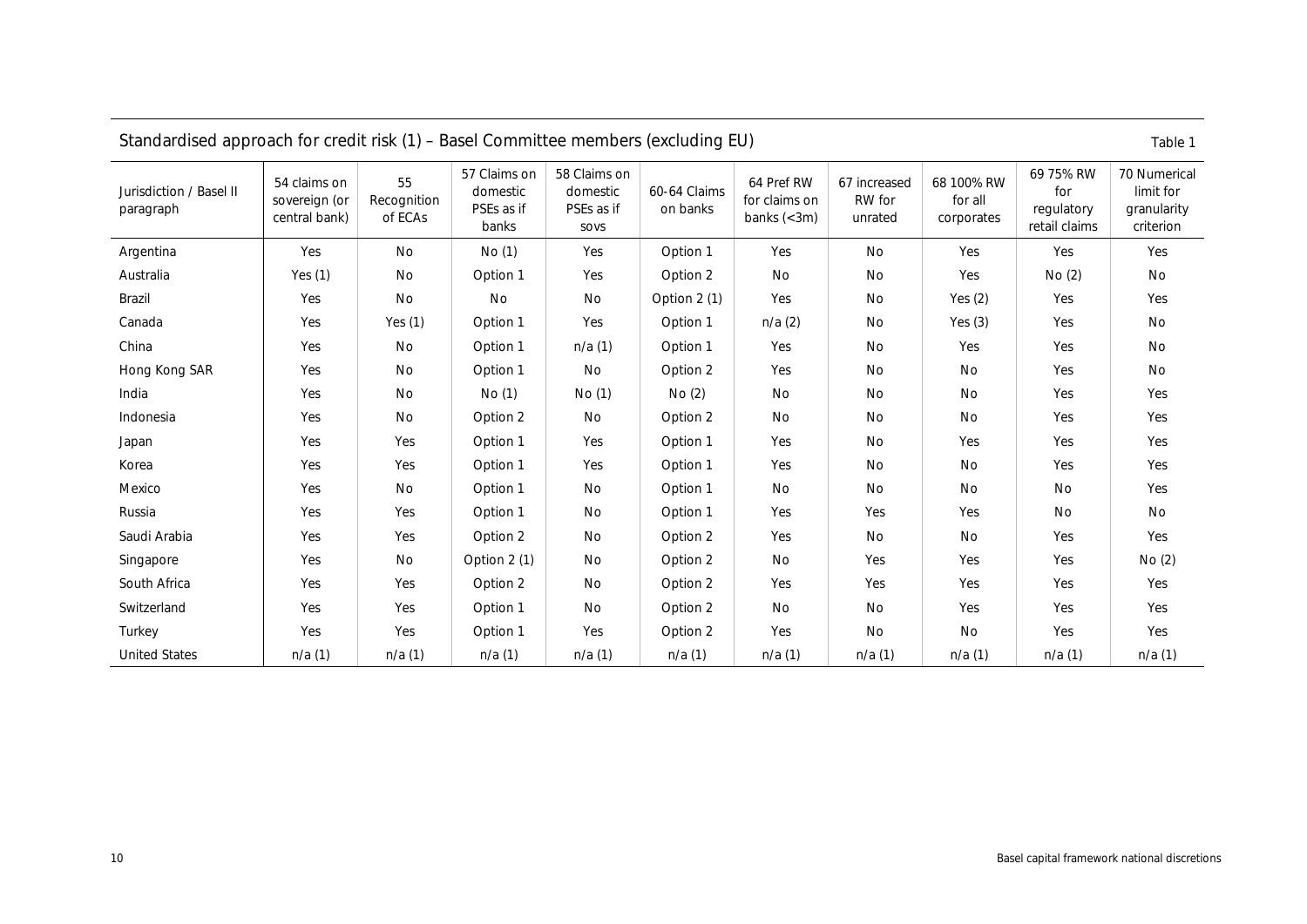<span id="page-14-0"></span>

| $\sigma$ or $\sigma$ and $\sigma$ and $\sigma$ and $\sigma$ and $\sigma$ and $\sigma$ and $\sigma$ and $\sigma$ and $\sigma$ and $\sigma$ and $\sigma$ and $\sigma$ and $\sigma$ and $\sigma$ and $\sigma$ and $\sigma$ and $\sigma$ and $\sigma$ and $\sigma$ and $\sigma$ and $\sigma$ and $\sigma$ and $\sigma$ and $\sigma$ a<br>Taple T |                                                |                              |                                                 |                                                |                          |                                                          |                                   |                                     |                                                 |                                                       |
|----------------------------------------------------------------------------------------------------------------------------------------------------------------------------------------------------------------------------------------------------------------------------------------------------------------------------------------------|------------------------------------------------|------------------------------|-------------------------------------------------|------------------------------------------------|--------------------------|----------------------------------------------------------|-----------------------------------|-------------------------------------|-------------------------------------------------|-------------------------------------------------------|
| Jurisdiction / Basel II<br>paragraph                                                                                                                                                                                                                                                                                                         | 54 claims on<br>sovereign (or<br>central bank) | 55<br>Recognition<br>of ECAs | 57 Claims on<br>domestic<br>PSEs as if<br>banks | 58 Claims on<br>domestic<br>PSEs as if<br>SOVS | 60-64 Claims<br>on banks | 64 Pref RW<br>for claims on<br>banks $\left( <3m\right)$ | 67 increased<br>RW for<br>unrated | 68 100% RW<br>for all<br>corporates | 69 75% RW<br>for<br>regulatory<br>retail claims | 70 Numerical<br>limit for<br>granularity<br>criterion |
| EU (CRD4/CRR)                                                                                                                                                                                                                                                                                                                                | Yes                                            | Yes                          | Both (1)                                        | Yes                                            | Both (1)                 | Yes                                                      | No                                | Yes                                 | Yes                                             | No                                                    |
| Belgium                                                                                                                                                                                                                                                                                                                                      |                                                |                              |                                                 |                                                |                          |                                                          |                                   |                                     |                                                 |                                                       |
| France                                                                                                                                                                                                                                                                                                                                       |                                                |                              |                                                 |                                                |                          |                                                          |                                   |                                     |                                                 |                                                       |
| Germany                                                                                                                                                                                                                                                                                                                                      |                                                |                              |                                                 |                                                |                          |                                                          |                                   |                                     |                                                 |                                                       |
| Italy                                                                                                                                                                                                                                                                                                                                        |                                                |                              |                                                 |                                                |                          |                                                          |                                   |                                     |                                                 |                                                       |
| Luxembourg                                                                                                                                                                                                                                                                                                                                   |                                                |                              |                                                 |                                                |                          |                                                          |                                   |                                     |                                                 |                                                       |
| The Netherlands                                                                                                                                                                                                                                                                                                                              |                                                |                              |                                                 |                                                |                          |                                                          |                                   |                                     |                                                 |                                                       |
| Spain                                                                                                                                                                                                                                                                                                                                        |                                                |                              |                                                 |                                                |                          |                                                          |                                   |                                     |                                                 |                                                       |
| Sweden                                                                                                                                                                                                                                                                                                                                       |                                                |                              |                                                 |                                                |                          |                                                          |                                   |                                     |                                                 |                                                       |
| The United Kingdom                                                                                                                                                                                                                                                                                                                           |                                                |                              |                                                 |                                                |                          |                                                          |                                   |                                     |                                                 |                                                       |

### Standardised approach for credit risk  $(1)$  – European Union  $\frac{1}{100}$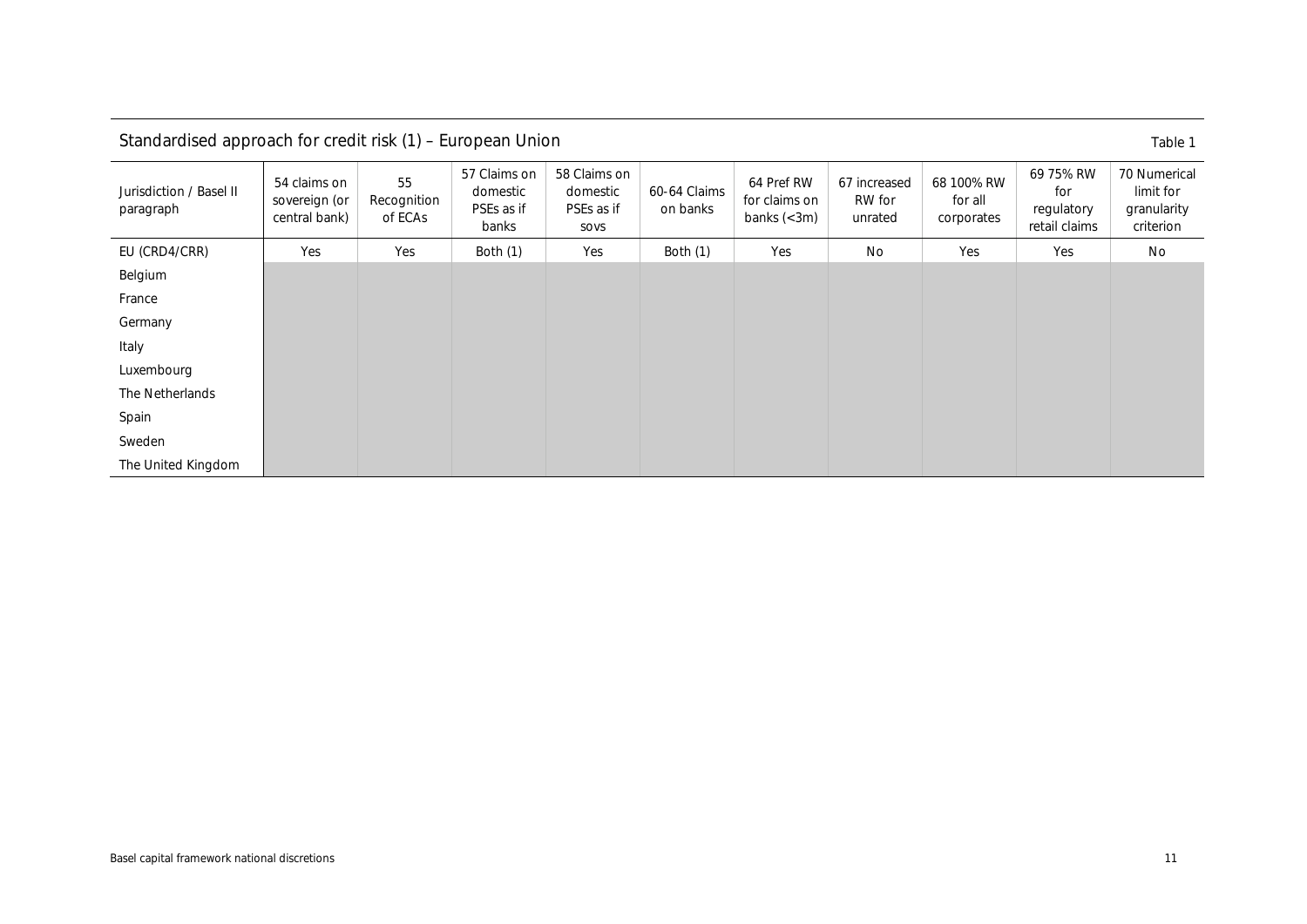<span id="page-15-0"></span>

| Standardised approach for credit risk (2) – Basel Committee members (excluding EU)<br>Table 1 |                                           |                                                                             |                                                  |                                                                                     |                                                             |                                                            |                                                                        |  |  |
|-----------------------------------------------------------------------------------------------|-------------------------------------------|-----------------------------------------------------------------------------|--------------------------------------------------|-------------------------------------------------------------------------------------|-------------------------------------------------------------|------------------------------------------------------------|------------------------------------------------------------------------|--|--|
| Jurisdiction / Basel<br>II paragraph                                                          | 71 Increased RWs<br>for regulatory retail | 72-73 Preference<br>35% RW for claims<br>secured by<br>residential property | 74 CRE 50% RW if<br>strict conditions are<br>met | 75 RW of 50% for<br>unsecured part of<br>past due loan<br>where provisions ><br>50% | 75 Treat non-past<br>due loans RW at<br>150% as if past due | 76 Transitional<br>provision to accept<br>wider collateral | 77 100% RW for<br>fully secured past<br>due loan if<br>provisions >15% |  |  |
| Argentina                                                                                     | Yes                                       | 35%-100% (2)                                                                | Yes                                              | Yes                                                                                 | <b>No</b>                                                   | No                                                         | Yes                                                                    |  |  |
| Australia                                                                                     | Yes                                       | 35%-100% (3)                                                                | <b>No</b>                                        | No                                                                                  | <b>No</b>                                                   | <b>No</b>                                                  | <b>No</b>                                                              |  |  |
| Brazil                                                                                        | No                                        | 35% (3)                                                                     | No                                               | No                                                                                  | No                                                          | No                                                         | No                                                                     |  |  |
| Canada                                                                                        | <b>No</b>                                 | $35\%$ (4)                                                                  | No                                               | No                                                                                  | No                                                          | No                                                         | <b>No</b>                                                              |  |  |
| China                                                                                         | <b>No</b>                                 | 50%                                                                         | Yes $(3)$                                        | No                                                                                  | No                                                          | No                                                         | No                                                                     |  |  |
| Hong Kong SAR                                                                                 | No                                        | 35% (1)                                                                     | No                                               | No                                                                                  | No                                                          | No                                                         | No(2)                                                                  |  |  |
| India                                                                                         | No                                        | $50-75%$ (3)                                                                | No(4)                                            | Yes                                                                                 | No                                                          | No                                                         | Yes                                                                    |  |  |
| Indonesia                                                                                     | No                                        | 35-45% (1)                                                                  | No                                               | No                                                                                  | No                                                          | No                                                         | No                                                                     |  |  |
| Japan                                                                                         | No                                        | 35% (1)                                                                     | No                                               | Yes                                                                                 | Yes                                                         | No                                                         | Yes                                                                    |  |  |
| Korea                                                                                         | <b>No</b>                                 | 35%                                                                         | No                                               | No                                                                                  | Yes                                                         | No                                                         | Yes                                                                    |  |  |
| Mexico                                                                                        | Yes                                       | 50-100% (1)                                                                 | No                                               | No                                                                                  | No                                                          | <b>No</b>                                                  | No                                                                     |  |  |
| Russia                                                                                        | Yes $(1)$                                 | 70-150% (2)                                                                 | No                                               | No(3)                                                                               | No(3)                                                       | <b>No</b>                                                  | No(3)                                                                  |  |  |
| Saudi Arabia                                                                                  | No                                        | 100%                                                                        | No                                               | No                                                                                  | No                                                          | No                                                         | Yes                                                                    |  |  |
| Singapore                                                                                     | Yes                                       | $35\%$ (3)                                                                  | No                                               | No                                                                                  | Yes                                                         | No                                                         | No                                                                     |  |  |
| South Africa                                                                                  | Yes                                       | 35%-100% (1)                                                                | No                                               | Yes                                                                                 | No                                                          | No                                                         | <b>No</b>                                                              |  |  |
| Switzerland                                                                                   | No                                        | 35% (1)                                                                     | No                                               | No                                                                                  | No                                                          | No                                                         | No                                                                     |  |  |
| Turkey                                                                                        | Yes                                       | $50\%$ (1)                                                                  | Yes                                              | No                                                                                  | Yes                                                         | No                                                         | No                                                                     |  |  |
| <b>United States</b>                                                                          | n/a(1)                                    | n/a(1)                                                                      | n/a(1)                                           | n/a(1)                                                                              | n/a(1)                                                      | n/a(1)                                                     | n/a(1)                                                                 |  |  |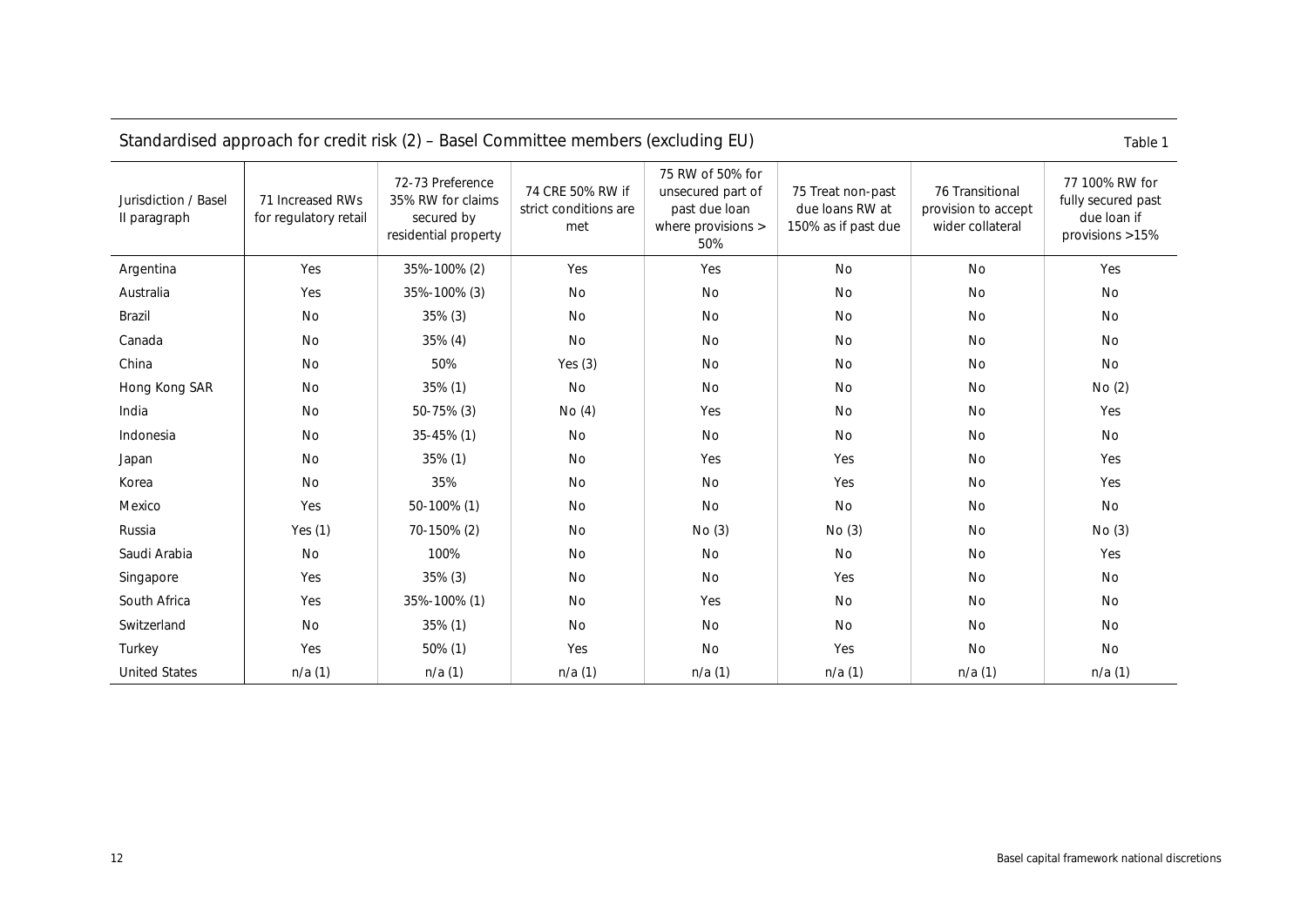| Jurisdiction / Basel<br>II paragraph | 71 Increased RWs<br>for regulatory retail | 72-73 Preference RW<br>for claims secured by<br>residential property | 74 CRE 50% RW if<br>strict conditions are<br>met | 75 RW of 50% for<br>unsecured part of<br>past due loan<br>where provisions ><br>50% | 75 Treat non-past<br>due Ioans RW at<br>150% as if past due | 76 Transitional<br>provision to accept<br>wider collateral | 77 100% RW for<br>fully secured past<br>due loan if<br>provisions >15% |
|--------------------------------------|-------------------------------------------|----------------------------------------------------------------------|--------------------------------------------------|-------------------------------------------------------------------------------------|-------------------------------------------------------------|------------------------------------------------------------|------------------------------------------------------------------------|
| EU (CRD4/CRR)                        | No                                        | $35\% (2)$                                                           | Yes                                              | No                                                                                  | No                                                          | No                                                         | No                                                                     |
| Belgium                              |                                           |                                                                      |                                                  |                                                                                     |                                                             |                                                            |                                                                        |
| France                               |                                           |                                                                      |                                                  |                                                                                     |                                                             |                                                            |                                                                        |
| Germany                              |                                           |                                                                      |                                                  |                                                                                     |                                                             |                                                            |                                                                        |
| Italy                                |                                           |                                                                      |                                                  |                                                                                     |                                                             |                                                            |                                                                        |
| Luxembourg                           |                                           |                                                                      |                                                  |                                                                                     |                                                             |                                                            |                                                                        |
| The Netherlands                      |                                           |                                                                      |                                                  |                                                                                     |                                                             |                                                            |                                                                        |
| Spain                                |                                           |                                                                      |                                                  |                                                                                     |                                                             |                                                            |                                                                        |
| Sweden                               |                                           |                                                                      |                                                  |                                                                                     |                                                             |                                                            |                                                                        |
| The United<br>Kingdom                |                                           |                                                                      |                                                  |                                                                                     |                                                             |                                                            |                                                                        |

### Standardised approach for credit risk (2) – European Union Table 1

<span id="page-16-0"></span>Basel capital framework national discretions 13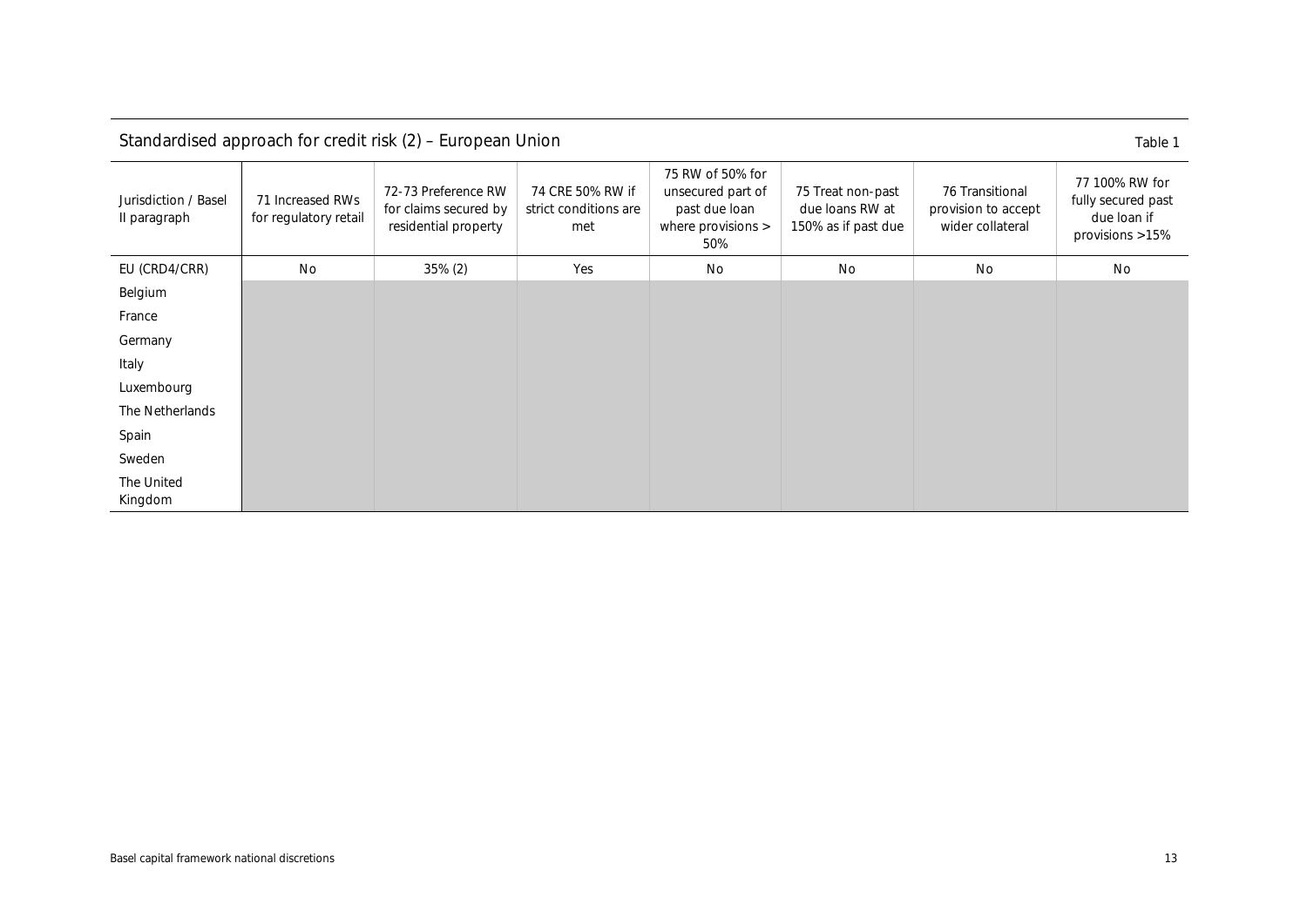<span id="page-17-0"></span>

| Standardised approach for credit risk (3) - Basel Committee members (excluding EU)<br>Table 1 |                                                                                                                                                                     |           |        |                                                        |                                                                                                                               |                                         |                                                                                                                                     |  |  |
|-----------------------------------------------------------------------------------------------|---------------------------------------------------------------------------------------------------------------------------------------------------------------------|-----------|--------|--------------------------------------------------------|-------------------------------------------------------------------------------------------------------------------------------|-----------------------------------------|-------------------------------------------------------------------------------------------------------------------------------------|--|--|
| Jurisdiction / Basel<br>II paragraph                                                          | 80 150% RW or<br>78 RW for past due<br>81 RW gold<br>mortgages of 50%<br>higher for other<br>bullion at 0%<br>if provisions $> 20\%$<br>assets<br>Yes<br>Yes<br>Yes |           |        | 81 20% RW cash<br>items in the process<br>of collected | 102 domestic<br>currency rating for<br>exposure in foreign<br>exchange<br>transactions when<br>loan extended by<br><b>MDB</b> | 108 Allow use of<br>unsolicited ratings | 201 Lower RW to<br>claims guaranteed<br>by sovereign (or<br>central bank) when<br>denominated and<br>funded in domestic<br>currency |  |  |
| Argentina                                                                                     |                                                                                                                                                                     |           |        | Yes                                                    | n/a(3)                                                                                                                        | n/a(3)                                  | Yes                                                                                                                                 |  |  |
| Australia                                                                                     | No                                                                                                                                                                  | Yes       | Yes    | Yes                                                    | No                                                                                                                            | <b>No</b>                               | Yes $(2)$                                                                                                                           |  |  |
| Brazil                                                                                        | <b>No</b>                                                                                                                                                           | Yes       | Yes    | No                                                     | No                                                                                                                            | No                                      | Yes                                                                                                                                 |  |  |
| Canada                                                                                        | No                                                                                                                                                                  | No        | Yes    | Yes                                                    | Yes                                                                                                                           | No                                      | Yes                                                                                                                                 |  |  |
| China                                                                                         | <b>No</b>                                                                                                                                                           | Yes       | Yes    | No                                                     | <b>No</b>                                                                                                                     | <b>No</b>                               | No                                                                                                                                  |  |  |
| Hong Kong SAR                                                                                 | <b>No</b>                                                                                                                                                           | No(3)     | Yes    | Yes                                                    | Yes                                                                                                                           | Yes                                     | Yes                                                                                                                                 |  |  |
| India                                                                                         | Yes $(5)$                                                                                                                                                           | Yes $(6)$ | No     | No                                                     | No                                                                                                                            | No                                      | Yes                                                                                                                                 |  |  |
| Indonesia                                                                                     | No                                                                                                                                                                  | <b>No</b> | Yes    | No                                                     | No                                                                                                                            | <b>No</b>                               | Yes                                                                                                                                 |  |  |
| Japan                                                                                         | Yes                                                                                                                                                                 | No        | Yes    | Yes                                                    | Yes                                                                                                                           | <b>No</b>                               | Yes                                                                                                                                 |  |  |
| Korea                                                                                         | Yes                                                                                                                                                                 | Yes       | Yes    | No                                                     | Yes                                                                                                                           | No                                      | Yes                                                                                                                                 |  |  |
| Mexico                                                                                        | <b>No</b>                                                                                                                                                           | Yes       | No     | No                                                     | No                                                                                                                            | No                                      | Yes                                                                                                                                 |  |  |
| Russia                                                                                        | No(3)                                                                                                                                                               | Yes $(4)$ | Yes    | No                                                     | No                                                                                                                            | Yes                                     | Yes                                                                                                                                 |  |  |
| Saudi Arabia                                                                                  | <b>No</b>                                                                                                                                                           | No        | Yes    | No                                                     | Yes                                                                                                                           | <b>No</b>                               | Yes                                                                                                                                 |  |  |
| Singapore                                                                                     | <b>No</b>                                                                                                                                                           | Yes       | Yes    | Yes                                                    | Yes                                                                                                                           | Yes                                     | Yes                                                                                                                                 |  |  |
| South Africa                                                                                  | Yes                                                                                                                                                                 | Yes       | Yes    | Yes                                                    | No                                                                                                                            | No(2)                                   | Yes                                                                                                                                 |  |  |
| Switzerland                                                                                   | No                                                                                                                                                                  | Yes       | No     | No                                                     | No                                                                                                                            | Yes                                     | No                                                                                                                                  |  |  |
| Turkey                                                                                        | Yes                                                                                                                                                                 | Yes       | Yes    | Yes                                                    | No                                                                                                                            | No(2)                                   | Yes                                                                                                                                 |  |  |
| <b>United States</b>                                                                          | n/a(1)                                                                                                                                                              | n/a(1)    | n/a(1) | n/a(1)                                                 | n/a(1)                                                                                                                        | n/a(1)                                  | n/a(1)                                                                                                                              |  |  |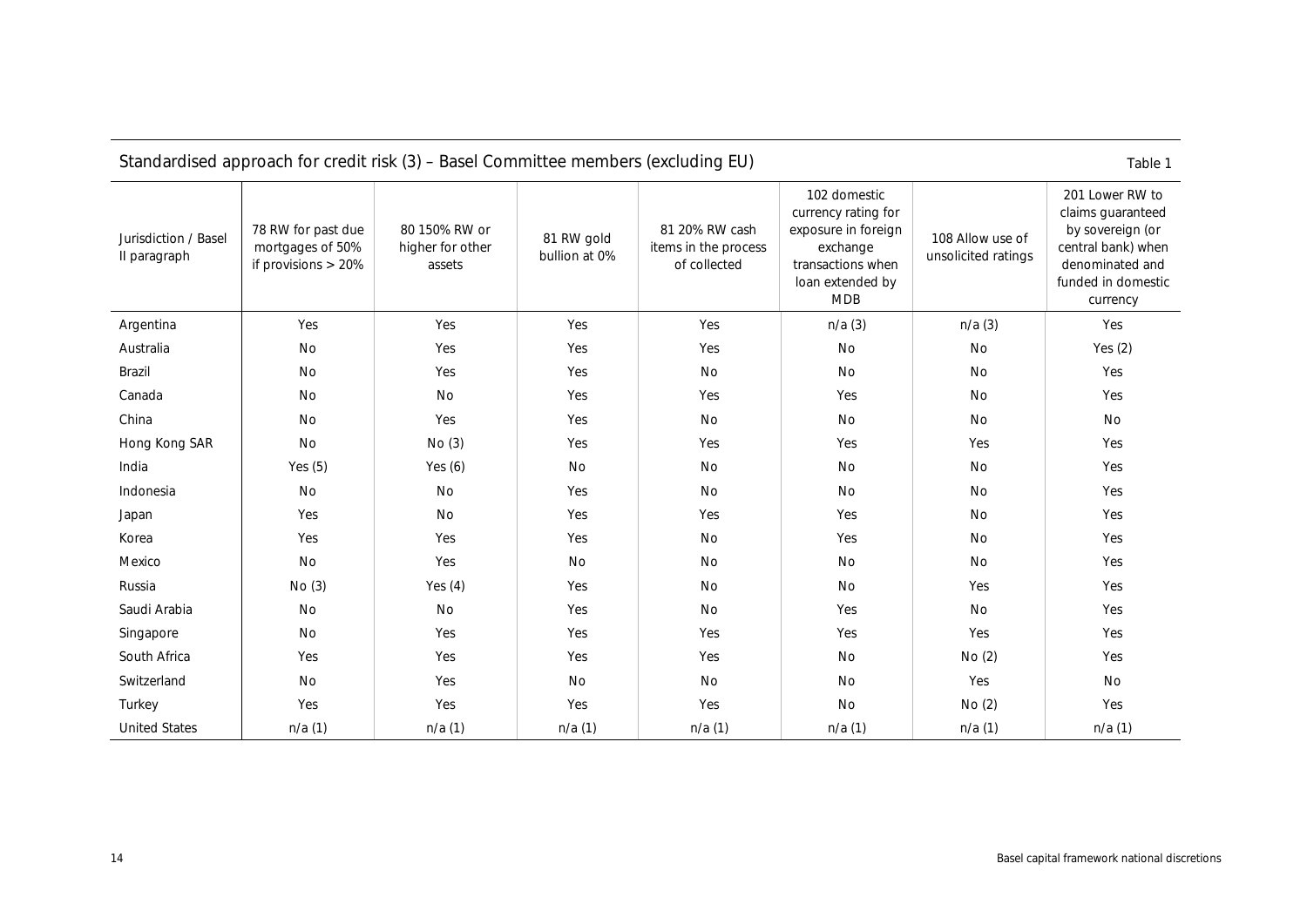<span id="page-18-0"></span>

| Standardised approach for credit risk (3) - European Union<br>Table 1 |                                                                  |                                             |                             |                                                           |                                                                                                                  |                                         |                                                                                                                                  |  |  |
|-----------------------------------------------------------------------|------------------------------------------------------------------|---------------------------------------------|-----------------------------|-----------------------------------------------------------|------------------------------------------------------------------------------------------------------------------|-----------------------------------------|----------------------------------------------------------------------------------------------------------------------------------|--|--|
| Jurisdiction / Basel II<br>paragraph                                  | 78 RW for past due<br>mortgages of 50%<br>if provisions $> 20\%$ | 80 150% RW or<br>higher for other<br>assets | 81 RW gold<br>bullion at 0% | 81 20% RW cash<br>items in the<br>process of<br>collected | 102 domestic currency<br>rating for exposure in<br>foreign exchange<br>transactions when loan<br>extended by MDB | 108 Allow use of<br>unsolicited ratings | 201 Lower RW to claims<br>guaranteed by sovereign<br>(or central bank) when<br>denominated and<br>funded in domestic<br>currency |  |  |
| EU (CRD4/CRR)                                                         | No                                                               | Yes                                         | Yes                         | Yes                                                       | Yes                                                                                                              | Yes                                     | Yes                                                                                                                              |  |  |
| Belgium                                                               |                                                                  |                                             |                             |                                                           |                                                                                                                  |                                         |                                                                                                                                  |  |  |
| France                                                                |                                                                  |                                             |                             |                                                           |                                                                                                                  |                                         |                                                                                                                                  |  |  |
| Germany                                                               |                                                                  |                                             |                             |                                                           |                                                                                                                  |                                         |                                                                                                                                  |  |  |
| Italy                                                                 |                                                                  |                                             |                             |                                                           |                                                                                                                  |                                         |                                                                                                                                  |  |  |
| Luxembourg                                                            |                                                                  |                                             |                             |                                                           |                                                                                                                  |                                         |                                                                                                                                  |  |  |
| The Netherlands                                                       |                                                                  |                                             |                             |                                                           |                                                                                                                  |                                         |                                                                                                                                  |  |  |
| Spain                                                                 |                                                                  |                                             |                             |                                                           |                                                                                                                  |                                         |                                                                                                                                  |  |  |
| Sweden                                                                |                                                                  |                                             |                             |                                                           |                                                                                                                  |                                         |                                                                                                                                  |  |  |
| The United Kingdom                                                    |                                                                  |                                             |                             |                                                           |                                                                                                                  |                                         |                                                                                                                                  |  |  |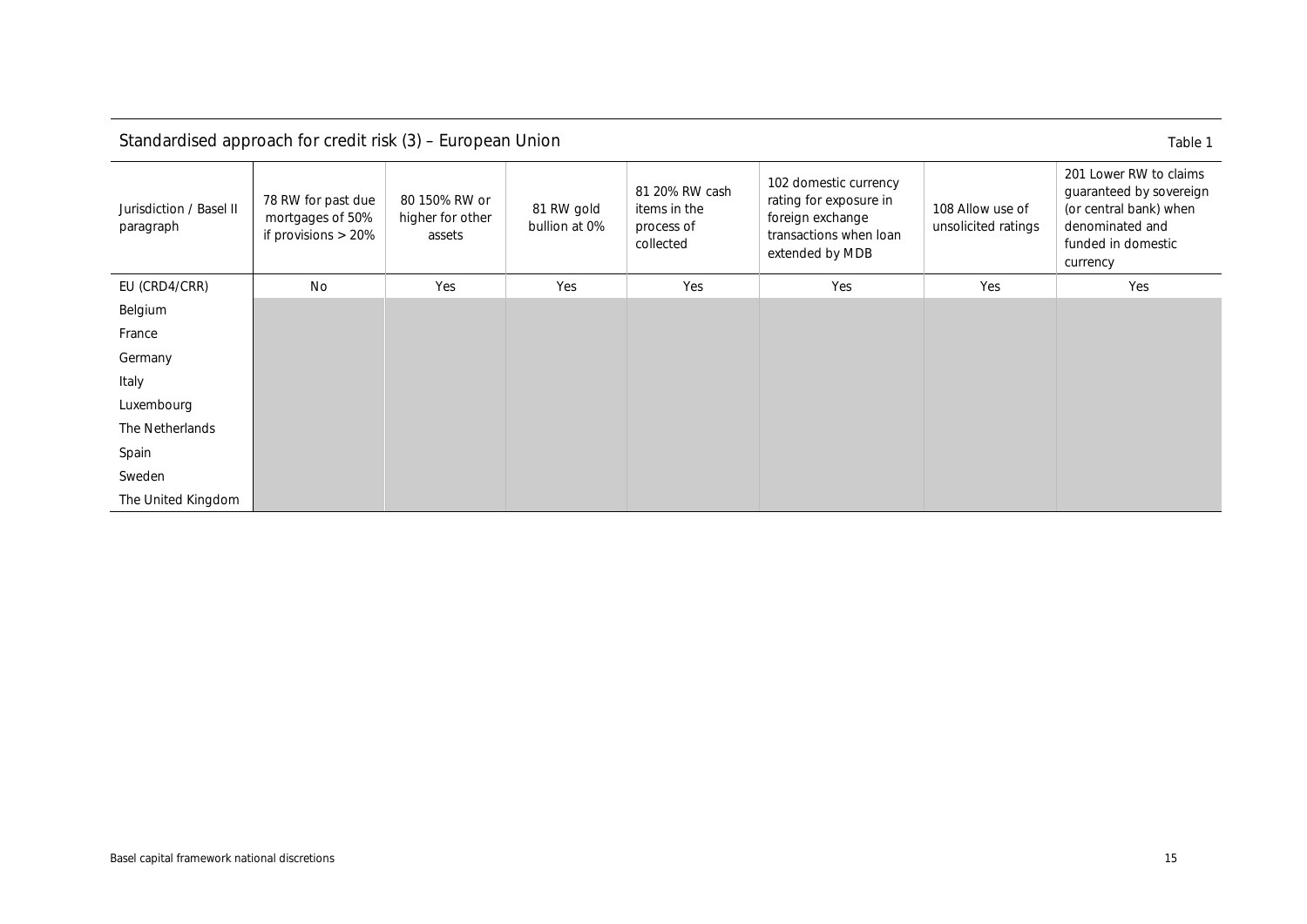### Table 1 notes:

### Argentina

**(1)** PSEs are RWs as per corporates. **(2)** Loans secured by residential property that is the only and permanent home of the debtor has a RW of 35% up to an LTV of 75% or 100% for LTVs > 75%. Loans secured by residential property that is not the only and permanent home of the debtor have a RW of 50% up to an LTV of 75% or 100% for LTVs > 75%. **(3)** Replaced references to ratings with regulatory risk weights.

### Australia

**(1)** Australia exercised the discretion to lower the risk weight applied to an authorised deposit-taking institution's (ADI's) exposures to its sovereign or central bank of incorporation denominated and funded in domestic currency. Australia did not exercise the discretion permitting an ADI to apply the same risk weight to domestic currency exposures to any sovereign/central bank funded in that currency, where such sovereign has exercised its discretion to apply a lower riskweight under the earlier part of paragraph 54. **(2)** APRA applies 100% risk-weight. **(3)** 35-100% depending on LTV and insurance (35% if LTV ≤ 80% or insurance of ≥ 40% of mortgage). APRA's definition of residential mortgage exposures also includes loans secured by residential property that are not necessarily for residential purposes.

### Brazil

**(1**) The BCB does not rely on rating assessments from ECAs and ECAIs thus Brazilian treatment for banks exposures is based on risk weights applicable to unrated banks according to option 2. Claims on banks are risk weighted at 20% or 50% depending on maturity of the claim (more or less than three months). **(2)** In the Brazilian framework the standard risk weight for corporate exposures is set at 100%, as for the unrated corporate exposures in Basel II. Nevertheless, for certain corporates, the RW is set at 85%. **(3)** 35% RW if LTV ≤80% and loan is encumbered with a fiduciary lien. 50% RW if LTV ≤80% and loan is encumbered with a first-degree mortgage lien. 75% RW if LTV >80% and exposure qualifies as retail (ie total exposure to a single counterparty below R\$1.5 million). All other exposures are RW 100%.

### Canada

**(1)** Only for claims on sovereigns that do not receive an ECAI rating. **(2)** Since Option 1 will be used. **(3)** Limited to institutions that OSFI would not expect to implement an IRB Approach. However, if an institution chooses to adopt this option, it must use the 100% risk weight for all of its corporate exposures. **(4)** 35% for first mortgages provided such loans are not 90 days or more past due and do not exceed an LTV of 80% and collateral mortgages not 90 days or more past due and not, collectively, exceeding an LTV of 80%.

### China

**(1**) All domestic PSEs are assigned with risk-weight of 20%. **(2)** Lending fully secured by mortgages on residential property are assigned with risk-weight of 50%. **(3)** Personal loans secured by commercial real estate are assigned with risk weight of 75%.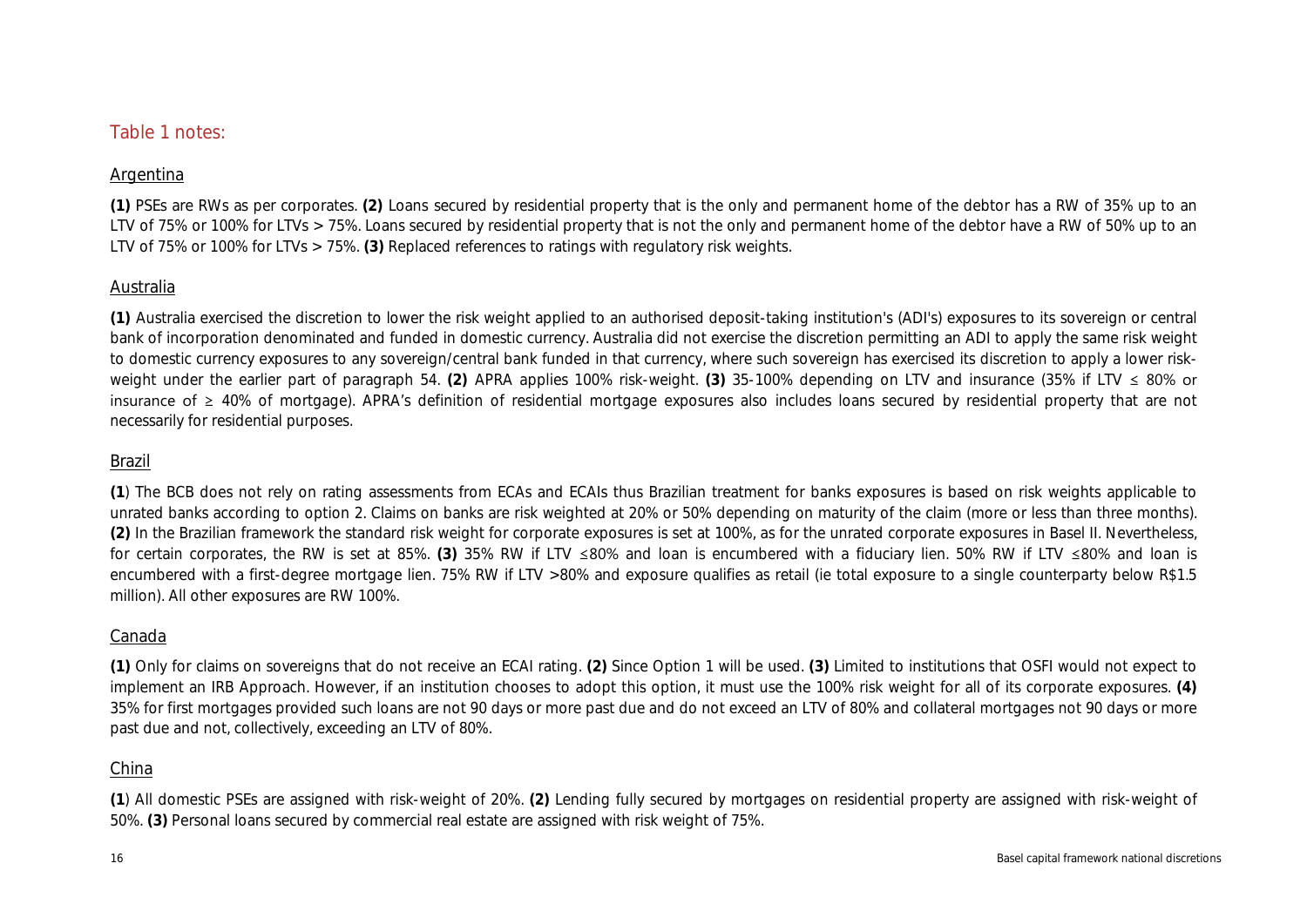### Hong Kong

**(1)** 35% if, among other things, original LTV does not exceed 70% and current LTV does not exceed 100%. **(2)** If a past due loan is fully secured by real property (market value of the real property needs to be subject to a haircut of 10% if it is residential property or 20% if it is any other type of real property), the secured portion of the loan may be assigned a RW of 100%. Past due loans secured by other non-eligible collateral should be assigned 150% RW, regardless of the amount of specific provisions made. **(3)** 100% RW applies to other assets, but under the Banking (Capital) Rules the HKMA has the power to require banks to apply a higher RW to other assets.

### India

**(1)** Domestic PSEs are treated as corporates. **(2)** As external ratings for all types of banks are not available, a risk sensitive alternative is being used to arrive at the risk weight. The alternative is based on the matrix of level of CRAR of the investee bank and the type of banks, with a floor of 20%. **(3)** The claims secured by residential property have been assigned risk weight ranging from 50% to 75%, depending on the amount of exposure and loan to value ratio. **(4)** Commercial real estate attracts risk weight of 100%, except in case of Commercial Estate - Residential Housing which attracts Risk Weight of 75%. **(5)** The mortgage loans with specific provision in the range of 20%-50% will be assigned a RW of 75% net of specific provision and mortgage loans with more than 50% specific provision will be assigned 50% RW net of specific provision. **(6)** Venture capital funds have been assigned 150% RW among other assets. Further, as per the local condition and risk sensitivity assessed by the RBI, some exposures like capital market exposure, consumer credit, etc have been assigned a risk weight of 125% or higher. The rest of the exposure (for which no specific risk weight has been prescribed in the guideline) is assigned 100% risk weight.

### Indonesia

**(1)** 35% RW if LTV ratio ≤ 70%. 40% RW if the ratio LTV is 70% - 80%. 45% RW if the LTV ratio is 80% - 95%.

### Japan

**(1)** 35% if having first priority and (i) not the exposure to the entity that works for house construction or housing land development mainly (ii) not for the purpose of a loan to construct, acquire or improve the company housing (iii) not the exposure to a house that is placed a mortgage and rented out and the prospect of repayment and recovery depends primarily on the cash flow (rent payment or other income) generated by the house.

### Mexico

**(1)** 50% RW if the down payment is at least 30% or the down payment plus the covered amount is at least 30% of the home value (ie LTV ≤ 70%). 75%RW if the down payment is 20-30%, or if the down payment plus the covered amount is 20-30% of the home value (ie LTV 70-80%). All other residential mortgages not meeting these conditions are risk weighted 100%.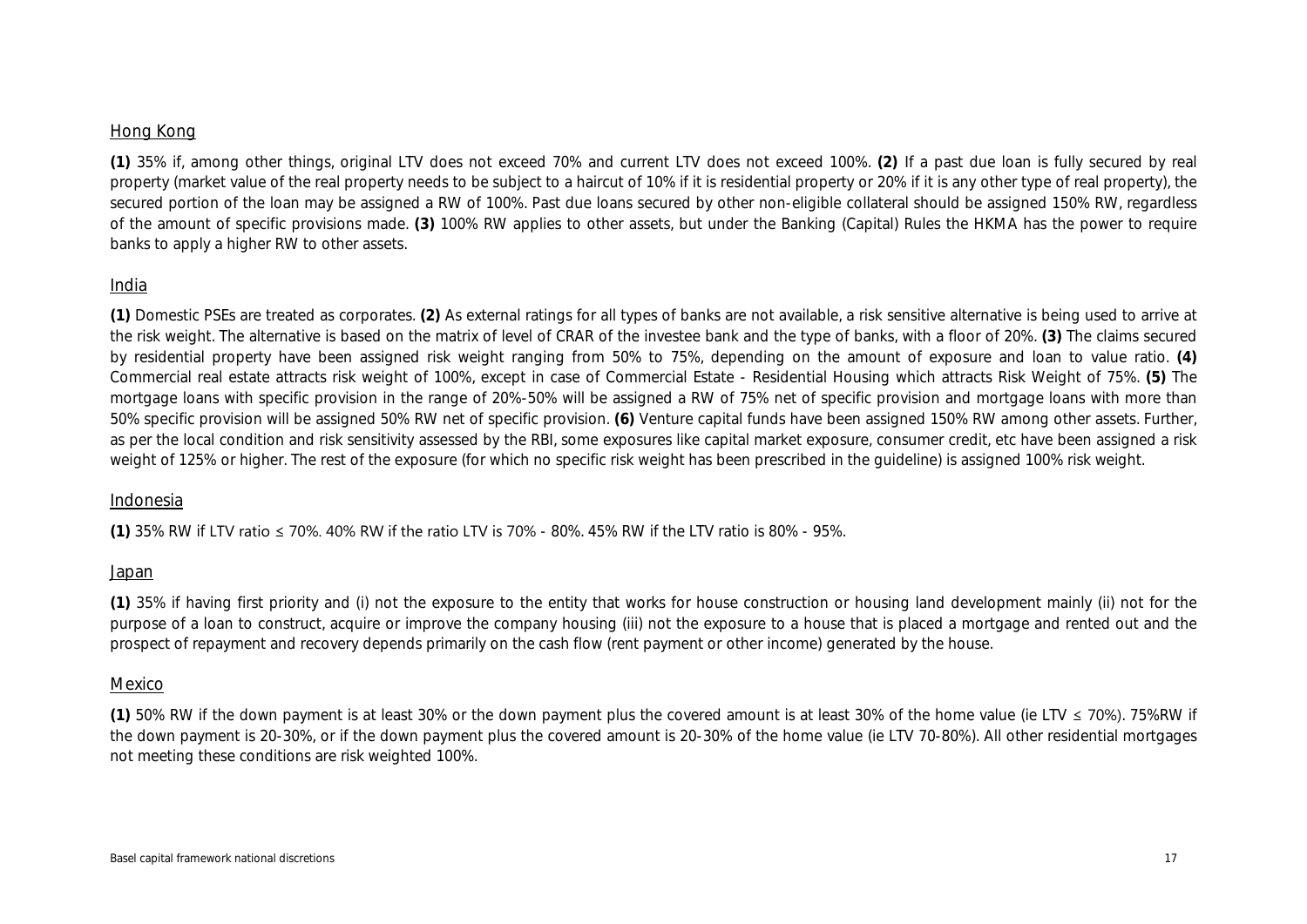### Russia

**(1)** RW for unsecured consumer loans from 110 to 600 percent based on the full loan cost and the currency of denomination. **(2)** RW of 70% if loan is <1million Euros, LTV ≤70%, DTI ≥2.0; RW of 100% if LTV is between 70% and 90%; RW 150% if LTV >90%. **(3)** Under the current capital adequacy regulation, the size of loan-loss provisions does not determine RW, including for past due loans. **(4)** Insignificant investments in equity, investments in CIU, debt securities rated below "B", exposures to insurance/reinsurance companies, exposures to entities of selected off-shore territories not covered by a guarantee of an entity rated "B" or higher, other exposures considered non-transparent.

### Singapore

**(1)** MAS rules additionally apply a higher risk weight of 100% for unrated PSEs instead of the 50% stated in Basel capital rules under Option 2. **(2)** While MAS rules do not set a numerical limit for granularity criterion in the retail portfolio, banks are required to demonstrate to the satisfaction of MAS that the exposure is one of a sufficient number of exposures with similar characteristics and that the portfolio is sufficiently diversified such that the risks associated with such lending are reduced. Banks are to consider whether any total exposure to any obligor or group of obligors is not more than 0.2% of the total exposures of the regulatory retail asset class. **(3)** A preferential rate of 35% may be applied where the LTV is less than or equal to 80%, or where the LTV is 80-90% and qualifying mortgage insurance covers at least the portion of each exposure in excess of 80% (otherwise a 75% risk weight applies where the LTV is 80-90%). For loans >90% LTV the risk weight is 100%.

### South Africa

**(1)** 35% RW if LTV is less than or equal to 80%. 75% RW if LTV exceeds 80% but is less than 100%. 100% RW if LTV is equal to or exceeds 100%. **(2)** Only with the prior written approval of the Registrar.

### Switzerland

**(1)** 35% RW if LTV is less than or equal to 66%. 75% RW if LTV is between 66% and 80%. 100% RW if LTV > 80%. If self-regulation (hard equity, amortisation) are not satisfied then the RW is 100% for the entire mortgage exposure.

### **Turkey**

**(1)** Lending fully secured by mortgages on residential property are assigned with risk-weight of 50%. **(2)** As an exception, if an ECAI has given a solicited rating for three consecutive periods for a firm then that ECAI can give an unsolicited rating for that firm just once in the fourth period.

### United States

**(1)** The US does not implement the standardised approach for its internationally active banks.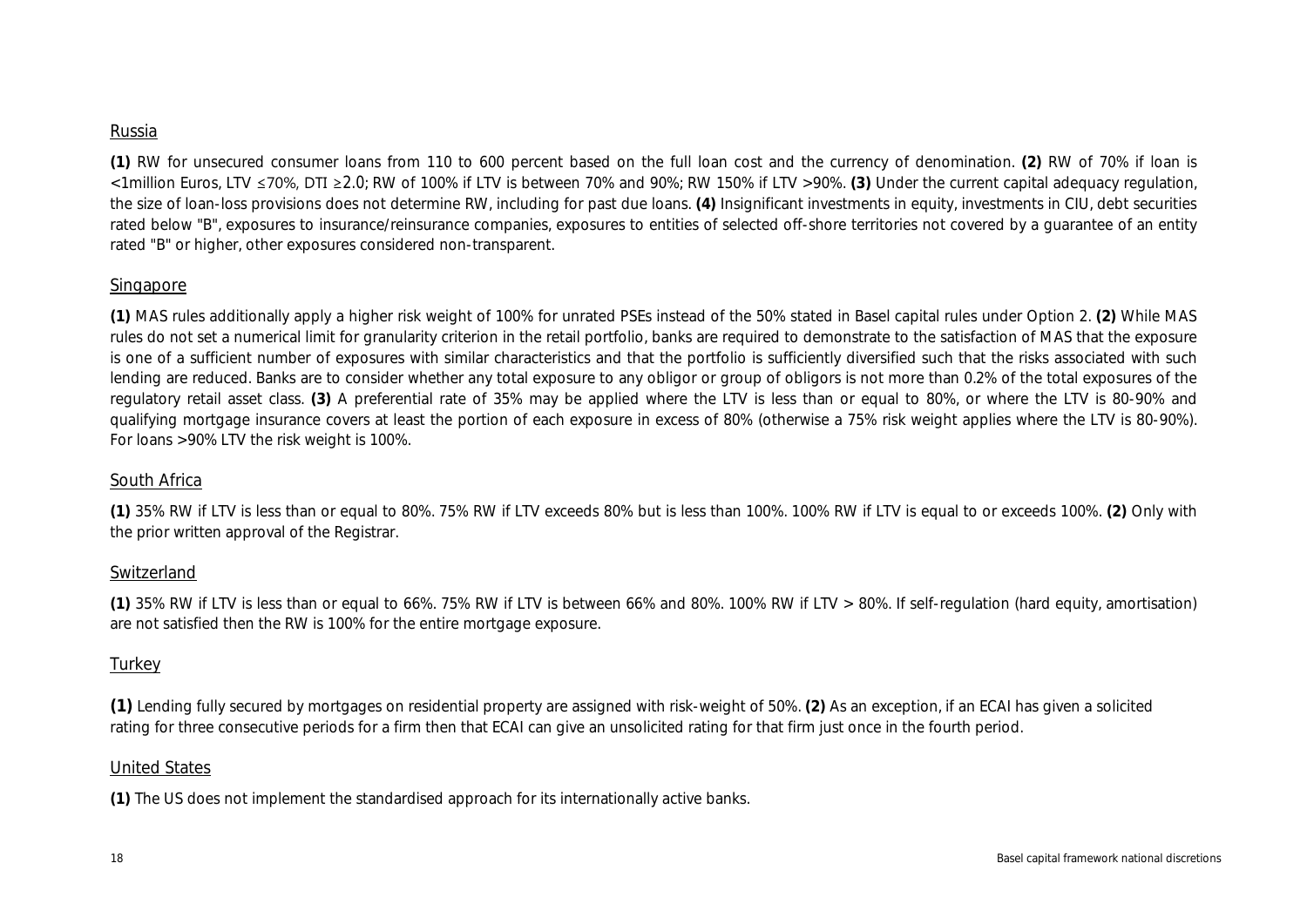### European Union

**(1)** If the PSE or bank is not rated then Option 1 shall apply, or if the PSE or bank is rated and the mapping table similar to that presented under Basel Option 2 shall apply (2) A risk weight of 35% can be applied if certain criteria are met, including an LTV of 80%. If those criteria are not met, the default risk weight is 100%. Competent authorities also have the discretion to set a RW between 35% and 150% or stricter criteria for the applicability of the 35% risk weight, where appropriate, depending on the actual risk. An EBA technical standard currently in preparation will spell out the criteria applicable to the exercise of such discretion.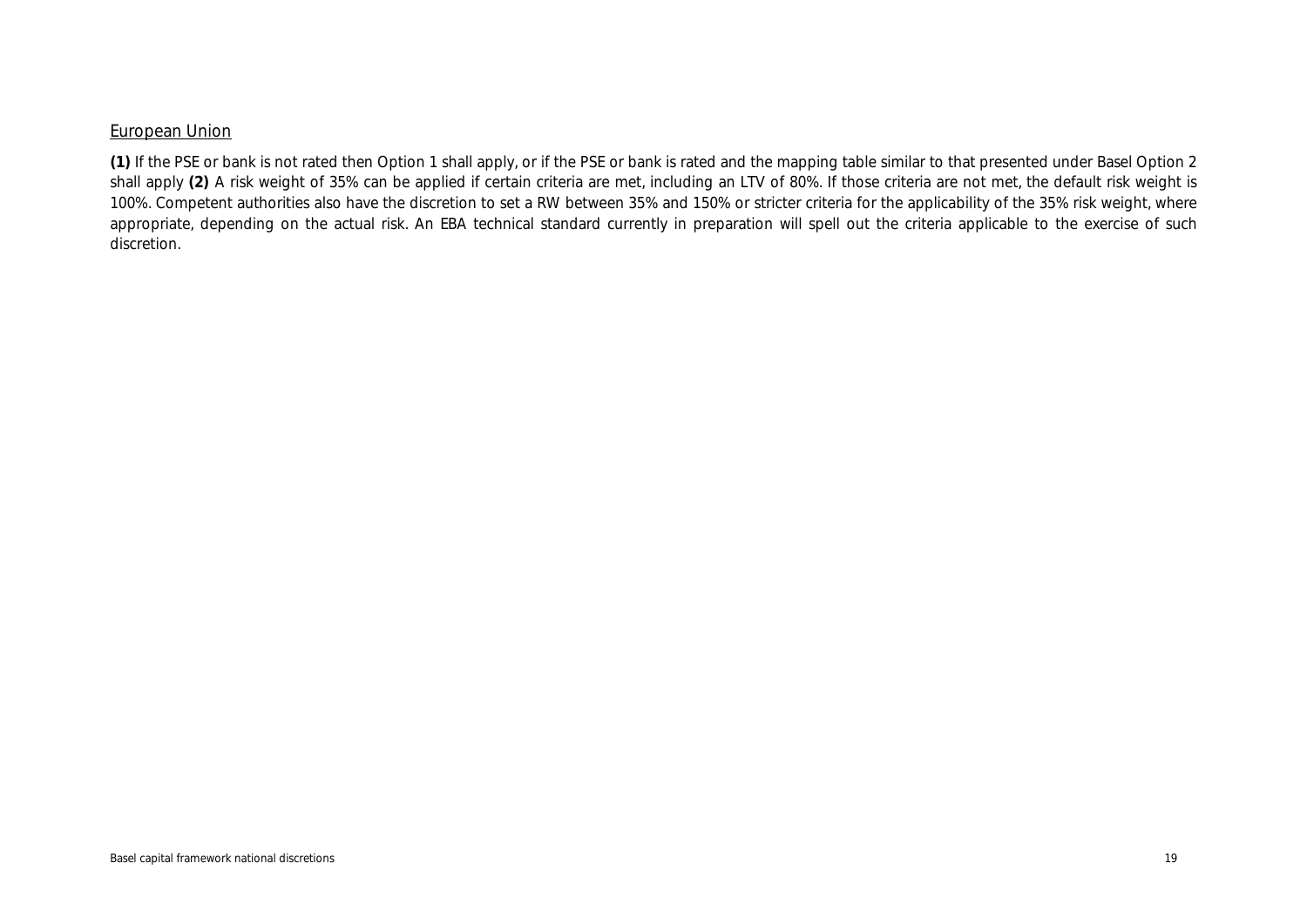<span id="page-23-0"></span>

| IRB roll-out and min requirements – Basel Committee members (excluding EU)<br>Table 2 |                                         |                                                                    |                                                                  |                                                                    |                                                                                |                                     |                                                                          |                                                                 |                                                                     |                                                                     |
|---------------------------------------------------------------------------------------|-----------------------------------------|--------------------------------------------------------------------|------------------------------------------------------------------|--------------------------------------------------------------------|--------------------------------------------------------------------------------|-------------------------------------|--------------------------------------------------------------------------|-----------------------------------------------------------------|---------------------------------------------------------------------|---------------------------------------------------------------------|
| Jurisdiction / Basel II<br>paragraph                                                  | 257 Phased<br>roll-out of<br><b>IRB</b> | <b>259 IRB</b><br>exemptions<br>for non-<br>material<br>portfolios | 260 Require<br>IRB equity,<br>even if bank<br>is<br>standardised | 264-265<br>Relaxation of<br>data<br>requirements<br>for transition | 404 Greater<br>number of<br>borrower<br>grades than<br>7 for non-<br>defaulted | 443 Require<br>an external<br>audit | 452 180 days<br>definition of<br>default for<br>retail and<br><b>PSE</b> | 458 Establish<br>more specific<br>requirements<br>for re-ageing | 467<br>mandatory<br>adjustment<br>of PD for<br>seasoning<br>effects | 521<br>Recognition<br>of other<br>collateral<br>meeting<br>criteria |
| Argentina                                                                             | n/a(1)                                  | n/a(1)                                                             | n/a(1)                                                           | n/a(1)                                                             | n/a(1)                                                                         | n/a(1)                              | n/a(1)                                                                   | n/a(1)                                                          | n/a(1)                                                              | n/a(1)                                                              |
| Australia                                                                             | Yes                                     | Yes                                                                | No (1)                                                           | No                                                                 | No                                                                             | No                                  | No                                                                       | No                                                              | Yes                                                                 | No                                                                  |
| Brazil                                                                                | Yes                                     | Yes                                                                | No                                                               | Yes                                                                | No                                                                             | No                                  | Yes $(1)$                                                                | No                                                              | No                                                                  | Yes                                                                 |
| Canada                                                                                | Yes $(1)$                               | Yes $(2)$                                                          | No                                                               | No(3)                                                              | No                                                                             | No                                  | Yes $(4)$                                                                | No                                                              | No(5)                                                               | Yes                                                                 |
| China                                                                                 | Yes                                     | Yes                                                                | No                                                               | No                                                                 | Yes                                                                            | No (1)                              | No                                                                       | No                                                              | Yes                                                                 | Yes $(2)$                                                           |
| Hong Kong SAR                                                                         | Yes                                     | Yes                                                                | No                                                               | Yes $(1)$                                                          | No(2)                                                                          | Yes                                 | No                                                                       | n/a(3)                                                          | Yes                                                                 | Yes                                                                 |
| India                                                                                 | Yes                                     | Yes                                                                | Yes                                                              | No                                                                 | No                                                                             | <b>No</b>                           | No                                                                       | No                                                              | Yes $(1)$                                                           | Yes                                                                 |
| Indonesia                                                                             | n/a(1)                                  | n/a(1)                                                             | n/a(1)                                                           | n/a(1)                                                             | n/a(1)                                                                         | n/a(1)                              | n/a(1)                                                                   | n/a(1)                                                          | n/a(1)                                                              | n/a(1)                                                              |
| Japan                                                                                 | Yes                                     | Yes                                                                | No                                                               | Yes                                                                | No                                                                             | No                                  | No                                                                       | No                                                              | Yes                                                                 | Yes                                                                 |
| Korea                                                                                 | Yes                                     | Yes                                                                | Yes                                                              | Yes                                                                | Yes                                                                            | Yes                                 | No                                                                       | Yes                                                             | Yes                                                                 | Yes                                                                 |
| Mexico                                                                                | Yes                                     | Yes                                                                | No                                                               | Yes                                                                | No                                                                             | No                                  | No                                                                       | Yes                                                             | No                                                                  | Yes                                                                 |
| Russia                                                                                | n/a(1)                                  | n/a(1)                                                             | n/a(1)                                                           | n/a(1)                                                             | n/a(1)                                                                         | n/a(1)                              | n/a(1)                                                                   | n/a(1)                                                          | n/a(1)                                                              | n/a(1)                                                              |
| Saudi Arabia                                                                          | Yes                                     | Yes                                                                | No                                                               | Yes                                                                | Yes                                                                            | Yes                                 | No                                                                       | No                                                              | Yes                                                                 | Yes                                                                 |
| Singapore                                                                             | Yes                                     | Yes                                                                | Yes                                                              | Yes $(1)$                                                          | Yes                                                                            | Yes                                 | No                                                                       | Yes                                                             | No                                                                  | Yes                                                                 |
| South Africa                                                                          | Yes                                     | Yes                                                                | Yes                                                              | Yes                                                                | Yes                                                                            | No (1)                              | No                                                                       | No                                                              | No(2)                                                               | No                                                                  |
| Switzerland                                                                           | Yes                                     | Yes                                                                | No                                                               | No                                                                 | Yes                                                                            | Yes                                 | No                                                                       | No                                                              | No                                                                  | No                                                                  |
| Turkey                                                                                | Yes                                     | Yes                                                                | No                                                               | Yes                                                                | No                                                                             | No                                  | No                                                                       | No                                                              | No                                                                  | Yes                                                                 |
| <b>United States</b>                                                                  | No(1)                                   | Yes                                                                | No                                                               | No                                                                 | No                                                                             | No                                  | Yes $(2)$                                                                | No(3)                                                           | No (4)                                                              | No (5)                                                              |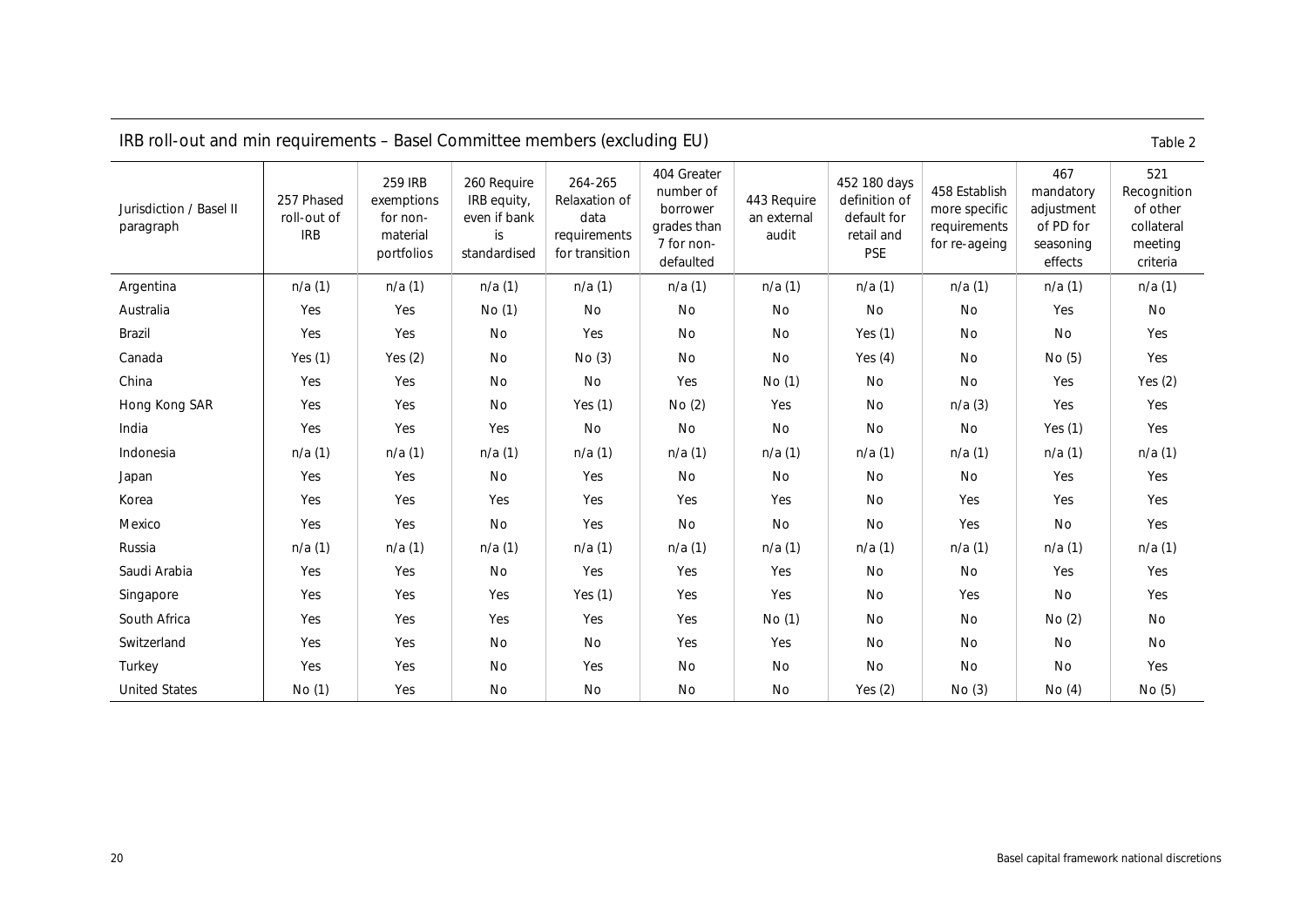<span id="page-24-0"></span>

| IRB roll-out and min requirements - European Union |                                         |                                                             |                                                                  |                                                                    |                                                                                |                                     |                                                                          |                                                                 |                                                                     | Table 2                                                             |
|----------------------------------------------------|-----------------------------------------|-------------------------------------------------------------|------------------------------------------------------------------|--------------------------------------------------------------------|--------------------------------------------------------------------------------|-------------------------------------|--------------------------------------------------------------------------|-----------------------------------------------------------------|---------------------------------------------------------------------|---------------------------------------------------------------------|
| Jurisdiction / Basel II<br>paragraph               | 257 Phased<br>roll-out of<br><b>IRB</b> | 259 IRB<br>exemptions<br>for non-<br>material<br>portfolios | 260 Require<br>IRB equity,<br>even if bank<br>is<br>standardised | 264-265<br>Relaxation of<br>data<br>requirements<br>for transition | 404 Greater<br>number of<br>borrower<br>grades than<br>7 for non-<br>defaulted | 443 Require<br>an external<br>audit | 452 180 days<br>definition of<br>default for<br>retail and<br><b>PSE</b> | 458 Establish<br>more specific<br>requirements<br>for re-ageing | 467<br>mandatory<br>adjustment<br>of PD for<br>seasoning<br>effects | 521<br>Recognition<br>of other<br>collateral<br>meeting<br>criteria |
| EU (CRD4/CRR)                                      | Yes                                     | Yes                                                         | <b>No</b>                                                        | Yes                                                                | No                                                                             | <b>No</b>                           | $Yes -$<br>discretion                                                    | <b>No</b>                                                       | Yes                                                                 | Yes                                                                 |
| Belgium                                            |                                         |                                                             |                                                                  |                                                                    |                                                                                |                                     | Yes $(1)$                                                                |                                                                 |                                                                     |                                                                     |
| France                                             |                                         |                                                             |                                                                  |                                                                    |                                                                                |                                     | Yes                                                                      |                                                                 |                                                                     |                                                                     |
| Germany                                            |                                         |                                                             |                                                                  |                                                                    |                                                                                |                                     | No                                                                       |                                                                 |                                                                     |                                                                     |
| Italy                                              |                                         |                                                             |                                                                  |                                                                    |                                                                                |                                     | No                                                                       |                                                                 |                                                                     |                                                                     |
| Luxembourg                                         |                                         |                                                             |                                                                  |                                                                    |                                                                                |                                     | No                                                                       |                                                                 |                                                                     |                                                                     |
| The Netherlands                                    |                                         |                                                             |                                                                  |                                                                    |                                                                                |                                     | <b>No</b>                                                                |                                                                 |                                                                     |                                                                     |
| Spain                                              |                                         |                                                             |                                                                  |                                                                    |                                                                                |                                     | <b>No</b>                                                                |                                                                 |                                                                     |                                                                     |
| Sweden                                             |                                         |                                                             |                                                                  |                                                                    |                                                                                |                                     | <b>No</b>                                                                |                                                                 |                                                                     |                                                                     |
| The United Kingdom                                 |                                         |                                                             |                                                                  |                                                                    |                                                                                |                                     | Yes $(1)$                                                                |                                                                 |                                                                     |                                                                     |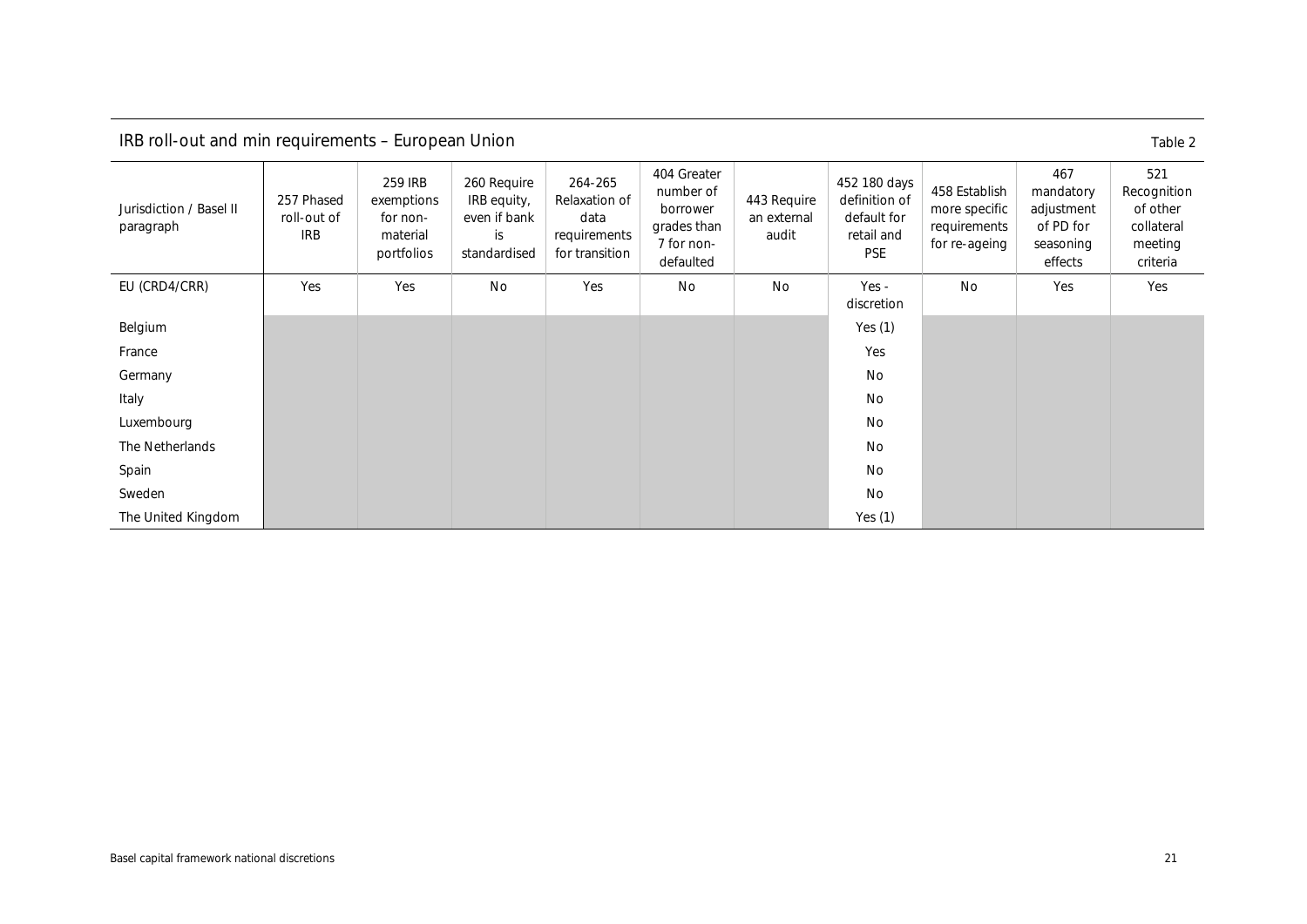### Table 2 notes:

### Argentina

**(1)** IRB not adopted.

### Australia

**(1**) All equity holdings except those in the trading book are deducted from capital.

### Belgium

**(1**) May be permitted on a case-by-case basis.

### Brazil

**(1)** Retail exposures secured by residential properties are considered in default if past due more than 180 days.

### Germany

**(1)** EU allows for national discretion but not applied in Germany.

### Canada

**(1)** For domestic banks that are significant or internationally active, AIRB is expected to be in place at implementation for all material credit businesses in Canada and US. OSFI is prepared to discuss potential extensions during the review of rollout plans. **(2)** OSFI recognises that there may be some limited circumstances where certain exclusions from IRB rollout continue to be warranted. For example, where it can be demonstrated that for asset classes and/or business units operating in jurisdictions where the reliability of the legal framework for collection of defaulted debts does not support the development of robust data for credit risk estimates, OSFI will consider these exemptions. **(3)** Although it is likely that proposed revisions to the rules will allow some flexibility in the application of required standards for data that are collected prior to the date of implementation of the New Accord. In particular, OSFI will take a pragmatic view of data quality for periods proceeding November 1, 2004, where the bank provides evidence of accurate data collection post October 31, 2004. **(4)** For credit cards, banks will have the option of using either 90 or 180 days subject to provisions being booked at 90 days due; the difference between 90 day and 180-day capital charges not being significant; the bank being able to track the cure rate between 90 and 180 days; cure rates exceeding 50%, or exhibiting significant variability over time will attract supervisory attention. **(5)** Case-by-case assessment.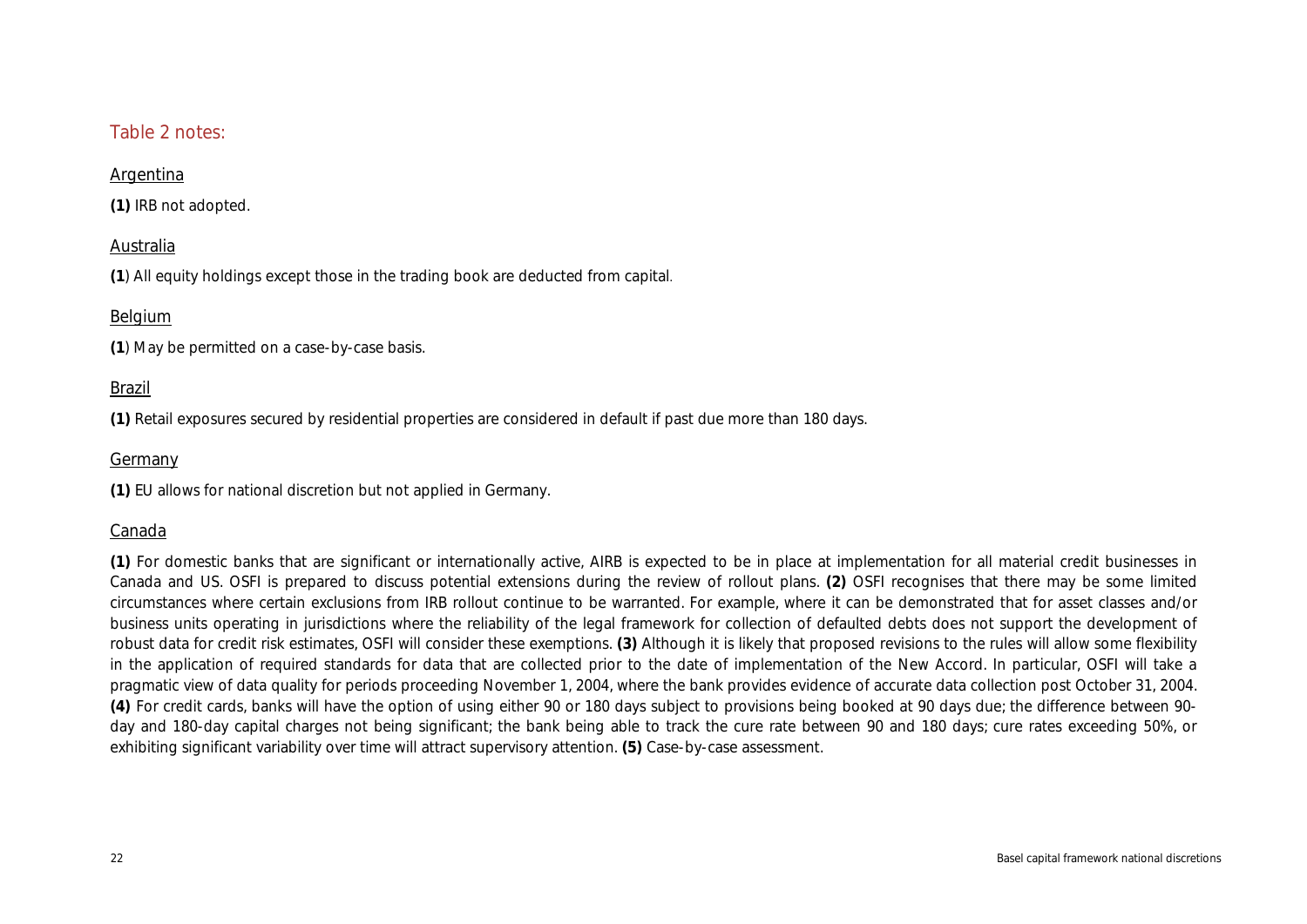### China

**(1)** If necessary, the CBRC may require an external audit of the bank's rating assignment process and estimation of loss characteristics. **(2)** The physical collateral may be accepted with the approval of the CBRC.

### Hong Kong

**(1)** Exercised but with some variations, which took account of local circumstances and the practices of jurisdictions with banking presence in Hong Kong. **(2)** IRB banks are required to have not less than 7 borrower grades for non-defaulted exposures and not less than 1 borrower grade for defaulted exposures. But there is no explicit requirement on under what cases banks should go beyond the specified minimum. **(3)** Banks are not allowed to engage in the practice of re-ageing for the purposes of defining default.

### India

**(1)** Although it has not been made mandatory but banks are encouraged to do so.

### Indonesia

**(1)** IRB not adopted.

### Russia

**(1**) Regulatory adoption in progress.

### Singapore

**(1)** The transitional period had expired on 31 December 2011. A relaxation of the data requirement is no longer allowed.

### South Africa

**(1**) An external audit is not a general requirement; however the Bank Supervision Department has the authority to require an external audit when deemed necessary**. (2)** No explicit national discretion but the requirements of paragraphs 464 and 465 (which are included in the Regulations) may implicitly cover this matter in any case.

### United Kingdom

**(1)** Where banks apply for permission to use 180 days definition, this is normally granted for exposures secured by residential real estate in the retail exposure class and/or for exposures to PSEs.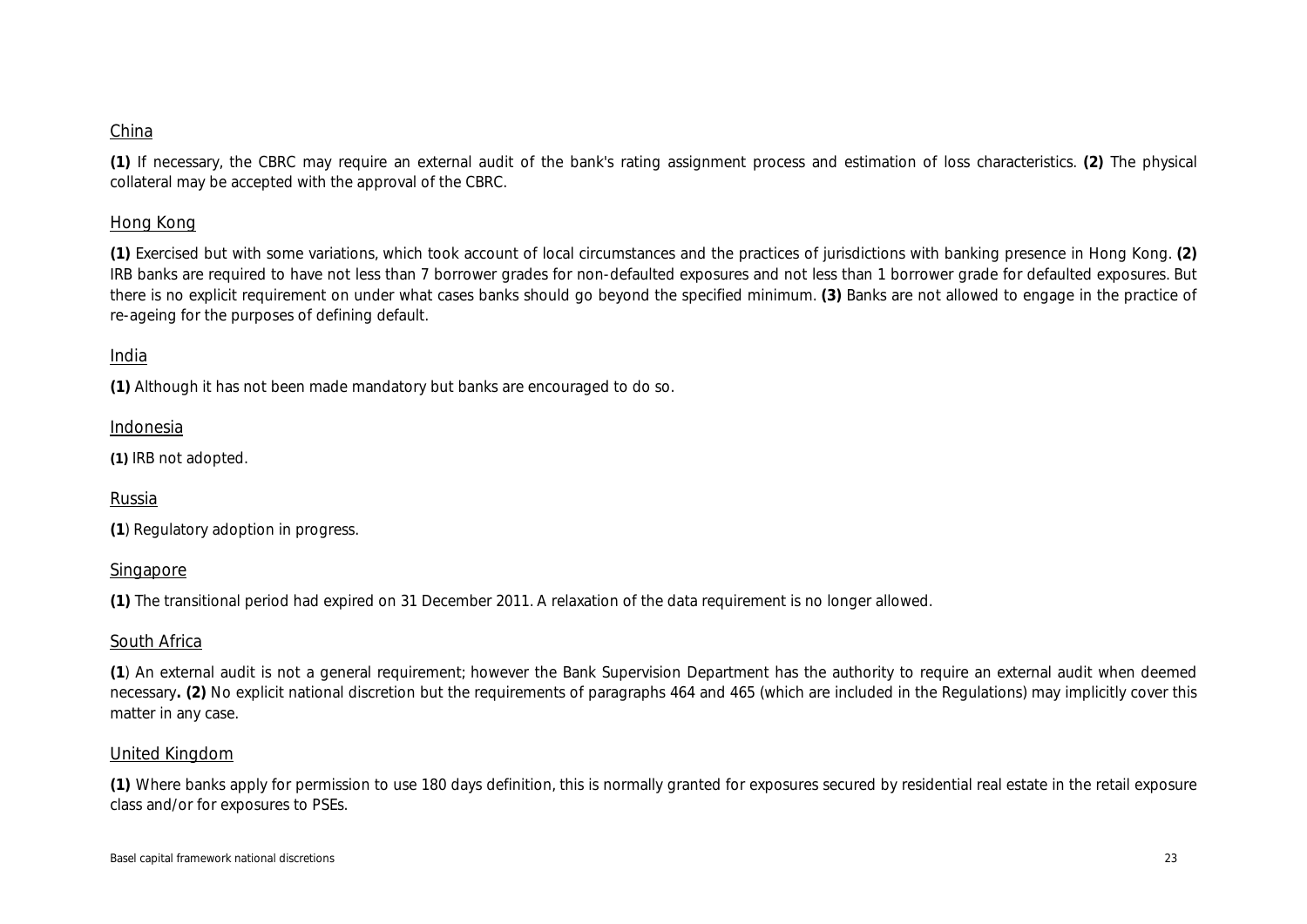### United States

**(1)** See sections 121(c) & 121(d) (1) - bank must comply with all qualification requirements of 122. **(2)** In the US, revolving retail exposures and residential mortgage exposures would be in default at 180 days past due; other retail exposures would be in default at 120 days past due. The definition of default for wholesale exposures, including those to PSEs, includes the 90-day threshold. **(3)** Re-ageing not allowed, have longer period for default instead. See p 69306 of 2007 rule. **(4)** Seasoning not incorporated. See p 455 of final rule preamble which discusses. **(5)** No foundation approach in final rule.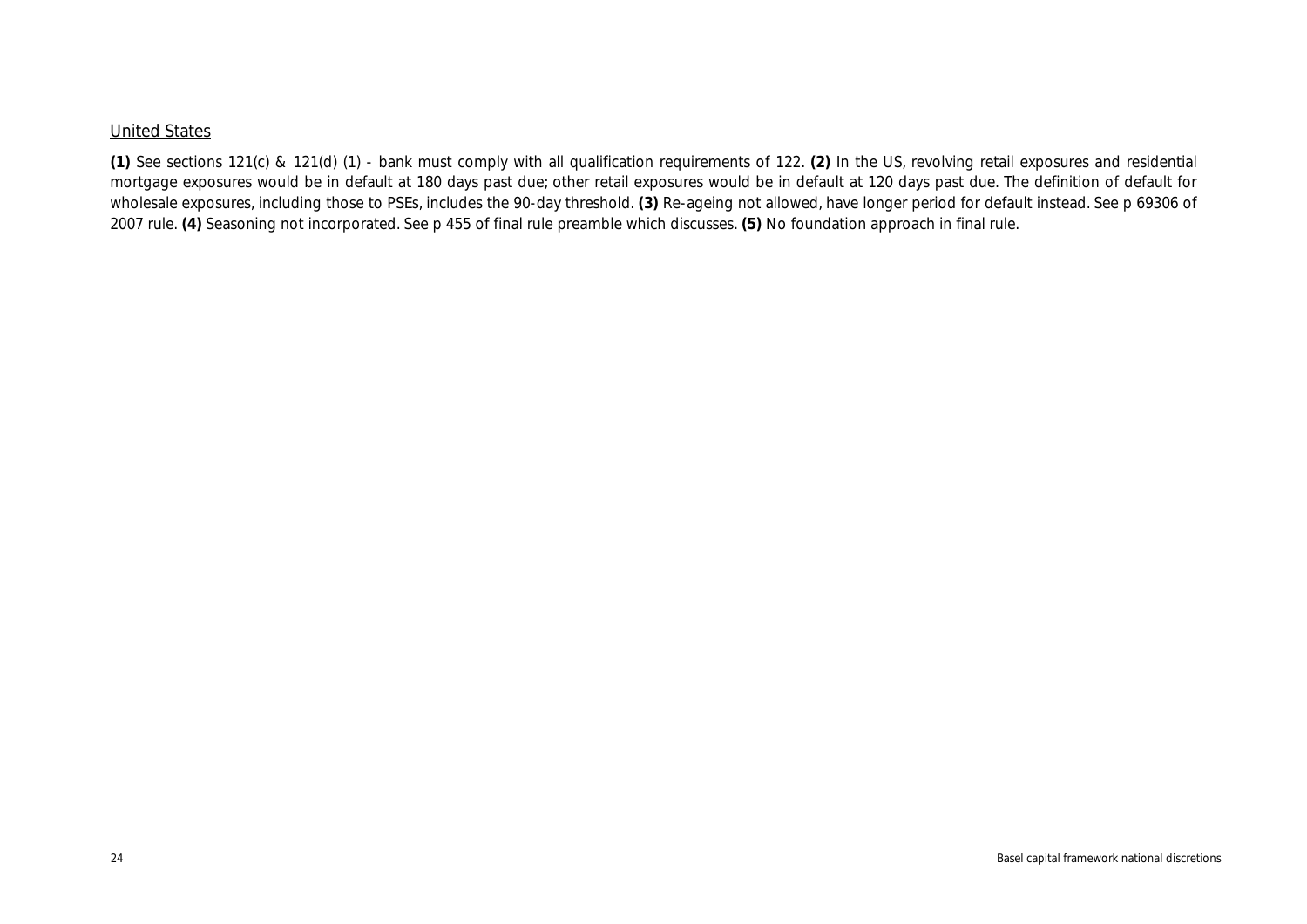<span id="page-28-0"></span>

|                                                | Internal Ratings-Based approach – Basel Committee members (excluding EU)(1)<br>Table 3 |                                                                        |                                                                   |                                                            |                                                       |                                                                         |                                                                                       |                                                                                     |  |
|------------------------------------------------|----------------------------------------------------------------------------------------|------------------------------------------------------------------------|-------------------------------------------------------------------|------------------------------------------------------------|-------------------------------------------------------|-------------------------------------------------------------------------|---------------------------------------------------------------------------------------|-------------------------------------------------------------------------------------|--|
| Jurisdiction /<br><b>Basel II</b><br>paragraph | 231 Exposure<br>thresholds to<br>distinguish<br>between<br>retail/corporates           | 231 Limits on<br>maximum<br>number of<br>housing units per<br>exposure | 232 Minimum<br>number of<br>exposures within<br>a pool for retail | 237 Allowance<br>for directly<br>hedged equity<br>holdings | 238 Re-<br>categorise debt<br>holdings as<br>equities | 242 Purchased<br>receivables<br>"bottom up"<br>approach conc.<br>limits | 250 HVCRE:<br>Banks can use<br>foundation<br>approach with<br>separate RW<br>function | 251 HVCRE:<br>Banks can use<br>advanced<br>approach with<br>separate RW<br>function |  |
| Argentina                                      | n/a(1)                                                                                 | n/a(1)                                                                 | n/a(1)                                                            | n/a(1)                                                     | n/a(1)                                                | n/a(1)                                                                  | n/a(1)                                                                                | n/a(1)                                                                              |  |
| Australia                                      | No                                                                                     | No                                                                     | No                                                                | Yes                                                        | Yes                                                   | Yes                                                                     | <b>No</b>                                                                             | No                                                                                  |  |
| Brazil                                         | Yes                                                                                    | Yes                                                                    | No                                                                | No                                                         | No                                                    | No(1)                                                                   | Yes                                                                                   | Yes                                                                                 |  |
| Canada                                         | No (1)                                                                                 | Yes $(2)$                                                              | No                                                                | Yes                                                        | Yes                                                   | Yes $(3)$                                                               | Yes                                                                                   | Yes                                                                                 |  |
| China                                          | Yes                                                                                    | No                                                                     | No                                                                | No                                                         | Yes                                                   | No                                                                      | n/a(1)                                                                                | n/a(1)                                                                              |  |
| Hong Kong SAR                                  | No                                                                                     | No                                                                     | No                                                                | No                                                         | Yes                                                   | n/a(1)                                                                  | n/a(2)                                                                                | n/a(2)                                                                              |  |
| India                                          | No                                                                                     | No                                                                     | No                                                                | No                                                         | No                                                    | Yes $(1)$                                                               | No(2)                                                                                 | No(2)                                                                               |  |
| Indonesia                                      | n/a(1)                                                                                 | n/a(1)                                                                 | n/a(1)                                                            | n/a(1)                                                     | n/a(1)                                                | n/a(1)                                                                  | n/a(1)                                                                                | n/a(1)                                                                              |  |
| Japan                                          | No                                                                                     | No                                                                     | No                                                                | Yes                                                        | Yes                                                   | No                                                                      | Yes                                                                                   | Yes                                                                                 |  |
| Korea                                          | No                                                                                     | No                                                                     | No                                                                | Yes                                                        | Yes                                                   | Yes                                                                     | Yes                                                                                   | Yes                                                                                 |  |
| Mexico                                         | Yes                                                                                    | No                                                                     | No                                                                | No                                                         | No                                                    | No                                                                      | n/a                                                                                   | n/a                                                                                 |  |
| Russia                                         | n/a(1)                                                                                 | n/a(1)                                                                 | n/a(1)                                                            | n/a(1)                                                     | n/a(1)                                                | n/a(1)                                                                  | n/a(1)                                                                                | n/a(1)                                                                              |  |
| Saudi Arabia                                   | Yes                                                                                    | No                                                                     | No                                                                | Yes                                                        | Yes                                                   | No                                                                      | No                                                                                    | No                                                                                  |  |
| Singapore                                      | No                                                                                     | No                                                                     | No                                                                | Yes                                                        | Yes                                                   | Yes                                                                     | Yes                                                                                   | Yes                                                                                 |  |
| South Africa                                   | No                                                                                     | No                                                                     | No                                                                | No                                                         | Yes                                                   | No                                                                      | Yes                                                                                   | Yes                                                                                 |  |
| Switzerland                                    | No                                                                                     | No                                                                     | No                                                                | Yes                                                        | Yes                                                   | Yes                                                                     | Yes                                                                                   | Yes                                                                                 |  |
| Turkey                                         | No                                                                                     | No                                                                     | No                                                                | No                                                         | No                                                    | No                                                                      | No                                                                                    | No                                                                                  |  |
| <b>United States</b>                           | Yes $(1)$                                                                              | Yes $(2)$                                                              | No(3)                                                             | No(4)                                                      | No(5)                                                 | No(6)                                                                   | No                                                                                    | Yes                                                                                 |  |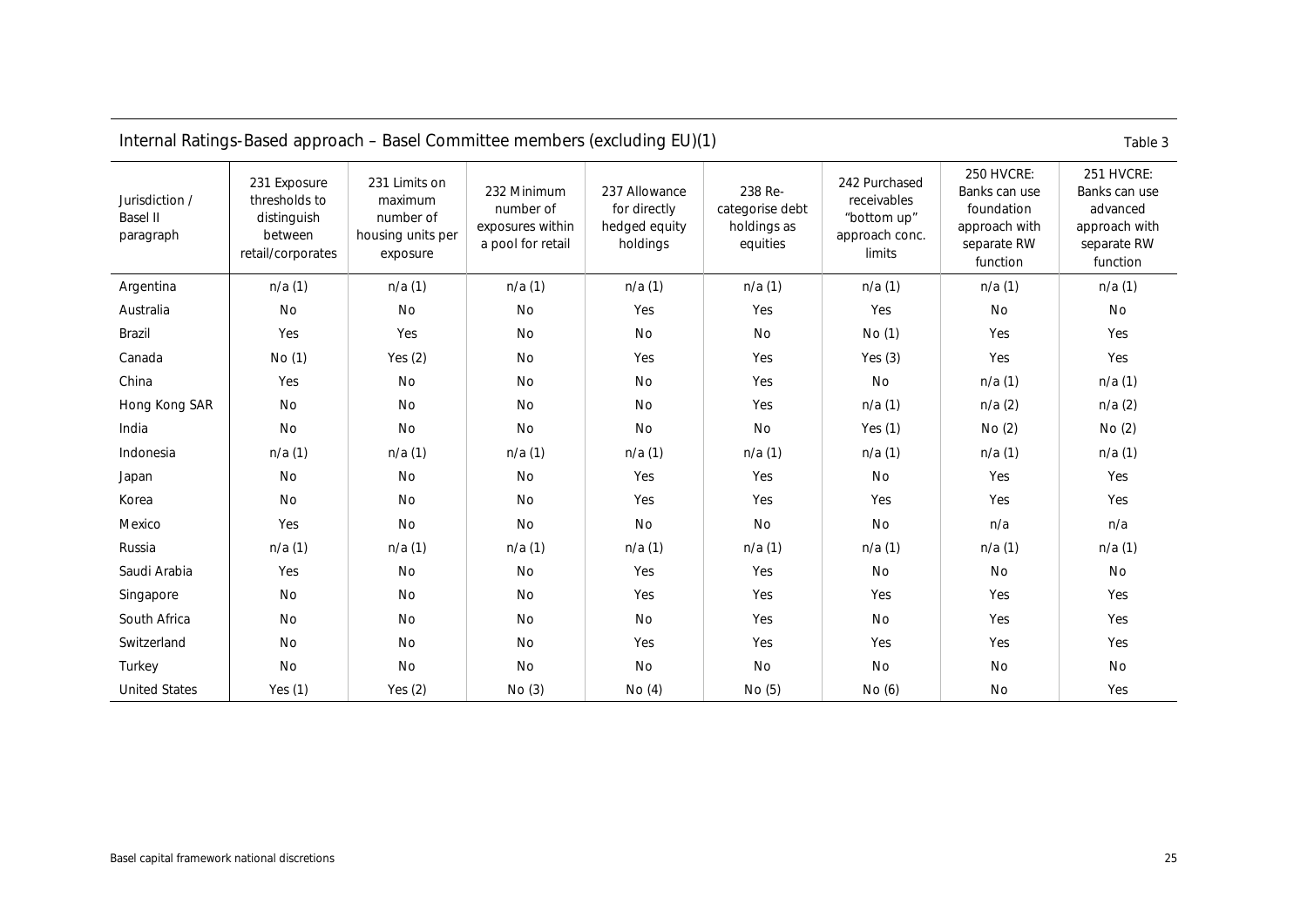<span id="page-29-0"></span>

|                                      | Internal Ratings-Based approach - European Union (1)<br>Table 3              |                                                                        |                                                                   |                                                         |                                                   |                                                                                    |                                                                                              |                                                                                     |  |  |  |
|--------------------------------------|------------------------------------------------------------------------------|------------------------------------------------------------------------|-------------------------------------------------------------------|---------------------------------------------------------|---------------------------------------------------|------------------------------------------------------------------------------------|----------------------------------------------------------------------------------------------|-------------------------------------------------------------------------------------|--|--|--|
| Jurisdiction /<br>Basel II paragraph | 231 Exposure<br>thresholds to<br>distinguish<br>between<br>retail/corporates | 231 Limits on<br>maximum<br>number of<br>housing units per<br>exposure | 232 Minimum<br>number of<br>exposures within<br>a pool for retail | 237 Allowance for<br>directly hedged<br>equity holdings | 238 Re-categorise<br>debt holdings as<br>equities | 242 Purchased<br>receivables<br>"bottom up"<br>approach<br>concentration<br>limits | <b>250 HVCRE:</b><br>Banks can use<br>foundation<br>approach with<br>separate RW<br>function | 251 HVCRE:<br>Banks can use<br>advanced<br>approach with<br>separate RW<br>function |  |  |  |
| EU (CRD4/CRR)                        | <b>No</b>                                                                    | <b>No</b>                                                              | <b>No</b>                                                         | No                                                      | No                                                | No                                                                                 | No                                                                                           | No                                                                                  |  |  |  |
| Belgium                              |                                                                              |                                                                        |                                                                   |                                                         |                                                   |                                                                                    |                                                                                              |                                                                                     |  |  |  |
| France                               |                                                                              |                                                                        |                                                                   |                                                         |                                                   |                                                                                    |                                                                                              |                                                                                     |  |  |  |
| Germany                              |                                                                              |                                                                        |                                                                   |                                                         |                                                   |                                                                                    |                                                                                              |                                                                                     |  |  |  |
| Italy                                |                                                                              |                                                                        |                                                                   |                                                         |                                                   |                                                                                    |                                                                                              |                                                                                     |  |  |  |
| Luxembourg                           |                                                                              |                                                                        |                                                                   |                                                         |                                                   |                                                                                    |                                                                                              |                                                                                     |  |  |  |
| The Netherlands                      |                                                                              |                                                                        |                                                                   |                                                         |                                                   |                                                                                    |                                                                                              |                                                                                     |  |  |  |
| Spain                                |                                                                              |                                                                        |                                                                   |                                                         |                                                   |                                                                                    |                                                                                              |                                                                                     |  |  |  |
| Sweden                               |                                                                              |                                                                        |                                                                   |                                                         |                                                   |                                                                                    |                                                                                              |                                                                                     |  |  |  |
| The United<br>Kingdom                |                                                                              |                                                                        |                                                                   |                                                         |                                                   |                                                                                    |                                                                                              |                                                                                     |  |  |  |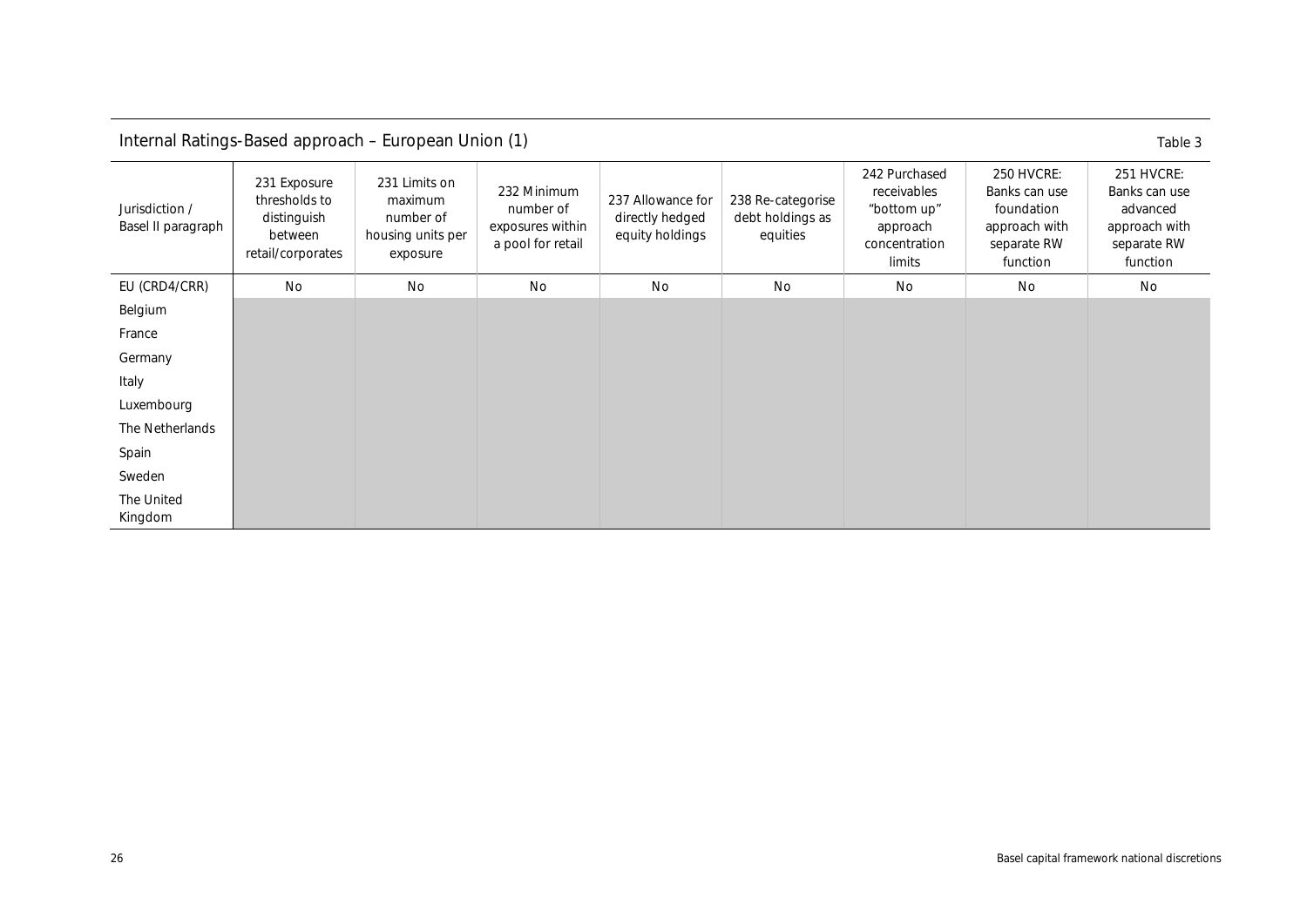|                                      | Internal Ratings-Based approach – Basel Committee members (excluding EU) (2)<br>Table 3 |                                                                                              |                                                                      |                                                    |                                             |                                                                      |                                                            |                                                                                |  |  |
|--------------------------------------|-----------------------------------------------------------------------------------------|----------------------------------------------------------------------------------------------|----------------------------------------------------------------------|----------------------------------------------------|---------------------------------------------|----------------------------------------------------------------------|------------------------------------------------------------|--------------------------------------------------------------------------------|--|--|
| Jurisdiction /<br>Basel II paragraph | 267 Exempt<br>equity exposures<br>from IRB for<br>transitional 10<br>years              | 274 Allow firm-<br>size adjustment<br>and SME<br>threshold to be<br>based on total<br>assets | 277 Specialised<br>lending: Lower<br>RWs of 50% and<br>70% (<2.5yrs) | 282 HVCRE:<br>Lower RW of 70%<br>and 95% (<2.5yrs) | 288 Wider<br>definition of<br>subordination | 289 Certain<br>commercial<br>mortgages<br>recognised as<br>corporate | 318 Require<br>explicit M<br>adjustment for<br><b>FIRB</b> | 319 Exempt<br>certain small<br>domestic firms<br>from explicit M<br>adjustment |  |  |
| Argentina                            | n/a(1)                                                                                  | n/a(1)                                                                                       | n/a(1)                                                               | n/a(1)                                             | n/a(1)                                      | n/a(1)                                                               | n/a(1)                                                     | n/a(1)                                                                         |  |  |
| Australia                            | <b>No</b>                                                                               | Yes                                                                                          | No                                                                   | No                                                 | No                                          | No                                                                   | Explicit                                                   | <b>No</b>                                                                      |  |  |
| Brazil                               | No                                                                                      | No                                                                                           | No                                                                   | No                                                 | No                                          | No                                                                   | Implicit                                                   | No                                                                             |  |  |
| Canada                               | Yes                                                                                     | Yes $(4)$                                                                                    | Yes                                                                  | n/a(5)                                             | No                                          | Yes $(6)$                                                            | Explicit                                                   | No                                                                             |  |  |
| China                                | Yes $(2)$                                                                               | No                                                                                           | Yes                                                                  | n/a(1)                                             | No                                          | Yes                                                                  | Explicit                                                   | Yes                                                                            |  |  |
| Hong Kong SAR                        | No                                                                                      | Yes                                                                                          | Yes                                                                  | n/a(2)                                             | No                                          | No                                                                   | Both (3)                                                   | No                                                                             |  |  |
| India                                | Yes $(3)$                                                                               | No                                                                                           | Yes                                                                  | No(2)                                              | No                                          | No                                                                   | Implicit (4)                                               | Yes                                                                            |  |  |
| Indonesia                            | n/a(1)                                                                                  | n/a(1)                                                                                       | n/a(1)                                                               | n/a(1)                                             | n/a(1)                                      | n/a(1)                                                               | n/a(1)                                                     | n/a(1)                                                                         |  |  |
| Japan                                | Yes                                                                                     | Yes                                                                                          | Yes                                                                  | Yes                                                | No                                          | Yes                                                                  | Explicit                                                   | No                                                                             |  |  |
| Korea                                | Yes                                                                                     | Yes                                                                                          | Yes                                                                  | Yes                                                | No                                          | Yes                                                                  | Explicit                                                   | <b>No</b>                                                                      |  |  |
| Mexico                               | n/a                                                                                     | No                                                                                           | No                                                                   | n/a                                                | No                                          | No                                                                   | Explicit                                                   | No                                                                             |  |  |
| Russia                               | n/a(1)                                                                                  | n/a(1)                                                                                       | n/a(1)                                                               | n/a(1)                                             | n/a(1)                                      | n/a(1)                                                               | n/a(1)                                                     | n/a(1)                                                                         |  |  |
| Saudi Arabia                         | No                                                                                      | Yes                                                                                          | Yes                                                                  | No                                                 | Yes                                         | Yes                                                                  | Implicit                                                   | Yes                                                                            |  |  |
| Singapore                            | No                                                                                      | No                                                                                           | Yes $(1)$                                                            | Yes $(2)$                                          | No                                          | No                                                                   | Explicit                                                   | No                                                                             |  |  |
| South Africa                         | No                                                                                      | Yes                                                                                          | No                                                                   | No                                                 | No                                          | No                                                                   | Explicit                                                   | No                                                                             |  |  |
| Switzerland                          | No                                                                                      | Yes                                                                                          | Yes                                                                  | No                                                 | No                                          | No                                                                   | Explicit                                                   | No                                                                             |  |  |
| Turkey                               | No                                                                                      | Yes                                                                                          | Yes                                                                  | No                                                 | No                                          | No                                                                   | Explicit                                                   | Yes                                                                            |  |  |
| <b>United States</b>                 | <b>No</b>                                                                               | No                                                                                           | No                                                                   | No                                                 | No (7)                                      | No (7)                                                               | n/a(7)                                                     | No                                                                             |  |  |

|  | Internal Ratings-Based approach - Basel Committee members (excluding EU) (2) |  |
|--|------------------------------------------------------------------------------|--|
|  |                                                                              |  |

<span id="page-30-0"></span>Basel capital framework national discretions 27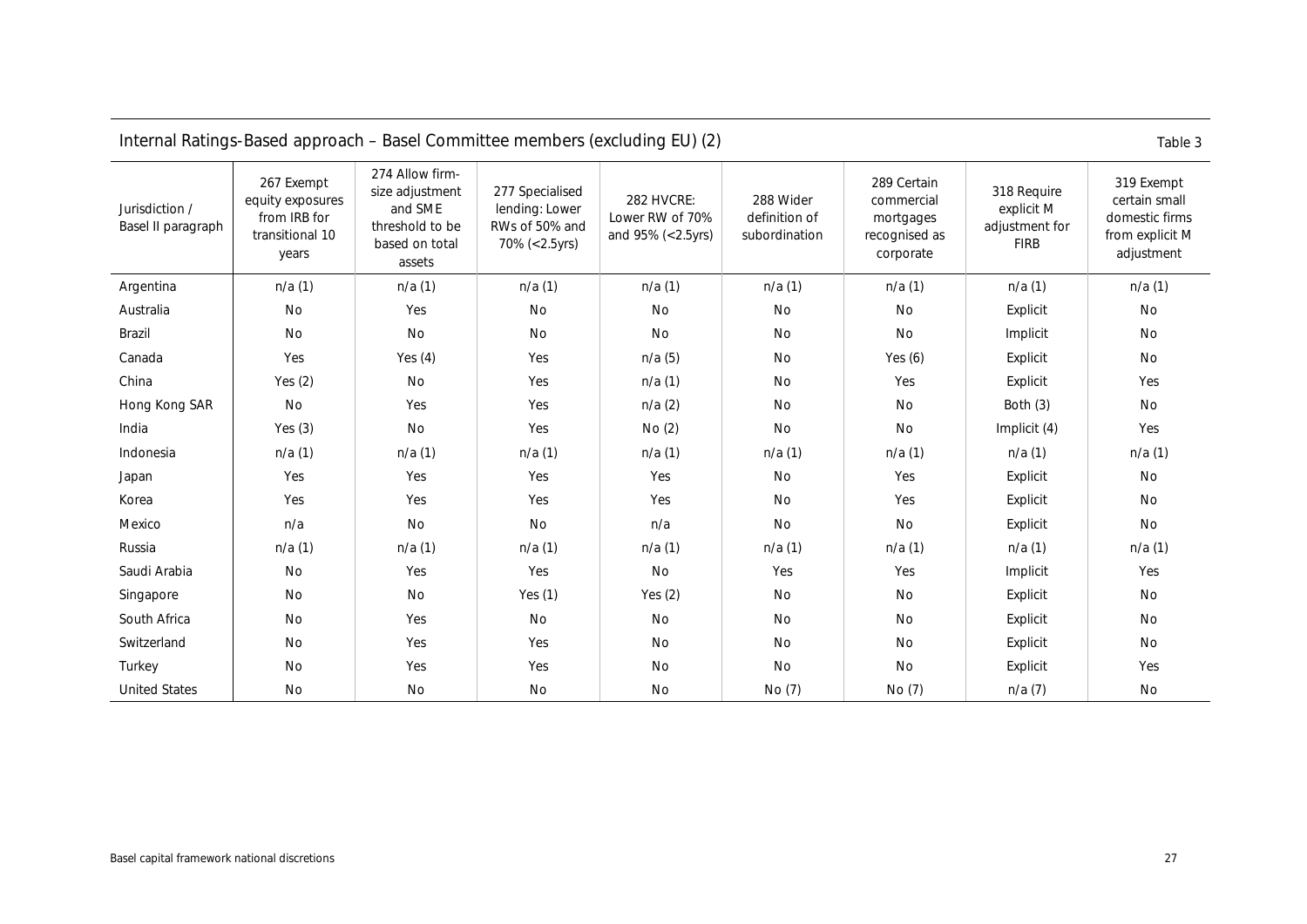<span id="page-31-0"></span>

|                                      | Internal Ratings-Based approach - European Union (2)<br>Table 3            |                                                                                              |                                                                      |                                                    |                                             |                                                                      |                                                            |                                                                                |  |  |
|--------------------------------------|----------------------------------------------------------------------------|----------------------------------------------------------------------------------------------|----------------------------------------------------------------------|----------------------------------------------------|---------------------------------------------|----------------------------------------------------------------------|------------------------------------------------------------|--------------------------------------------------------------------------------|--|--|
| Jurisdiction /<br>Basel II paragraph | 267 Exempt<br>equity exposures<br>from IRB for<br>transitional 10<br>years | 274 Allow firm-<br>size adjustment<br>and SME<br>threshold to be<br>based on total<br>assets | 277 Specialised<br>lending: Lower<br>RWs of 50% and<br>70% (<2.5yrs) | 282 HVCRE:<br>Lower RW of 70%<br>and 95% (<2.5yrs) | 288 Wider<br>definition of<br>subordination | 289 Certain<br>commercial<br>mortgages<br>recognised as<br>corporate | 318 Require<br>explicit M<br>adjustment for<br><b>FIRB</b> | 319 Exempt<br>certain small<br>domestic firms<br>from explicit M<br>adjustment |  |  |
| EU (CRD4/CRR)                        | Yes-discretion                                                             | Yes                                                                                          | Yes                                                                  | No                                                 | No                                          | Yes                                                                  | <b>Both</b>                                                | Yes                                                                            |  |  |
| Belgium                              | Yes                                                                        |                                                                                              |                                                                      |                                                    |                                             |                                                                      |                                                            |                                                                                |  |  |
| France                               | Yes                                                                        |                                                                                              |                                                                      |                                                    |                                             |                                                                      |                                                            |                                                                                |  |  |
| Germany                              | Yes                                                                        |                                                                                              |                                                                      |                                                    |                                             |                                                                      |                                                            |                                                                                |  |  |
| Italy                                | Yes                                                                        |                                                                                              |                                                                      |                                                    |                                             |                                                                      |                                                            |                                                                                |  |  |
| Luxembourg                           | Yes                                                                        |                                                                                              |                                                                      |                                                    |                                             |                                                                      |                                                            |                                                                                |  |  |
| The Netherlands                      | No                                                                         |                                                                                              |                                                                      |                                                    |                                             |                                                                      |                                                            |                                                                                |  |  |
| Spain                                | No                                                                         |                                                                                              |                                                                      |                                                    |                                             |                                                                      |                                                            |                                                                                |  |  |
| Sweden                               | Yes $(1)$                                                                  |                                                                                              |                                                                      |                                                    |                                             |                                                                      |                                                            |                                                                                |  |  |
| The United<br>Kingdom                | No                                                                         |                                                                                              |                                                                      |                                                    |                                             |                                                                      |                                                            |                                                                                |  |  |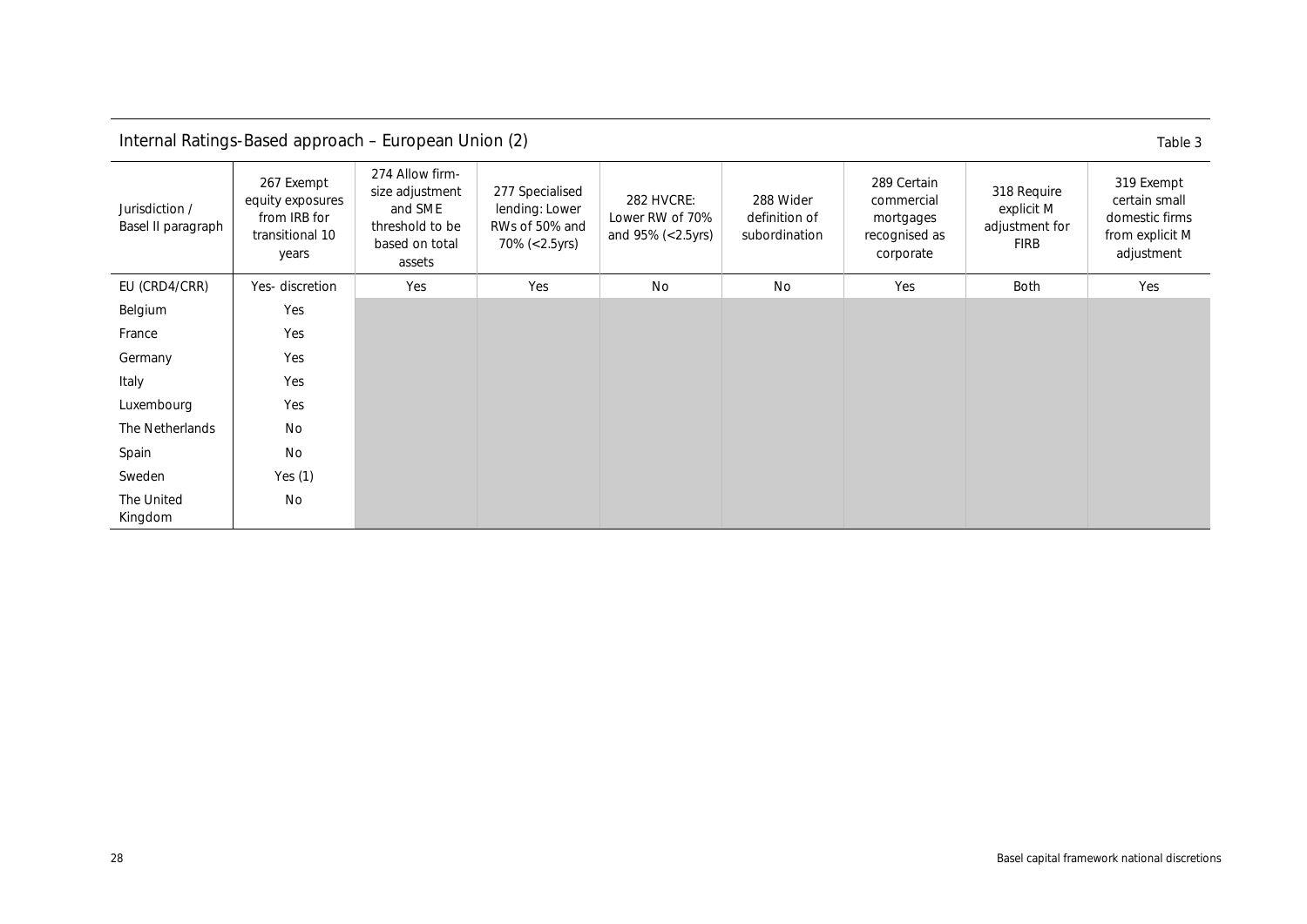<span id="page-32-0"></span>

| Internal Ratings-Based approach – Basel Committee members (excluding EU) (3) |                                                                        |                                                        |                                                                 |                                                                                            |                                                                |                                                                  |                                                                                                   |  |
|------------------------------------------------------------------------------|------------------------------------------------------------------------|--------------------------------------------------------|-----------------------------------------------------------------|--------------------------------------------------------------------------------------------|----------------------------------------------------------------|------------------------------------------------------------------|---------------------------------------------------------------------------------------------------|--|
| Jurisdiction / Basel<br>II paragraph                                         | 322 Carve out<br>instruments from<br>1-yr floor within M<br>adjustment | 341-342 Equity:<br>market-based or<br>PD/LGD approach? | 346-349 Equity:<br>Simple RW or<br>internal models<br>approach? | 356 Exclude equity<br>holdings in entities<br>whose debt is 0%<br>RW under<br>standardised | 357 Exemption for<br>equity under<br>legislative<br>programmes | 358 Exemption for<br>equity based on<br>materiality<br>threshold | 373 Purchased<br>receivables:<br>Recognise<br>internally-rated<br>guarantors for<br>dilution risk |  |
| Argentina                                                                    | n/a(1)                                                                 | n/a(1)                                                 | n/a(1)                                                          | n/a(1)                                                                                     | n/a(1)                                                         | n/a(1)                                                           | n/a(1)                                                                                            |  |
| Australia                                                                    | Yes                                                                    | Market                                                 | Simple RW                                                       | No(1)                                                                                      | No                                                             | No                                                               | Yes                                                                                               |  |
| Brazil                                                                       | No                                                                     | Both                                                   | <b>Both</b>                                                     | No                                                                                         | No                                                             | Yes                                                              | No                                                                                                |  |
| Canada                                                                       | No (7)                                                                 | Both (8)                                               | Both                                                            | Yes                                                                                        | Yes                                                            | Yes                                                              | Yes $(9)$                                                                                         |  |
| China                                                                        | Yes                                                                    | Market                                                 | Simple RW                                                       | n/a(2)                                                                                     | n/a(2)                                                         | n/a(2)                                                           | No                                                                                                |  |
| Hong Kong SAR                                                                | Yes                                                                    | Both (4)                                               | <b>Both</b>                                                     | No                                                                                         | No                                                             | Yes                                                              | Yes                                                                                               |  |
| India                                                                        | Yes                                                                    | Both                                                   | <b>Both</b>                                                     | No(5)                                                                                      | Yes                                                            | Yes                                                              | No                                                                                                |  |
| Indonesia                                                                    | n/a(1)                                                                 | n/a(1)                                                 | n/a(1)                                                          | n/a(1)                                                                                     | n/a(1)                                                         | n/a(1)                                                           | n/a(1)                                                                                            |  |
| Japan                                                                        | Yes                                                                    | <b>Both</b>                                            | <b>Both</b>                                                     | Yes                                                                                        | No                                                             | Yes                                                              | Yes                                                                                               |  |
| Korea                                                                        | Yes                                                                    | Both                                                   | <b>Both</b>                                                     | Yes                                                                                        | Yes                                                            | Yes                                                              | Yes                                                                                               |  |
| Mexico                                                                       | Yes                                                                    | n/a                                                    | n/a                                                             | n/a                                                                                        | n/a                                                            | n/a                                                              | n/a                                                                                               |  |
| Russia                                                                       | n/a(1)                                                                 | n/a(1)                                                 | n/a(1)                                                          | n/a(1)                                                                                     | n/a(1)                                                         | n/a(1)                                                           | n/a(1)                                                                                            |  |
| Saudi Arabia                                                                 | Yes                                                                    | Market                                                 | <b>Both</b>                                                     | No                                                                                         | <b>No</b>                                                      | Yes                                                              | No                                                                                                |  |
| Singapore                                                                    | Yes                                                                    | <b>Both</b>                                            | <b>Both</b>                                                     | No                                                                                         | <b>No</b>                                                      | Yes                                                              | No(3)                                                                                             |  |
| South Africa                                                                 | Yes                                                                    | Both                                                   | <b>Both</b>                                                     | No                                                                                         | No                                                             | <b>No</b>                                                        | No                                                                                                |  |
| Switzerland                                                                  | Yes                                                                    | <b>Both</b>                                            | <b>Both</b>                                                     | No                                                                                         | No                                                             | <b>No</b>                                                        | No                                                                                                |  |
| Turkey                                                                       | Yes                                                                    | <b>Both</b>                                            | <b>Both</b>                                                     | Yes                                                                                        | Yes                                                            | Yes                                                              | Yes                                                                                               |  |
| <b>United States</b>                                                         | <b>No</b>                                                              | Market                                                 | <b>Both</b>                                                     | Yes                                                                                        | No                                                             | No                                                               | No                                                                                                |  |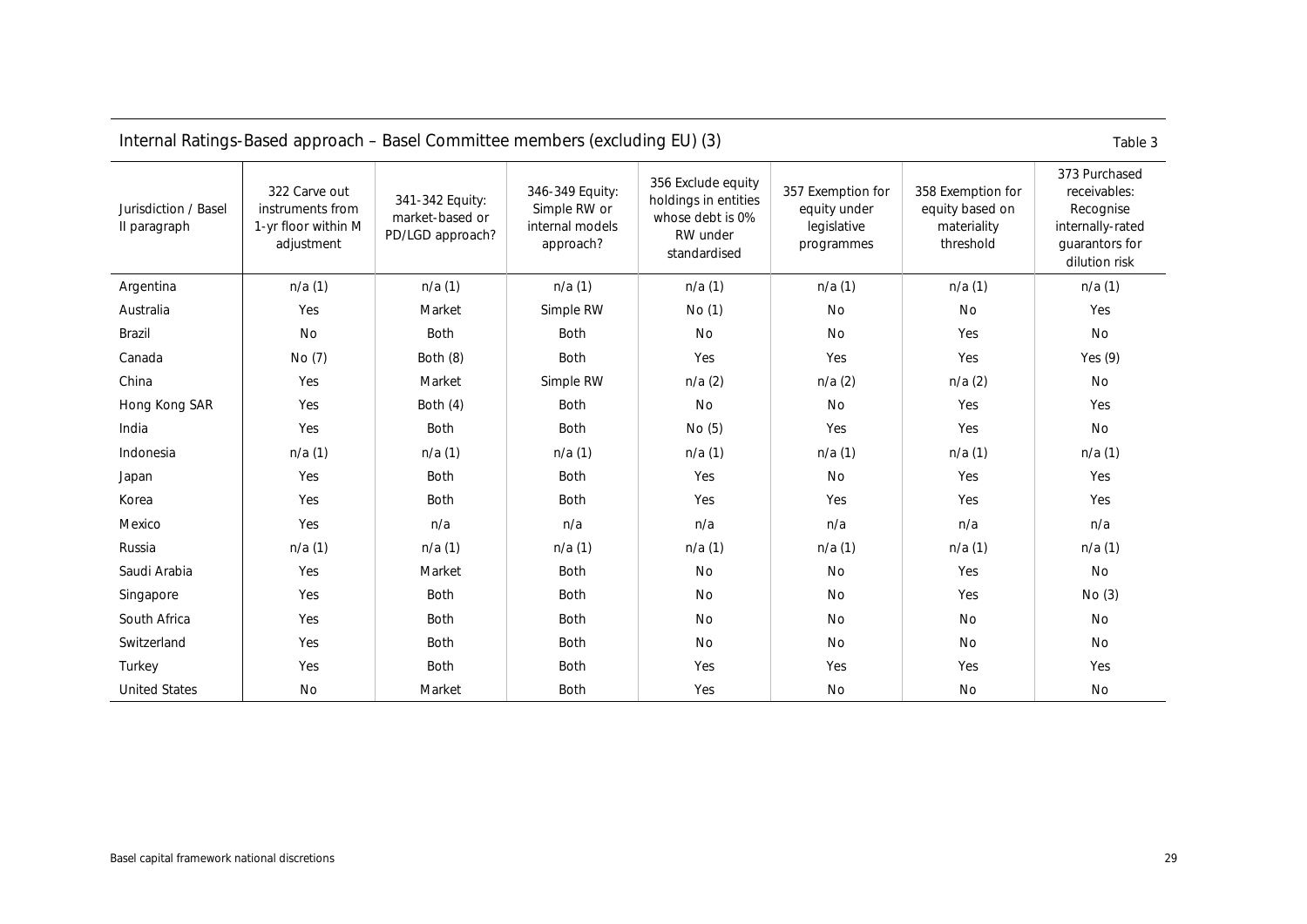<span id="page-33-0"></span>

| Internal Ratings-Based approach - European Union (3)<br>Table 3 |                                                                                                                                                                                                                                                                                                                                                                                                                                         |      |             |     |     |     |                                                                                                   |  |
|-----------------------------------------------------------------|-----------------------------------------------------------------------------------------------------------------------------------------------------------------------------------------------------------------------------------------------------------------------------------------------------------------------------------------------------------------------------------------------------------------------------------------|------|-------------|-----|-----|-----|---------------------------------------------------------------------------------------------------|--|
| Jurisdiction / Basel<br>II paragraph                            | 356 Exclude equity<br>322 Carve out<br>346-349 Equity:<br>357 Exemption for<br>358 Exemption for<br>holdings in entities<br>341-342 Equity:<br>instruments from<br>Simple RW or<br>equity under<br>equity based on<br>whose debt is 0%<br>market-based or<br>internal models<br>1-yr floor within M<br>legislative<br>materiality<br>PD/LGD approach?<br>RW under<br>adjustment<br>threshold<br>approach?<br>programmes<br>standardised |      |             |     |     |     | 373 Purchased<br>receivables:<br>Recognise<br>internally-rated<br>guarantors for<br>dilution risk |  |
| EU (CRD4/CRR)                                                   | Yes                                                                                                                                                                                                                                                                                                                                                                                                                                     | Both | <b>Both</b> | Yes | Yes | Yes | Yes                                                                                               |  |
| Belgium                                                         |                                                                                                                                                                                                                                                                                                                                                                                                                                         |      |             |     |     |     |                                                                                                   |  |
| France                                                          |                                                                                                                                                                                                                                                                                                                                                                                                                                         |      |             |     |     |     |                                                                                                   |  |
| Germany                                                         |                                                                                                                                                                                                                                                                                                                                                                                                                                         |      |             |     |     |     |                                                                                                   |  |
| Italy                                                           |                                                                                                                                                                                                                                                                                                                                                                                                                                         |      |             |     |     |     |                                                                                                   |  |
| Luxembourg                                                      |                                                                                                                                                                                                                                                                                                                                                                                                                                         |      |             |     |     |     |                                                                                                   |  |
| The Netherlands                                                 |                                                                                                                                                                                                                                                                                                                                                                                                                                         |      |             |     |     |     |                                                                                                   |  |
| Spain                                                           |                                                                                                                                                                                                                                                                                                                                                                                                                                         |      |             |     |     |     |                                                                                                   |  |
| Sweden                                                          |                                                                                                                                                                                                                                                                                                                                                                                                                                         |      |             |     |     |     |                                                                                                   |  |
| The United<br>Kingdom                                           |                                                                                                                                                                                                                                                                                                                                                                                                                                         |      |             |     |     |     |                                                                                                   |  |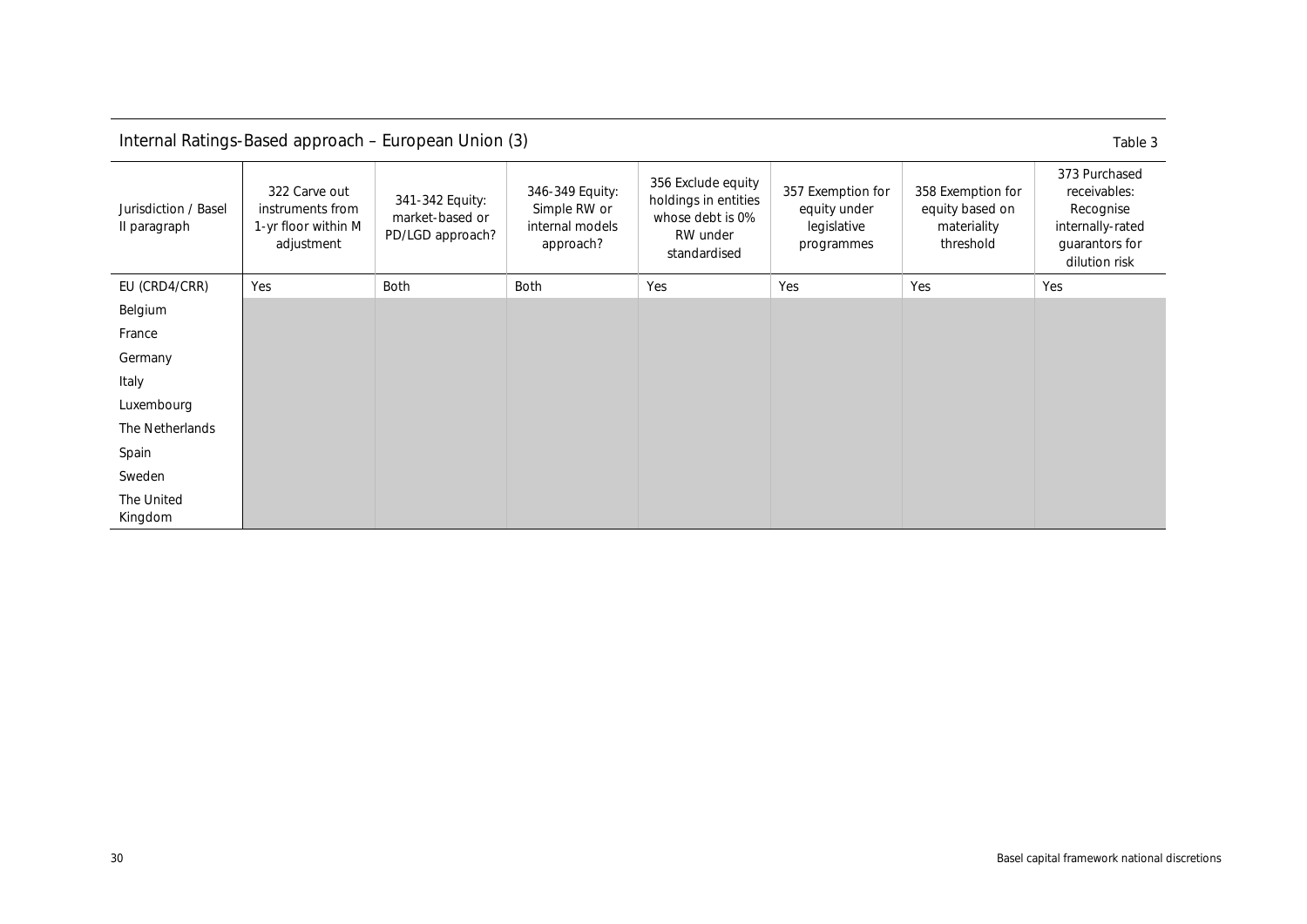### Table 3 notes:

### Argentina

**(1)** IRB not adopted.

### Australia

**(1)** APRA adopted the simple risk-weight method under the market-based approach, so the discretions available under paragraphs 356-358 are not relevant.

### Brazil

**(1)** The top-down approach for purchased corporate receivables is not allowed in Brazil. The bottom-up approach must always be used.

### Canada

**(1)** OSFI will not designate the specific property types in Canada as HVCRE. However, the HVCRE risk weights would apply to Canadian institution foreign operations' loans on properties in jurisdictions where the national supervisory authority has designated specific property types as HVCRE. **(2)** 1988 Accord limits apply ie 1- 4 family residential dwellings. **(3)** No single receivable or group of receivables guaranteed by the same seller may represent more than 3.5% of the pool of receivables. **(4)** Annual sales, unless in individual circumstances the DTI can demonstrate that it would be more appropriate to use total assets. **(5)** Real estate in Canada may not be designated as HVCRE. Real estate outside Canada may receive the preferential risk weights if allowed under the host supervisor's rules. **(6)** Residential and commercial real estate may be recognised as collateral for FIRB only when the institution's collateral interest is the first lien on the property, and there is no more senior or intervening claim. Junior liens are recognised as collateral only where the institution holds the senior lien and where no other party holds an intervening lien on the property. **(7)** OSFI will exempt from the 1-year floor on maturity adjustments the transactions listed in paragraph 322. **(8)** PD/LGD approach available only for certain types of non-tier 1 perpetual preferred shares. **(9)** This position is tentative.

### China

**(1)** HVCRE is not an individual category. **(2)** Equity exposure requires Standardised Approach (SA).

### Hong Kong

**(1)** The HKMA does not allow banks to apply the top-down approach in respect of purchased corporate receivables. **(2)** The HKMA does not classify certain types of commercial real estates as HVCRE. **(3)** FIRB banks are required to adopt effective maturity (M) of 2.5 years for a corporate, sovereign or bank exposure and 6 months in respect of a repo-style transaction. However, subject to the prior consent of the HKMA, banks may calculate explicit M using the AIRB approach. **(4)** Banks are allowed to choose either approach. However, they must be able to demonstrate their choice is appropriate for the institutions' equity exposures, applied consistently, and is not used for regulatory arbitrage.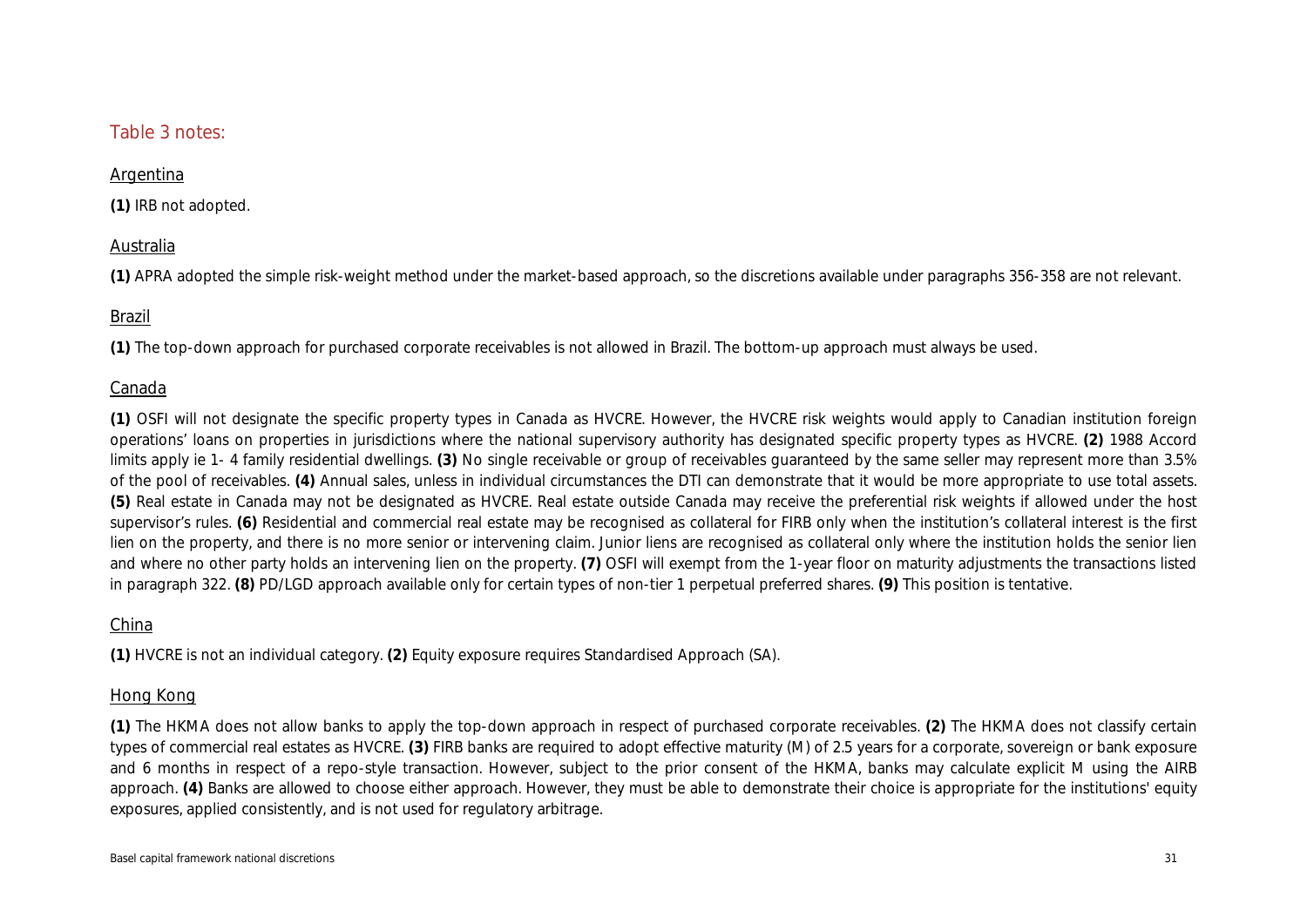### India

**(1)** The size of the individual exposure should not be more than 1% of the size of the pool. **(2)** HVCRE sub asset class has not been prescribed by the RBI. **(3)** The discretion is kept with RBI. However, it is not likely to be used. **(4)** The discretion is with RBI to ask FIRB banks to measure Effective Maturity for each facility in the future. **(5)** It is mentioned that this exclusion can take place at the discretion of the RBI.

### Indonesia

**(1)** IRB not adopted.

### Russia

**(1)** Regulatory adoption in progress.

### Singapore

**(1)** MAS rules apply the lower risk weights only for exposures with remaining maturity of less than 2.5 years. MAS' rules do not allow the lower risk weights for the case permitted under Basel para 277 where the supervisor determines that banks' underwriting and other risk characteristics are substantially stronger than specified in the slotting criteria. **(2)** MAS rules apply the lower risk weights only for exposures with remaining maturity of less than 2.5 years. MAS' rules do not allow the lower risk weights for the case permitted under Basel para 277 where the supervisor determines that banks' underwriting and other risk characteristics are substantially stronger than specified in the slotting criteria**. (3)** We note that this discretion may no longer be applicable, as Basel III para 120 has revised eligible protection providers for FIRB (in Basel II, para 302), so that internally rated guarantors may be recognised, without being subject to a minimum rating.

### Sweden

**(1**) Subject to the approval of the competent authority.

### United States

**(1)** See sections 101 & 2(a): Def of "other retail exposure", "QRE" and "residential mortgage exposure". **(2)** See sections 101 & 2(a): Def of "residential mortgage exposure" and references thereto in definition of "retail exposure" **(3)** See sections 101 and 2(a): Def of "other retail exposure" and "residential mortgage exposure**" (4)** See section 152(b)(3)(ii) (assigned to 100% risk weight**) (5)** S. 2 allows for a reservation of authority to adjust risk-weighted asset amounts, leverage, and consolidation of certain exposures. An agency, however, cannot make an exemption. **(6)** While the U.S. rule uses the concept of concentrated exposure, it does not specify numeric thresholds. **(7)** U.S. rule does not incorporate FIRB.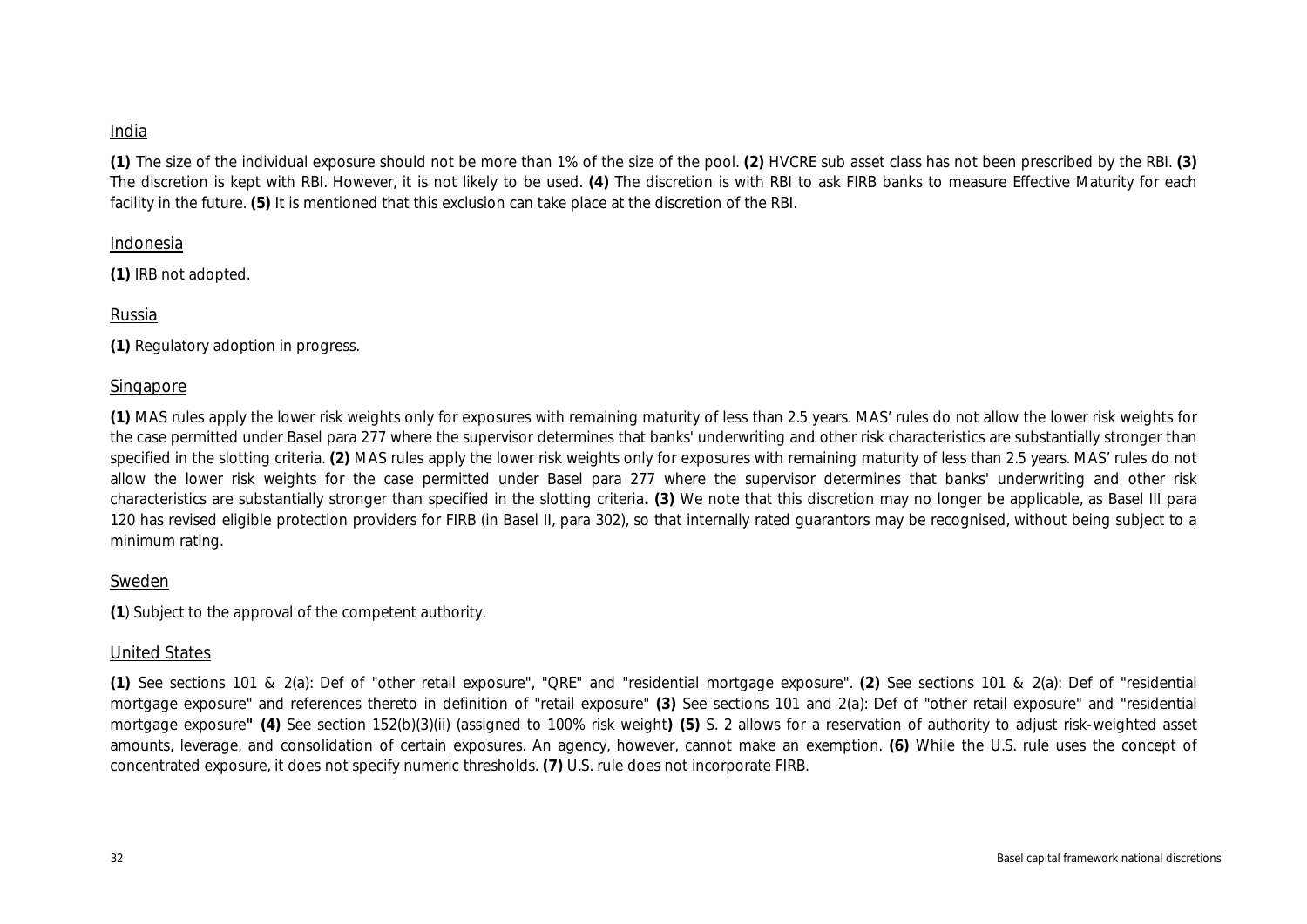<span id="page-36-0"></span>

| Other base in issues - baser Committee members (excluding EO) (T)<br>Table 4 |                                                                                                          |                                                          |                                   |                                                                                       |                                                                                       |                                                          |  |  |
|------------------------------------------------------------------------------|----------------------------------------------------------------------------------------------------------|----------------------------------------------------------|-----------------------------------|---------------------------------------------------------------------------------------|---------------------------------------------------------------------------------------|----------------------------------------------------------|--|--|
| Jurisdiction / Basel II<br>paragraph                                         | 24 & 27 Consolidation<br>or deduction of<br>majority-owned sec<br>entities and financial<br>subsidiaries | 43 Apply limit on<br>recognition of excess<br>provisions | 49 Develop bank by<br>bank floors | 582 Securitisation:<br>unconditionally<br>cancellable servicer cash<br>advances 0%CCF | 639 Securitisation: Allow<br>alternative treatment for<br>liquidity facilities in IRB | 652-654 Op risk:<br>Alternative<br>Standardised Approach |  |  |
| Argentina                                                                    | Yes                                                                                                      | n/a(2)                                                   | n/a(2)                            | Yes                                                                                   | n/a(2)                                                                                | No                                                       |  |  |
| Australia                                                                    | Consol (1)                                                                                               | No                                                       | No                                | Yes                                                                                   | Yes                                                                                   | Yes                                                      |  |  |
| Brazil                                                                       | Yes                                                                                                      | No                                                       | No                                | Yes                                                                                   | No                                                                                    | Yes                                                      |  |  |
| Canada                                                                       | Yes $(1)$                                                                                                | Yes $(3)$                                                | Yes $(4)$                         | Yes $(5)$                                                                             | No (6)                                                                                | No                                                       |  |  |
| China                                                                        | Consol                                                                                                   | Yes                                                      | No                                | Yes                                                                                   | Yes                                                                                   | No                                                       |  |  |
| Hong Kong SAR                                                                | Yes                                                                                                      | No                                                       | Yes                               | Yes                                                                                   | Yes                                                                                   | Yes                                                      |  |  |
| India                                                                        | Yes $(1)$                                                                                                | No(3)                                                    | No(4)                             | <b>No</b>                                                                             | Yes $(5)$                                                                             | Yes                                                      |  |  |
| Indonesia                                                                    | Yes                                                                                                      | n/a                                                      | n/a                               | n/a                                                                                   | n/a                                                                                   | n/a                                                      |  |  |
| Japan                                                                        | Consol                                                                                                   | <b>No</b>                                                | Yes                               | Yes                                                                                   | Yes                                                                                   | No                                                       |  |  |
| Korea                                                                        | Yes                                                                                                      | No                                                       | Yes                               | Yes                                                                                   | Yes                                                                                   | No                                                       |  |  |
| Mexico                                                                       | Deduct                                                                                                   | No                                                       | No                                | No                                                                                    | n/a(2)                                                                                | No                                                       |  |  |
| Russia                                                                       | Yes                                                                                                      | n/a(1)                                                   | <b>No</b>                         | Yes $(2)$                                                                             | n/a(1)                                                                                | No                                                       |  |  |
| Saudi Arabia                                                                 | Yes                                                                                                      | Yes                                                      | Yes                               | <b>No</b>                                                                             | No                                                                                    | Yes                                                      |  |  |
| Singapore                                                                    | Deduct                                                                                                   | No                                                       | Yes                               | Yes                                                                                   | Yes                                                                                   | Yes                                                      |  |  |
| South Africa                                                                 | Consol                                                                                                   | No                                                       | No(1)                             | Yes                                                                                   | Yes                                                                                   | Yes                                                      |  |  |
| Switzerland                                                                  | Consol                                                                                                   | No                                                       | Yes                               | Yes                                                                                   | Yes                                                                                   | No                                                       |  |  |
| Turkey                                                                       | Consol                                                                                                   | No                                                       | No                                | Yes                                                                                   | n/a                                                                                   | Yes                                                      |  |  |
| <b>United States</b>                                                         | Consol (1)                                                                                               | No                                                       | Yes $(3)$                         | Yes                                                                                   | No                                                                                    | No(4)                                                    |  |  |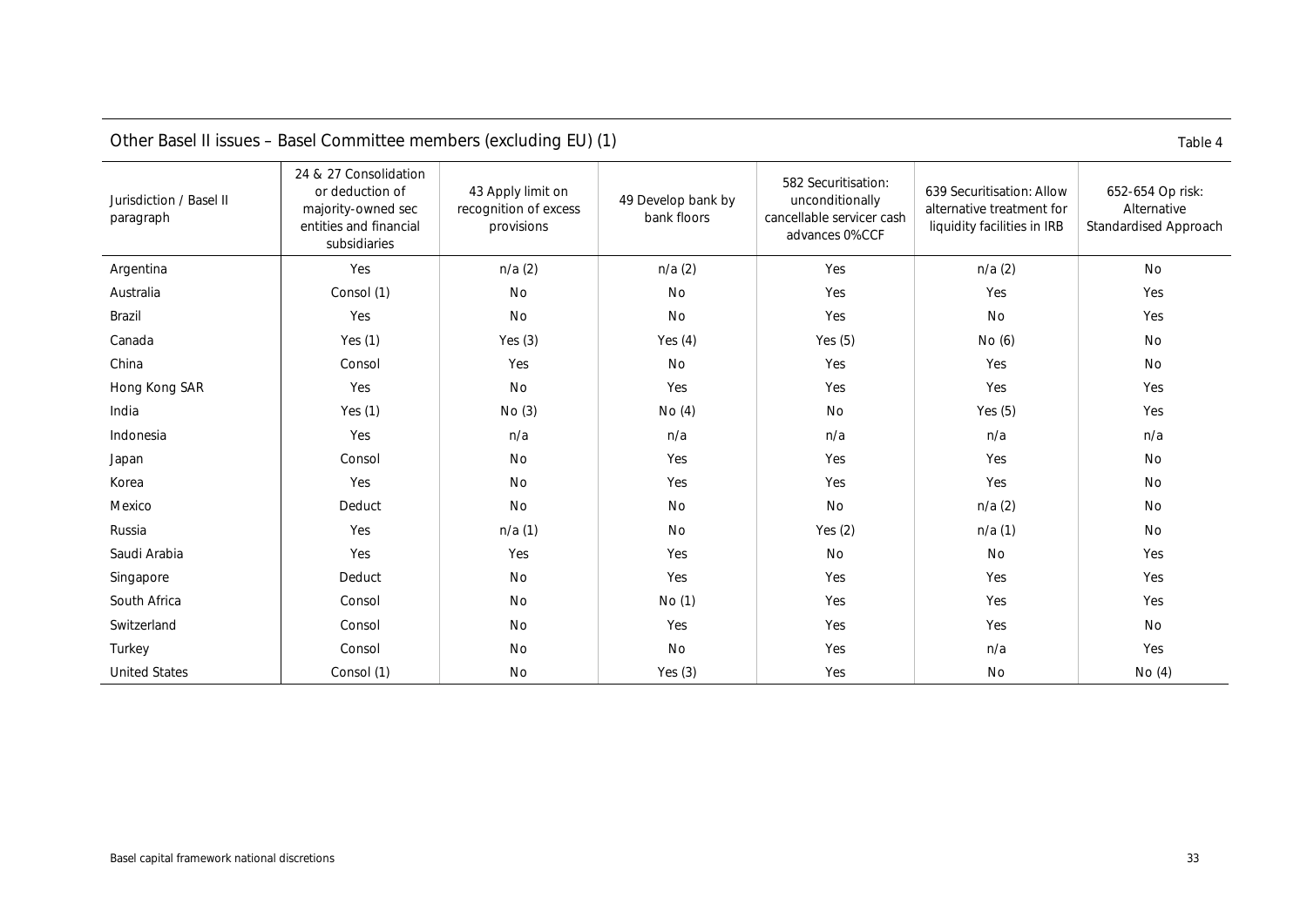| Other Basel II issues – European Union (1) | Table 4 |
|--------------------------------------------|---------|
|--------------------------------------------|---------|

<span id="page-37-0"></span>

| Jurisdiction / Basel II<br>paragraph | 24 & 27<br>Consolidation or<br>deduction of<br>majority-owned sec<br>entities and financial<br>subsidiaries | 43 Apply limit on<br>recognition of excess<br>provisions | 49 Develop bank by<br>bank floors | 582 Securitisation:<br>unconditionally<br>cancellable servicer<br>cash advances<br>0%CCF | 639 Securitisation:<br>Allow alternative<br>treatment for<br>liquidity facilities in<br><b>IRB</b> | 652-654 Op risk:<br>Alternative<br>Standardised<br>Approach |
|--------------------------------------|-------------------------------------------------------------------------------------------------------------|----------------------------------------------------------|-----------------------------------|------------------------------------------------------------------------------------------|----------------------------------------------------------------------------------------------------|-------------------------------------------------------------|
| EU (CRD4/CRR)                        | Yes                                                                                                         | <b>No</b>                                                | Yes - discretion                  | Yes                                                                                      | Yes                                                                                                | Yes                                                         |
| Belgium                              |                                                                                                             |                                                          | Yes $(3)$                         |                                                                                          |                                                                                                    |                                                             |
| France                               |                                                                                                             |                                                          | Yes                               |                                                                                          |                                                                                                    |                                                             |
| Germany                              |                                                                                                             |                                                          | Yes                               |                                                                                          |                                                                                                    |                                                             |
| Italy                                |                                                                                                             |                                                          | Yes                               |                                                                                          |                                                                                                    |                                                             |
| Luxembourg                           |                                                                                                             |                                                          | Yes                               |                                                                                          |                                                                                                    |                                                             |
| The Netherlands                      |                                                                                                             |                                                          | <b>No</b>                         |                                                                                          |                                                                                                    |                                                             |
| Spain                                |                                                                                                             |                                                          | Yes $(1)$                         |                                                                                          |                                                                                                    |                                                             |
| Sweden                               |                                                                                                             |                                                          | <b>No</b>                         |                                                                                          |                                                                                                    |                                                             |
| The United Kingdom                   |                                                                                                             |                                                          | Yes                               |                                                                                          |                                                                                                    |                                                             |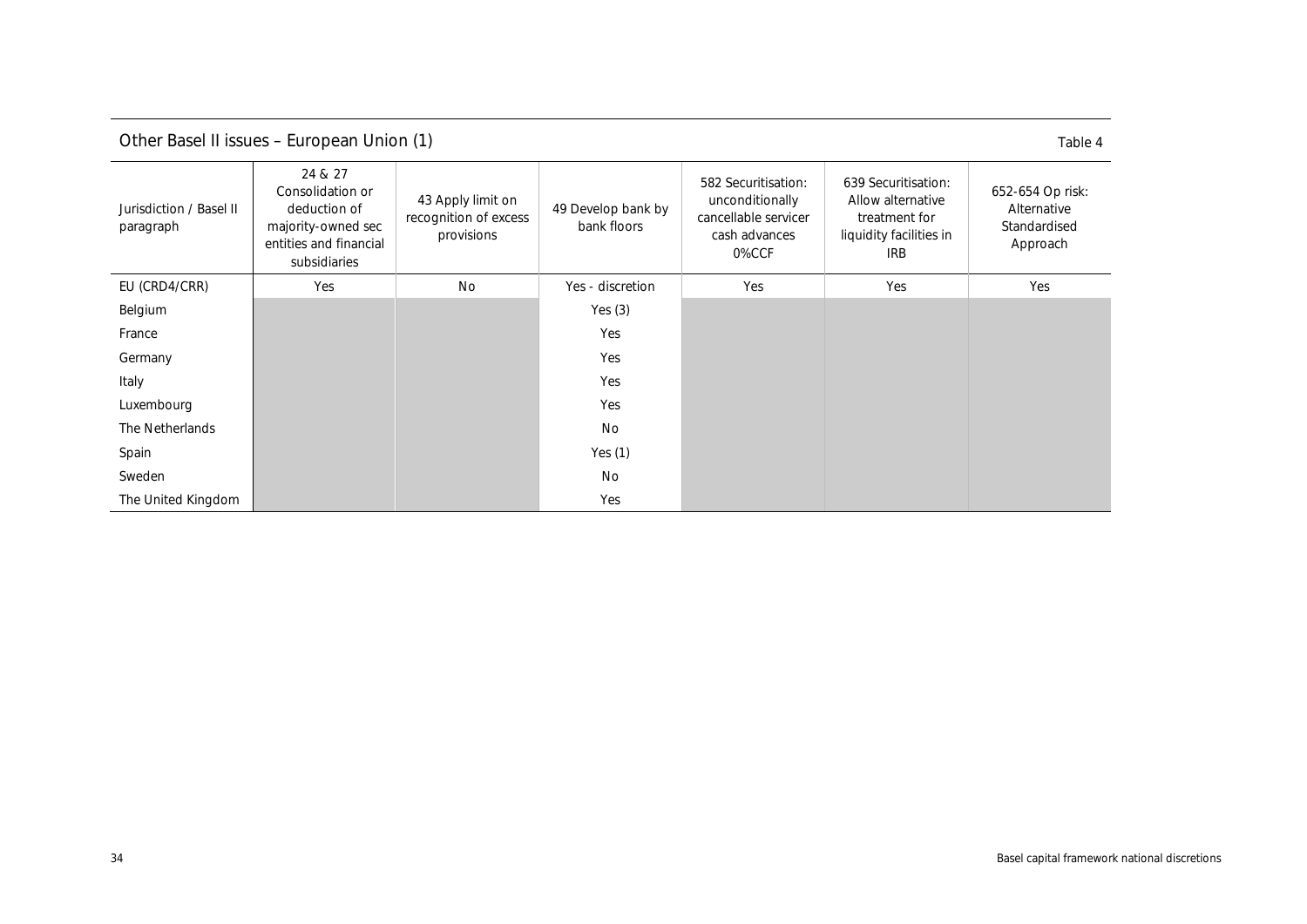<span id="page-38-0"></span>

| Jurisdiction / Basel<br>II paragraph | 654 Op risk: More<br>conservative<br>treatment of<br>negative gross<br>income | 656 Op risk: Allow<br>allocation<br>mechanism for<br>non-significant<br>subs | 663 Op risk:<br>Impose criteria for<br>non-internationally<br>active banks using<br><b>TSA</b> | 669 (b) Op risk:<br>Allow bank to<br>demonstrate it<br>captures EL | 669 (d) Op risk:<br>Allow bank to use<br>internal<br>correlations across<br>estimates | 673 Op risk:<br>Establish threshold<br>for internal loss<br>data | 798 Securitisation:<br>Require review<br>prior to exercising<br>a call |
|--------------------------------------|-------------------------------------------------------------------------------|------------------------------------------------------------------------------|------------------------------------------------------------------------------------------------|--------------------------------------------------------------------|---------------------------------------------------------------------------------------|------------------------------------------------------------------|------------------------------------------------------------------------|
| Argentina                            | <b>No</b>                                                                     | No                                                                           | <b>No</b>                                                                                      | <b>No</b>                                                          | <b>No</b>                                                                             | Yes                                                              | <b>No</b>                                                              |
| Australia                            | Yes                                                                           | Yes                                                                          | No                                                                                             | Yes                                                                | Yes                                                                                   | No                                                               | Yes                                                                    |
| Brazil                               | No                                                                            | No                                                                           | Yes                                                                                            | No                                                                 | <b>No</b>                                                                             | <b>No</b>                                                        | <b>No</b>                                                              |
| Canada                               | No                                                                            | Yes $(7)$                                                                    | Yes $(8)$                                                                                      | Yes $(9)$                                                          | Yes                                                                                   | No                                                               | Yes (10)                                                               |
| China                                | No                                                                            | No                                                                           | Yes                                                                                            | Yes                                                                | Yes                                                                                   | No                                                               | n/a(1)                                                                 |
| Hong Kong SAR                        | No                                                                            | n/a(1)                                                                       | Yes                                                                                            | n/a(1)                                                             | n/a(1)                                                                                | n/a(1)                                                           | No                                                                     |
| India                                | <b>No</b>                                                                     | No                                                                           | Yes                                                                                            | Yes                                                                | Yes                                                                                   | Yes $(6)$                                                        | <b>No</b>                                                              |
| Indonesia                            | n/a                                                                           | n/a                                                                          | n/a                                                                                            | n/a                                                                | n/a                                                                                   | n/a                                                              | <b>No</b>                                                              |
| Japan                                | <b>No</b>                                                                     | Yes                                                                          | Yes                                                                                            | Yes                                                                | Yes                                                                                   | <b>No</b>                                                        | No                                                                     |
| Korea                                | Yes                                                                           | Yes                                                                          | Yes                                                                                            | Yes                                                                | Yes                                                                                   | <b>No</b>                                                        | No                                                                     |
| Mexico                               | <b>No</b>                                                                     | n/a                                                                          | <b>No</b>                                                                                      | n/a                                                                | n/a                                                                                   | <b>No</b>                                                        | <b>No</b>                                                              |
| Russia                               | Yes                                                                           | n/a                                                                          | n/a(3)                                                                                         | n/a(3)                                                             | n/a(3)                                                                                | n/a                                                              | No                                                                     |
| Saudi Arabia                         | Yes                                                                           | No                                                                           | Yes                                                                                            | Yes                                                                | Yes                                                                                   | Yes                                                              | No                                                                     |
| Singapore                            | No                                                                            | Yes                                                                          | Yes                                                                                            | Yes                                                                | Yes                                                                                   | No(1)                                                            | Yes                                                                    |
| South Africa                         | Yes                                                                           | Yes                                                                          | No (2)                                                                                         | Yes                                                                | Yes                                                                                   | Yes                                                              | <b>No</b>                                                              |
| Switzerland                          | No                                                                            | No                                                                           | No                                                                                             | Yes                                                                | Yes                                                                                   | Yes                                                              | Yes                                                                    |
| Turkey                               | No                                                                            | No                                                                           | Yes                                                                                            | Yes                                                                | Yes                                                                                   | No                                                               | No                                                                     |
| <b>United States</b>                 | No                                                                            | No                                                                           | No(5)                                                                                          | Yes                                                                | Yes                                                                                   | Yes                                                              | No (6)                                                                 |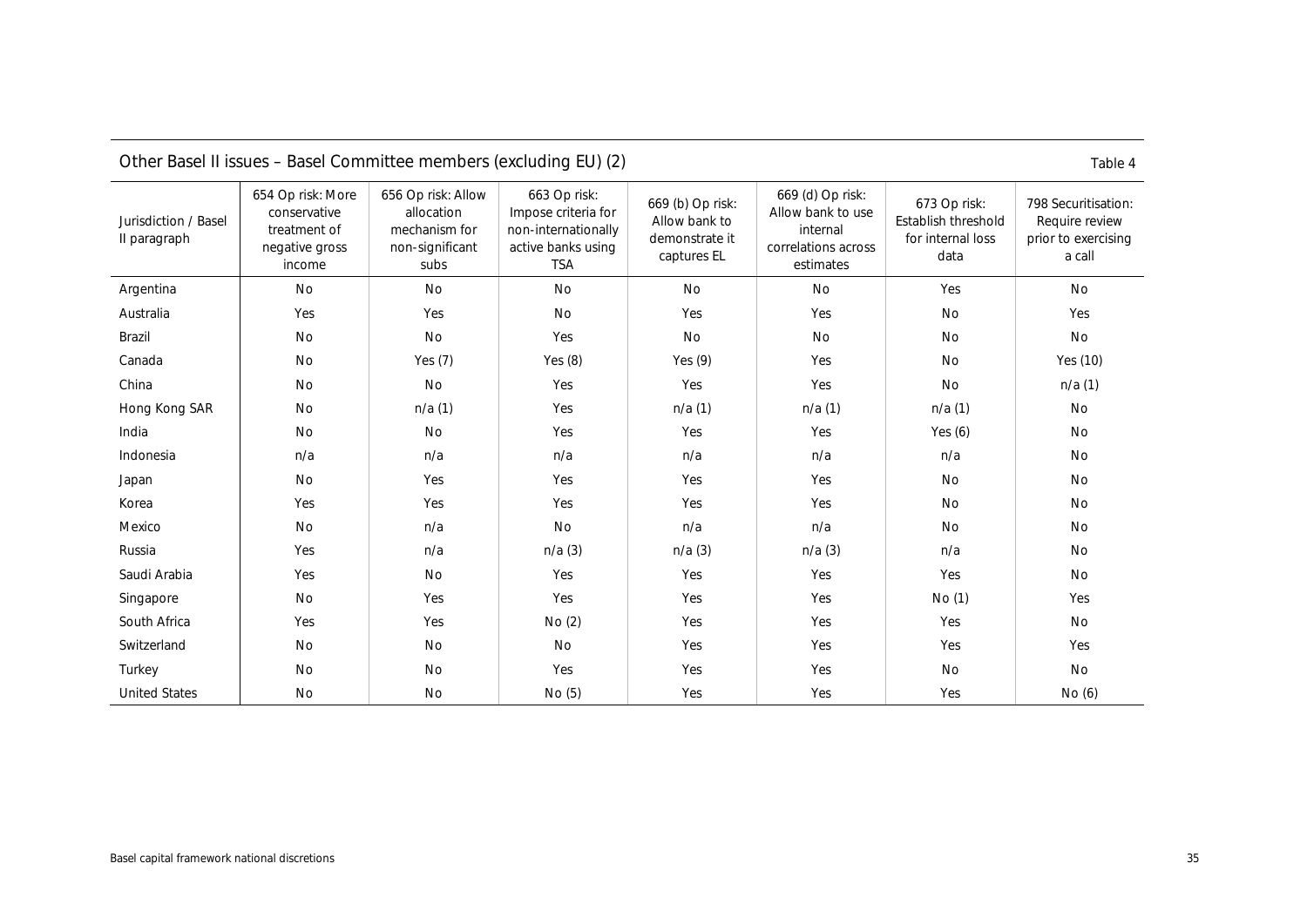Other Basel II issues – European Union (2) Table 4

<span id="page-39-0"></span>

| Jurisdiction / Basel<br>Il paragraph | 654 Op risk: More<br>conservative<br>treatment of<br>negative gross<br>income | 656 Op risk: Allow<br>allocation<br>mechanism for<br>non-significant<br>subs | 663 Op risk:<br>Impose criteria for<br>non-internationally<br>active banks using<br>TSA | 669 (b) Op risk:<br>Allow bank to<br>demonstrate it<br>captures EL | 669 (d) Op risk:<br>Allow bank to use<br>internal<br>correlations across<br>estimates | 673 Op risk:<br>Establish threshold<br>for internal loss<br>data | 798 Securitisation:<br>Require review<br>prior to exercising<br>a call |
|--------------------------------------|-------------------------------------------------------------------------------|------------------------------------------------------------------------------|-----------------------------------------------------------------------------------------|--------------------------------------------------------------------|---------------------------------------------------------------------------------------|------------------------------------------------------------------|------------------------------------------------------------------------|
| EU (CRD4/CRR)                        | No                                                                            | Yes                                                                          | Yes                                                                                     | Yes                                                                | Yes                                                                                   | Yes                                                              | No                                                                     |
| Belgium                              |                                                                               |                                                                              |                                                                                         |                                                                    |                                                                                       |                                                                  |                                                                        |
| France                               |                                                                               |                                                                              |                                                                                         |                                                                    |                                                                                       |                                                                  |                                                                        |
| Germany                              |                                                                               |                                                                              |                                                                                         |                                                                    |                                                                                       |                                                                  |                                                                        |
| Italy                                |                                                                               |                                                                              |                                                                                         |                                                                    |                                                                                       |                                                                  |                                                                        |
| Luxembourg                           |                                                                               |                                                                              |                                                                                         |                                                                    |                                                                                       |                                                                  |                                                                        |
| The Netherlands                      |                                                                               |                                                                              |                                                                                         |                                                                    |                                                                                       |                                                                  |                                                                        |
| Spain                                |                                                                               |                                                                              |                                                                                         |                                                                    |                                                                                       |                                                                  |                                                                        |
| Sweden                               |                                                                               |                                                                              |                                                                                         |                                                                    |                                                                                       |                                                                  |                                                                        |
| The United<br>Kingdom                |                                                                               |                                                                              |                                                                                         |                                                                    |                                                                                       |                                                                  |                                                                        |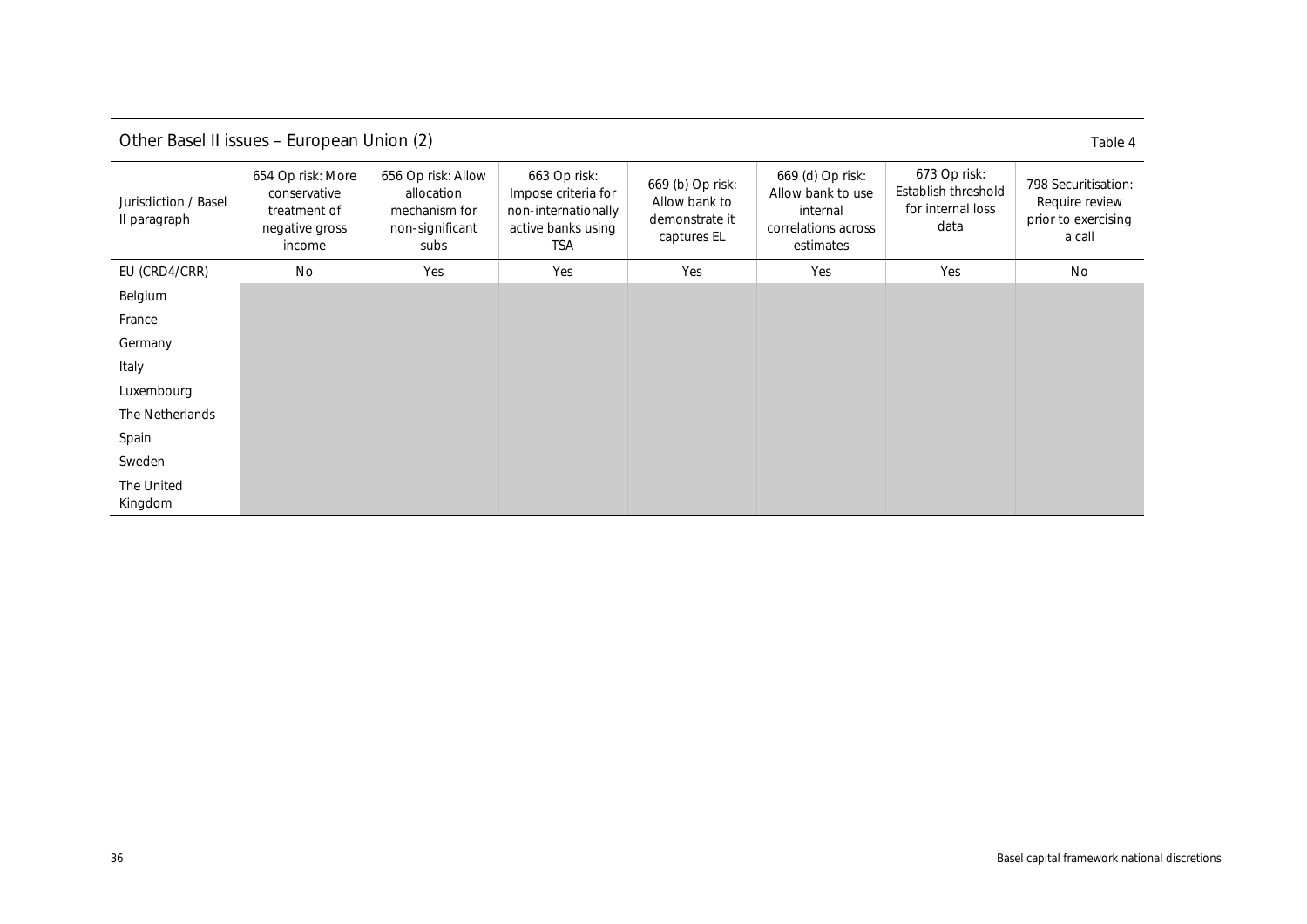### Table 4 notes:

### Argentina

**(1)** Banks are not allowed to invest in insurance companies. **(2)** IRB not adopted.

### Australia

**(1)** Consolidation for all financial subsidiaries except funds management and insurance companies in which case deduction applies.

### Belgium

**(1)** NBB may permit proportional consolidation on a case-by-case basis. **(2)** Deduction request except for conglomerates where the parent is a mixed financial holding and the banking subsidiaries all together are subject to capital requirements under CRD IV on a sub-consolidated basis or for conglomerates where the parent is a credit institution. **(3)** Floor based on BI and standardised approach has been authorised.

### Canada

**(1)** Full consolidation for all subsidiaries except insurance companies in which case deduction applies. **(2)** Threshold will match statutory definition of substantial, which is 10 per cent of voting rights or 25 per cent of total shareholder equity in the investment. Pro rata consolidation is not permitted unless otherwise allowed under Generally Accepted Accounting principles. **(3)** Canada does not propose a limit lower than 0.6% of RWA for eligible general allowances. **(4)** OSFI has not specified post 2009 floors. Any floors used beyond 2009 will have to be comprehensive encompassing the total overall capital charge. OSFI will continue to use the leverage multiple as a safe guard. OSFI has also indicated to banks the possibility of conditional approvals in 2007/08 if an institution fails to provide four quarters of high quality data prior to implementation the consequences of which can include the application of lower thresholds for reduction in minimum required capital. **(5)** Subject to additional conditions listed in B-5. **(6)** Banks have indicated that with the adoption of the internal assessment criteria there should be no instances where the fallback would be required. **(7)** OSFI will allow a Canadian subsidiary of a foreign bank or a subsidiary of a domestic institution to use an allocated amount from its parent's AMA provided the conditions in paragraph 656 are met. **(8)** OSFI will apply these criteria to all institutions implementing the SA. OSFI will take into consideration the risk profile and complexity of an institution on a case-by-case basis. **(9)** OSFI will permit an institution to hold capital against UL only provided that the institution can demonstrate to OSFI that it has accounted for its EL exposure. OSFI will work with industry to determine what "accounted for" means. **(10)** Banks are expected to confirm to OSFI that risk transference has not been limited for any synthetic securitisation transaction with such a call option.

### China

**(1)** Securitisation has not been fully developed in China. Securities with call provision are rarely observed.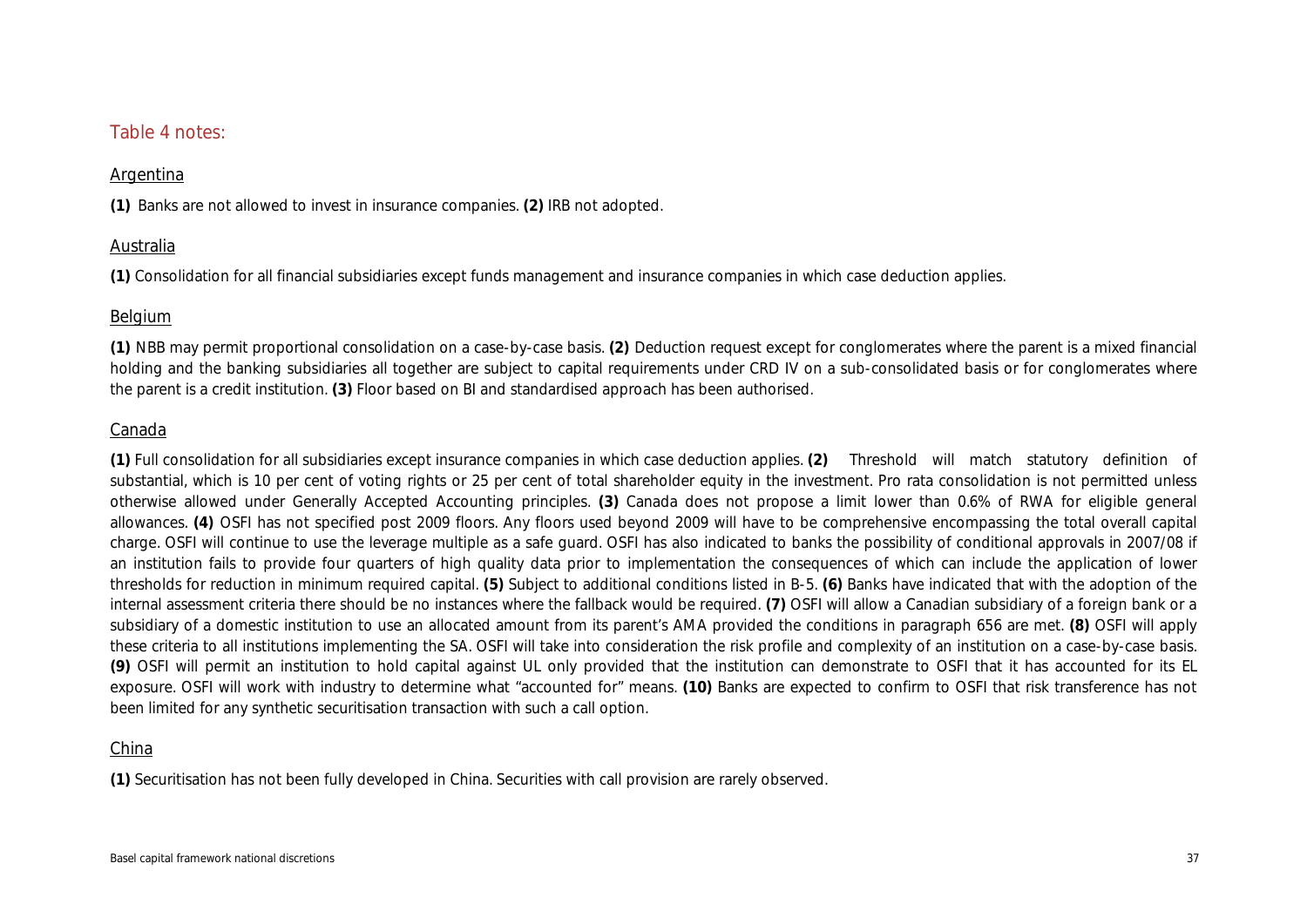### Hong Kong

**(1)** AMA has not been made available in Hong Kong yet.

### India

**(1)** All banking and other financial subsidiaries except subsidiaries engaged in insurance and any non-financial activities (both regulated and unregulated) should be fully consolidated for the purpose of capital adequacy. **(2)** Investments in insurance subsidiaries are fully deducted from the CET1 of the consolidated group (under regulatory scope of consolidation). **(3)** The limit is up to a maximum of 0.6% of credit risk weighted assets. **(4)** The floor for IRB is linked to Standardised approach for credit risk for all banks. The floor for AMA is linked with BIA or TSA / ASA for all banks. **(5)** The CCF prescribed in RBI guidelines for eligible liquidity facilities is 100% regardless of maturity. This is more stringent than Basel II requirement. **(6)** RBI has prescribed that a bank may define one or more de-minimise thresholds across BLs and ETs subject to a maximum threshold of ₹ 50,000 for any BL/ET.

### Luxembourg

**(1)** Exemptions are subject to requirements described in Article 49 (CRR).

### Mexico

**(1**) Banks are not allowed to invest in capital of insurance entities **(2)** SA method is the only one recognised for capitalisation of securitisations.

### Russia

**(1**) IRB approach not implemented. **(2)** Under the current capital adequacy regulation, a 0% percent CCF applies to all facilities that are unconditionally cancellable without prior notice. **(3)** BIA is the single approach to Op. Risk.

### Singapore

**(1**) MAS rules require banks to establish an appropriate de minimis gross loss threshold, consistent with Basel paragraph 673.

### South Africa

**(1**) However, the Bank Supervision Department has the authority to specify bank-by-bank floors. **(2)** However, the Bank Supervision Department has the authority to impose the requirements as conditions of approval.

### Spain

**(1)** The decision is taken on a case-by-case basis.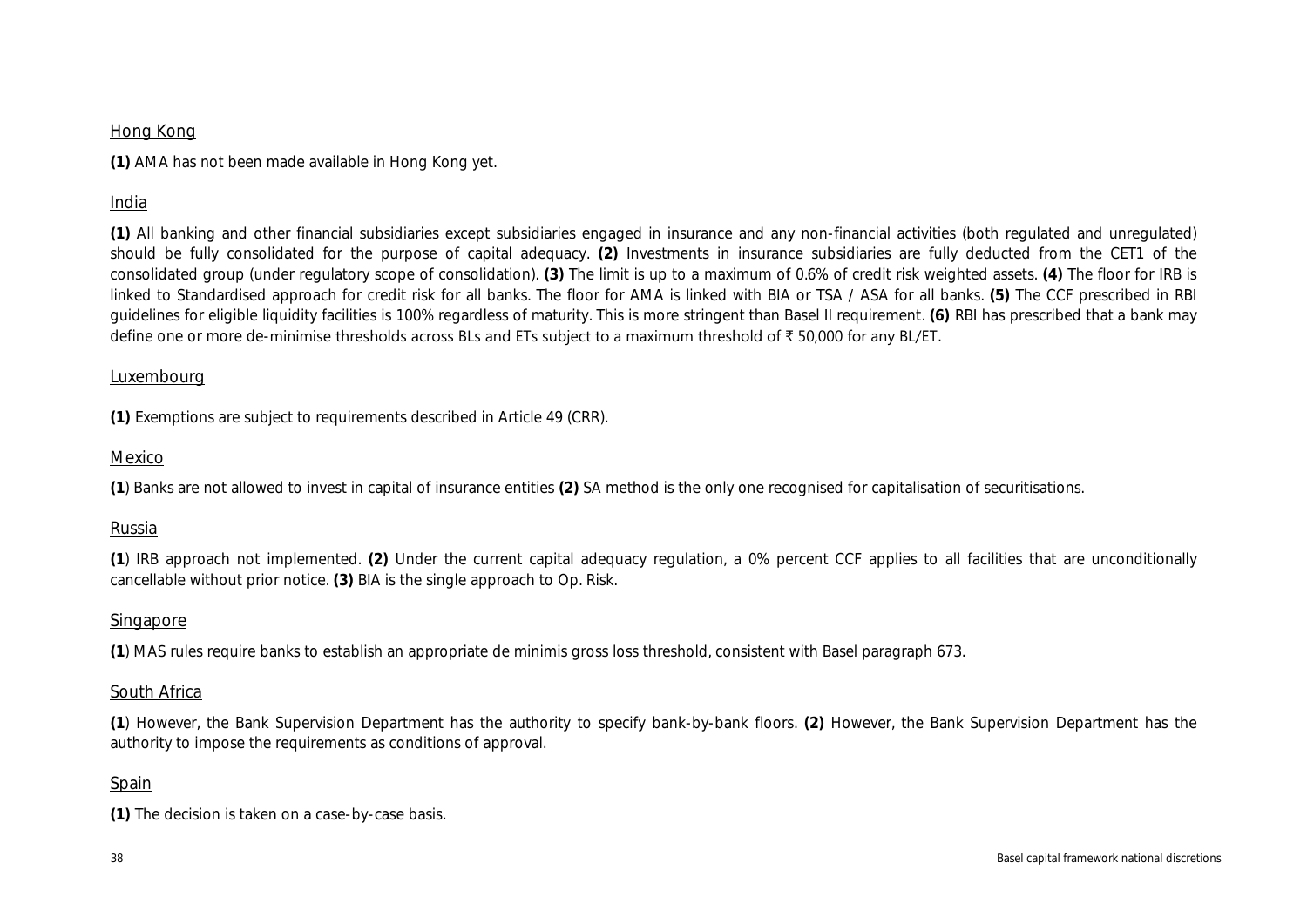### United States

**(1)** Not in reg text; follow accounting consolidation. **(2)** See amendatory text 217.22 **(3)** and preamble p 401 which requires a 50% deduction from Tier 1 and 50% from Tier 2. **(3)** See S. 10(c), which establishes a permanent floor of the lower of ratios determined under the standardised and advanced approaches **(4)** Standardised Approach not incorporated in U.S. rule, so ASA is not relevant. **(5)** Op risk for AA banks only and Op Risk standardised approach not incorporated in U.S. rule. **(6)** See section 2(a) conditions for "eligible clean-up call" which potentially replace review requirement.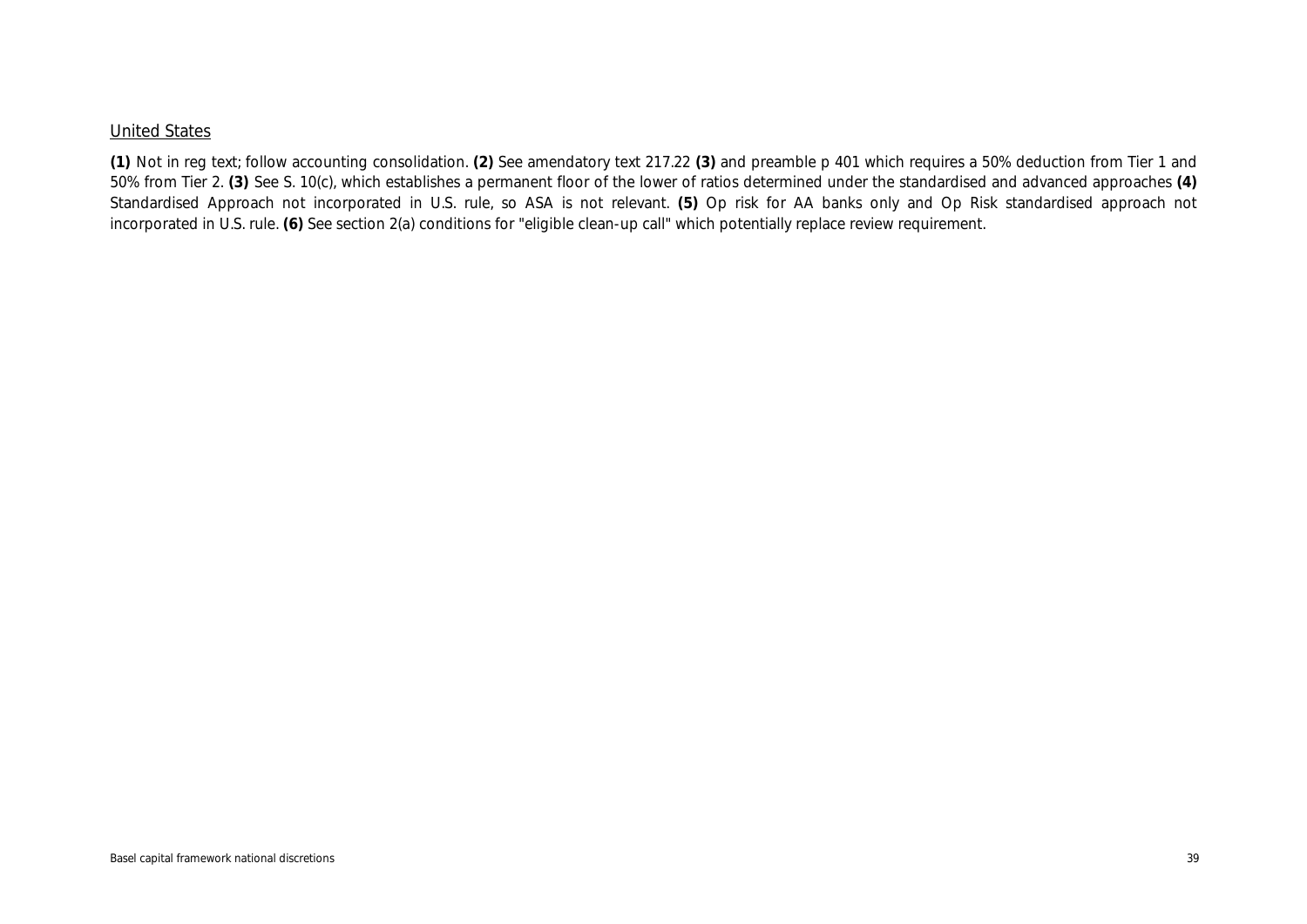<span id="page-43-0"></span>

| Credit risk initigation techniques – basel Committee members (excluding EO)<br>Taple 5 |                                                                                              |                                                                                                 |                                                       |                                                              |                                                                                  |                                                                                        |  |  |
|----------------------------------------------------------------------------------------|----------------------------------------------------------------------------------------------|-------------------------------------------------------------------------------------------------|-------------------------------------------------------|--------------------------------------------------------------|----------------------------------------------------------------------------------|----------------------------------------------------------------------------------------|--|--|
| Jurisdiction / Basel II<br>paragraph                                                   | 136 Allow banks to not<br>apply supervisory or<br>own-estimate haircuts<br>for certain repos | 154 Bank's internal H<br>for categories of<br>security when debt<br>rated BBB-/A-3 or<br>higher | 170 & 294 Banks<br>can apply H=0<br>for certain repos | 171 Establish a<br>definition of core<br>market participants | 172 Follow other<br>supervisors'<br>preferential treatment<br>carve-out of repos | 507 & 508 Recognition<br>of CRE/RRE in the FIRB<br>where not all conditions<br>are met |  |  |
| Argentina                                                                              | Yes                                                                                          | No                                                                                              | Yes                                                   | Yes                                                          | <b>No</b>                                                                        | n/a                                                                                    |  |  |
| Australia                                                                              | No                                                                                           | Yes                                                                                             | Yes                                                   | Yes                                                          | No                                                                               | Yes                                                                                    |  |  |
| Brazil                                                                                 | Yes                                                                                          | <b>No</b>                                                                                       | Yes                                                   | Yes                                                          | <b>No</b>                                                                        | No                                                                                     |  |  |
| Canada                                                                                 | Yes                                                                                          | Yes                                                                                             | Yes $(1)$                                             | Yes                                                          | Yes $(2)$                                                                        | No                                                                                     |  |  |
| China                                                                                  | Yes                                                                                          | Yes                                                                                             | Yes                                                   | Yes                                                          | No                                                                               | No                                                                                     |  |  |
| Hong Kong SAR                                                                          | Yes                                                                                          | n/a(1)                                                                                          | Yes                                                   | Yes                                                          | <b>No</b>                                                                        | <b>No</b>                                                                              |  |  |
| India                                                                                  | No                                                                                           | Yes                                                                                             | No                                                    | <b>No</b>                                                    | <b>No</b>                                                                        | <b>No</b>                                                                              |  |  |
| Indonesia                                                                              | Yes                                                                                          | No                                                                                              | <b>No</b>                                             | No                                                           | No                                                                               | n/a                                                                                    |  |  |
| Japan                                                                                  | Yes                                                                                          | Yes                                                                                             | Yes                                                   | Yes                                                          | Yes                                                                              | No                                                                                     |  |  |
| Korea                                                                                  | Yes                                                                                          | Yes                                                                                             | Yes                                                   | Yes                                                          | Yes                                                                              | No                                                                                     |  |  |
| Mexico                                                                                 | Yes                                                                                          | No                                                                                              | Yes                                                   | Yes                                                          | No                                                                               | No                                                                                     |  |  |
| Russia                                                                                 | Yes $(1)$                                                                                    | No                                                                                              | Yes                                                   | Yes                                                          | No                                                                               | n/a(2)                                                                                 |  |  |
| Saudi Arabia                                                                           | Yes                                                                                          | Yes                                                                                             | Yes                                                   | Yes                                                          | Yes                                                                              | No                                                                                     |  |  |
| Singapore                                                                              | Yes                                                                                          | No                                                                                              | Yes                                                   | Yes                                                          | Yes $(1)$                                                                        | No                                                                                     |  |  |
| South Africa                                                                           | Yes                                                                                          | No                                                                                              | Yes                                                   | Yes                                                          | No                                                                               | <b>No</b>                                                                              |  |  |
| Switzerland                                                                            | Yes                                                                                          | Yes                                                                                             | Yes                                                   | Yes                                                          | Yes                                                                              | FN92: Yes FN93: No                                                                     |  |  |
| Turkey                                                                                 | Yes                                                                                          | Yes                                                                                             | Yes                                                   | Yes                                                          | Yes                                                                              | Yes                                                                                    |  |  |
| <b>United States</b>                                                                   | No                                                                                           | Yes $(1)$                                                                                       | No                                                    | No                                                           | No                                                                               | No(2)                                                                                  |  |  |

### Credit risk mitigation techniques – Basel Committee members (excluding EU) Table 5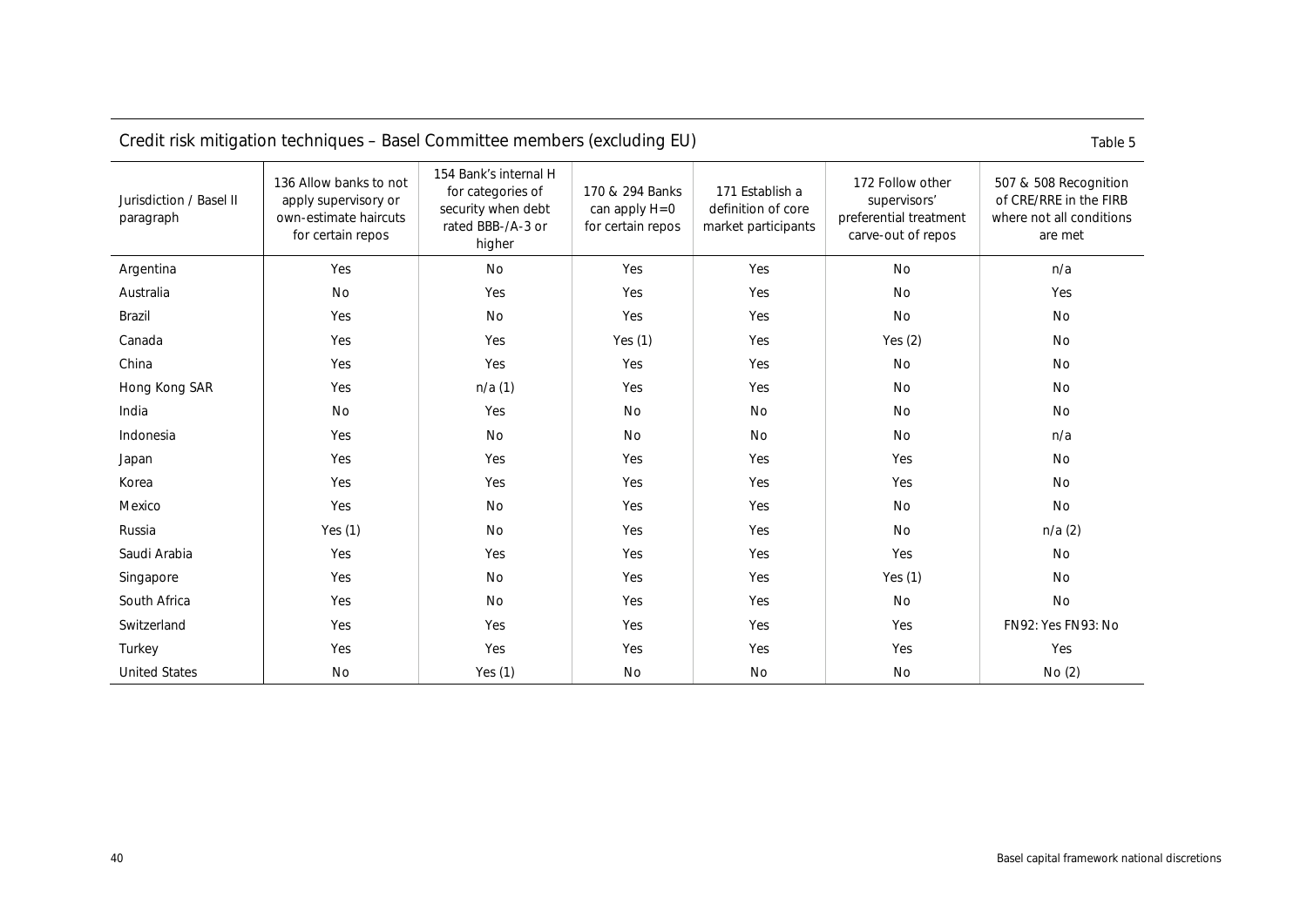| Credit risk mitigation techniques - European Union |  |
|----------------------------------------------------|--|
|                                                    |  |

|--|--|

<span id="page-44-0"></span>

| Jurisdiction / Basel II<br>paragraph | 136 Allow banks to<br>not apply supervisory<br>or own-estimate<br>haircuts for certain<br>repos | 154 Bank's internal H<br>for categories of<br>security when debt<br>rated BBB-/A-3 or<br>higher | 170 & 294 Banks can<br>apply H=0 for certain<br>repos | 171 Establish a<br>definition of core<br>market participants | 172 Follow other<br>supervisors'<br>preferential treatment<br>carve-out of repos | 507 & 508<br>Recognition of<br>CRE/RRE in the FIRB<br>where not all<br>conditions are met |
|--------------------------------------|-------------------------------------------------------------------------------------------------|-------------------------------------------------------------------------------------------------|-------------------------------------------------------|--------------------------------------------------------------|----------------------------------------------------------------------------------|-------------------------------------------------------------------------------------------|
| EU (CRD4/CRR)                        | Yes                                                                                             | Yes                                                                                             | Yes                                                   | Yes                                                          | <b>No</b>                                                                        | Yes                                                                                       |
| Belgium                              |                                                                                                 |                                                                                                 |                                                       |                                                              |                                                                                  |                                                                                           |
| France                               |                                                                                                 |                                                                                                 |                                                       |                                                              |                                                                                  |                                                                                           |
| Germany                              |                                                                                                 |                                                                                                 |                                                       |                                                              |                                                                                  |                                                                                           |
| Italy                                |                                                                                                 |                                                                                                 |                                                       |                                                              |                                                                                  |                                                                                           |
| Luxembourg                           |                                                                                                 |                                                                                                 |                                                       |                                                              |                                                                                  |                                                                                           |
| The Netherlands                      |                                                                                                 |                                                                                                 |                                                       |                                                              |                                                                                  |                                                                                           |
| Spain                                |                                                                                                 |                                                                                                 |                                                       |                                                              |                                                                                  |                                                                                           |
| Sweden                               |                                                                                                 |                                                                                                 |                                                       |                                                              |                                                                                  |                                                                                           |
| The United Kingdom                   |                                                                                                 |                                                                                                 |                                                       |                                                              |                                                                                  |                                                                                           |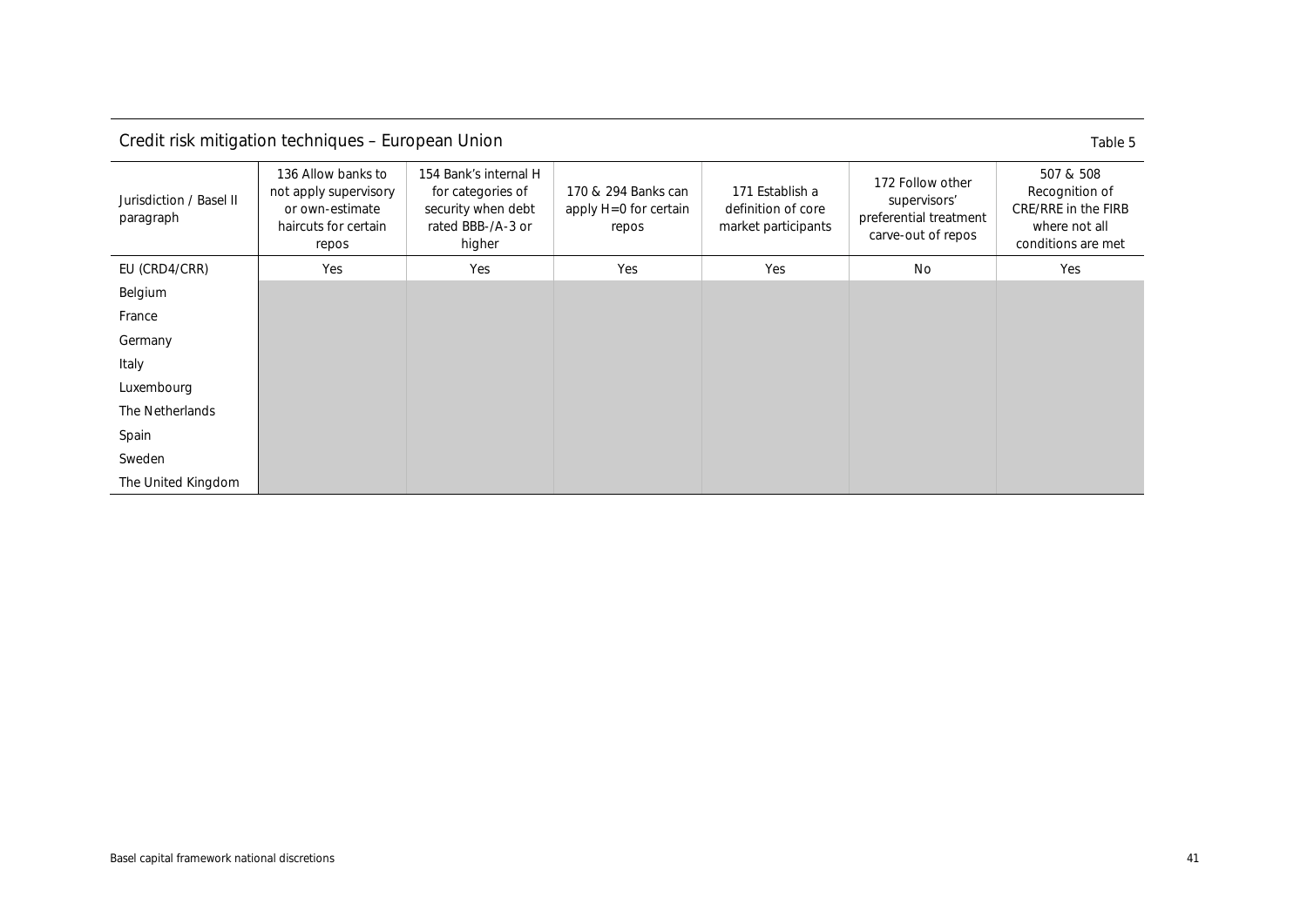### Table 5 notes

### Canada

**(1)** OSFI will allow the carve out for repo of Government of Canada securities and securities issued by Canadian provinces and territories subject to confirmation that criteria are met by the institution. **(2)** OSFI will extend the same option for central government securities that other G-10 supervisors have designated as eligible for the carve out option.

### Hong Kong

**(1)** Not applicable because banks are not allowed using own-estimate haircuts.

### Russia

**(1)** Only standard supervisory haircuts are allowed**. (2)** IRB approach not implemented

### Singapore

**(1)** MAS rules additionally require that the exposures to central government of that jurisdiction have a credit quality grade of "1", to apply that supervisor's preferential treatment with regard to carve-out of repo-style transactions.

### United States

**(1)** See § 132(b)(2)(iii), but based on whether security is investment grade rather rated BBB-/A-3 or higher due to prohibition in US on use of credit ratings in federal regulations. **(2)** Foundation IRB approach is not incorporated in US rule.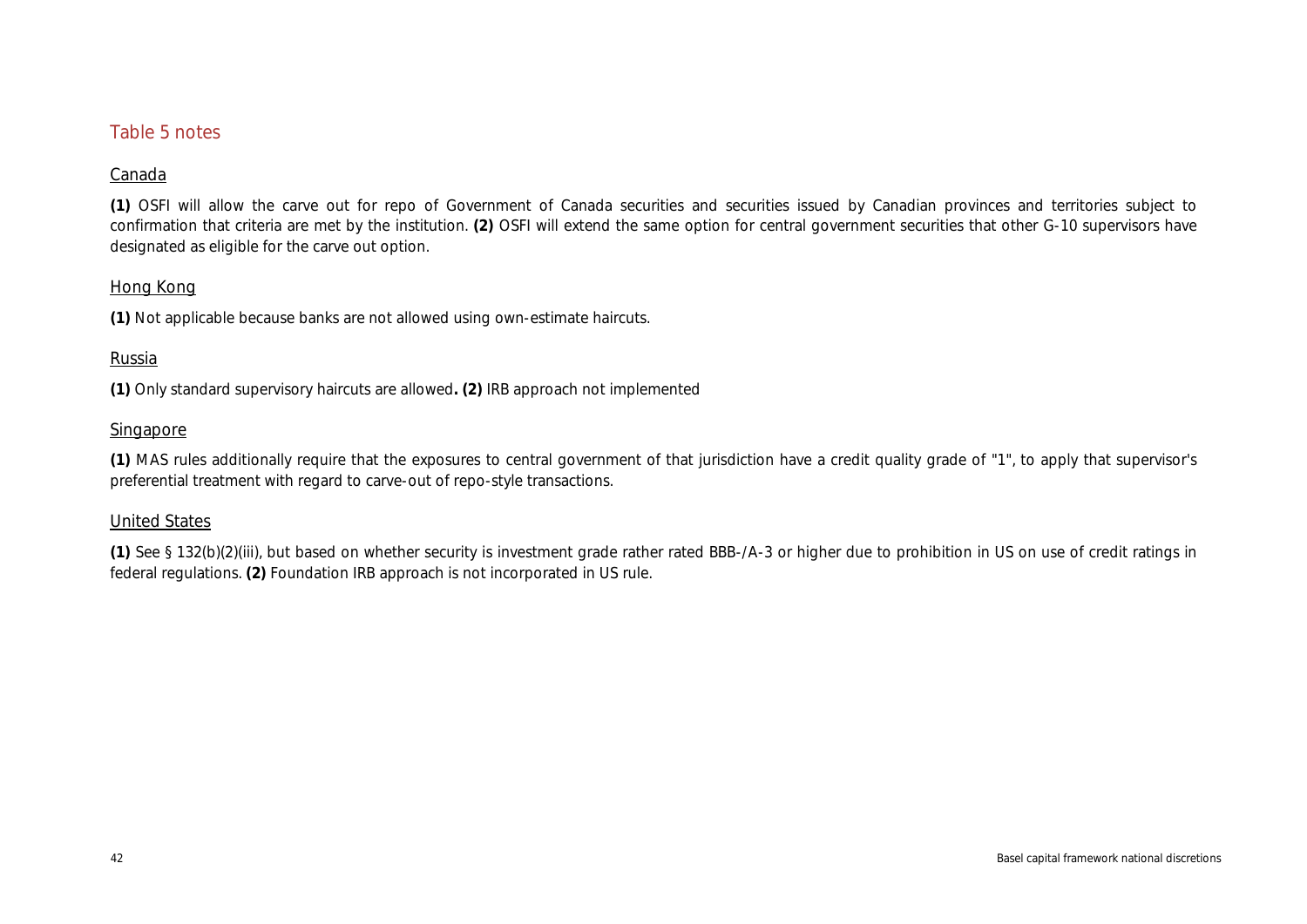<span id="page-46-0"></span>

|                                                | Trading book/market risk - Basel Committee members (excluding EU) (1)                                                         |                                                                                                                                 |                                                                                      |                                                                                                               |                                                                                                                             |                                                                                                                     |                                                                                                            |                                                                                                                                    |                                                                                                                                                    | Table 6                                                                                 |
|------------------------------------------------|-------------------------------------------------------------------------------------------------------------------------------|---------------------------------------------------------------------------------------------------------------------------------|--------------------------------------------------------------------------------------|---------------------------------------------------------------------------------------------------------------|-----------------------------------------------------------------------------------------------------------------------------|---------------------------------------------------------------------------------------------------------------------|------------------------------------------------------------------------------------------------------------|------------------------------------------------------------------------------------------------------------------------------------|----------------------------------------------------------------------------------------------------------------------------------------------------|-----------------------------------------------------------------------------------------|
| Jurisdiction /<br><b>Basel II</b><br>paragraph | 683(v) Permit<br>banking<br>groups to<br>report short<br>and long<br>positions in<br>the same<br>instrument on<br>a net basis | 689 (ii) Dealer<br>exception for<br>holdings of<br>other banks'<br>and financial<br>entities'<br>capital in the<br>trading book | 701 (ii) Allow<br>banks to use<br>their own<br>internal risk<br>management<br>models | 710 (i) Apply<br>a specific risk<br>weight to<br>securities<br>issued by<br>certain<br>foreign<br>governments | 710 (i) FN118<br>Include local<br>and regional<br>gov subject<br>to a zero<br>credit RW in<br>the<br>government<br>category | 711 Apply<br>lower specific<br>risk charge to<br>gov paper<br>denominated<br>and funding<br>in domestic<br>currency | 711 (i) Include<br>in qualifying<br>category<br>securities<br>issued by<br>banks in Basel<br>jurisdictions | 711 (i) Include<br>in qualifying<br>category<br>securities<br>issued by sec<br>firms that are<br>subject to<br>equivalent<br>rules | 712 (ii) Apply<br>a higher<br>specific risk<br>charge to<br>instruments<br>with high<br>yield to<br>redemption<br>and/or<br>disallow<br>offsetting | 718 (vii) Allow<br>banks to use<br>the duration<br>method for<br>general<br>market risk |
| Argentina                                      | n/a(1)                                                                                                                        | n/a(1)                                                                                                                          | n/a(1)                                                                               | n/a(1)                                                                                                        | n/a(1)                                                                                                                      | n/a(1)                                                                                                              | n/a(1)                                                                                                     | n/a(1)                                                                                                                             | n/a(1)                                                                                                                                             | n/a(1)                                                                                  |
| Australia                                      | Yes                                                                                                                           | No (1)                                                                                                                          | Yes                                                                                  | Yes                                                                                                           | Yes                                                                                                                         | Yes                                                                                                                 | Yes                                                                                                        | Yes                                                                                                                                | No                                                                                                                                                 | Yes                                                                                     |
| Brazil                                         | No                                                                                                                            | No                                                                                                                              | Yes                                                                                  | Yes                                                                                                           | No                                                                                                                          | Yes                                                                                                                 | No                                                                                                         | No                                                                                                                                 | No                                                                                                                                                 | No                                                                                      |
| Canada                                         | Yes $(1)$                                                                                                                     | Yes                                                                                                                             | Yes                                                                                  | No                                                                                                            | Yes $(2)$                                                                                                                   | Yes $(3)$                                                                                                           | No                                                                                                         | No                                                                                                                                 | Yes                                                                                                                                                | No                                                                                      |
| China                                          | Yes                                                                                                                           | No                                                                                                                              | Yes                                                                                  | No                                                                                                            | No                                                                                                                          | No                                                                                                                  | No                                                                                                         | No                                                                                                                                 | No                                                                                                                                                 | Yes                                                                                     |
| Hong Kong<br>SAR                               | Yes                                                                                                                           | No                                                                                                                              | Yes                                                                                  | No                                                                                                            | No                                                                                                                          | Yes                                                                                                                 | No                                                                                                         | No                                                                                                                                 | Yes                                                                                                                                                | Yes                                                                                     |
| India                                          | No(1)                                                                                                                         | No                                                                                                                              | Yes                                                                                  | Yes                                                                                                           | Yes                                                                                                                         | Yes                                                                                                                 | <b>No</b>                                                                                                  | No                                                                                                                                 | No(2)                                                                                                                                              | Yes                                                                                     |
| Indonesia                                      | No                                                                                                                            | n/a                                                                                                                             | Yes                                                                                  | No                                                                                                            | No                                                                                                                          | Yes                                                                                                                 | No                                                                                                         | No                                                                                                                                 | No                                                                                                                                                 | Yes                                                                                     |
| Japan                                          | No                                                                                                                            | No                                                                                                                              | Yes                                                                                  | No                                                                                                            | Yes                                                                                                                         | Yes                                                                                                                 | No                                                                                                         | No                                                                                                                                 | No                                                                                                                                                 | Yes                                                                                     |
| Korea                                          | Yes                                                                                                                           | Yes                                                                                                                             | Yes                                                                                  | Yes                                                                                                           | Yes                                                                                                                         | Yes                                                                                                                 | No                                                                                                         | No                                                                                                                                 | Yes                                                                                                                                                | Yes                                                                                     |
| Mexico                                         | n/a(1)                                                                                                                        | No                                                                                                                              | <b>No</b>                                                                            | No                                                                                                            | No                                                                                                                          | Yes                                                                                                                 | No                                                                                                         | No                                                                                                                                 | No                                                                                                                                                 | Yes                                                                                     |
| Russia                                         | Yes                                                                                                                           | No                                                                                                                              | <b>No</b>                                                                            | Yes                                                                                                           | Yes $(1)$                                                                                                                   | Yes                                                                                                                 | No                                                                                                         | No                                                                                                                                 | Yes $(2)$                                                                                                                                          | No                                                                                      |
| Saudi Arabia                                   | Yes                                                                                                                           | Yes                                                                                                                             | Yes                                                                                  | No                                                                                                            | No                                                                                                                          | No                                                                                                                  | No                                                                                                         | No                                                                                                                                 | No                                                                                                                                                 | Yes                                                                                     |
| Singapore                                      | Yes                                                                                                                           | No                                                                                                                              | Yes                                                                                  | No                                                                                                            | Yes                                                                                                                         | Yes                                                                                                                 | No                                                                                                         | Yes                                                                                                                                | Yes                                                                                                                                                | Yes                                                                                     |
| South Africa                                   | Yes                                                                                                                           | No                                                                                                                              | Yes                                                                                  | No                                                                                                            | No                                                                                                                          | Yes                                                                                                                 | No                                                                                                         | No                                                                                                                                 | Yes                                                                                                                                                | Yes                                                                                     |
| Switzerland                                    | Yes                                                                                                                           | Yes                                                                                                                             | Yes                                                                                  | No                                                                                                            | No                                                                                                                          | No                                                                                                                  | No                                                                                                         | No                                                                                                                                 | No                                                                                                                                                 | Yes                                                                                     |
| Turkey                                         | Yes                                                                                                                           | No                                                                                                                              | Yes                                                                                  | No                                                                                                            | Yes                                                                                                                         | Yes                                                                                                                 | Yes                                                                                                        | Yes                                                                                                                                | No                                                                                                                                                 | Yes                                                                                     |
| <b>United States</b>                           | No(1)                                                                                                                         | No                                                                                                                              | Yes                                                                                  | No(2)                                                                                                         | No(3)                                                                                                                       | Yes                                                                                                                 | No                                                                                                         | No                                                                                                                                 | Yes $(4)$                                                                                                                                          | n/a(5)                                                                                  |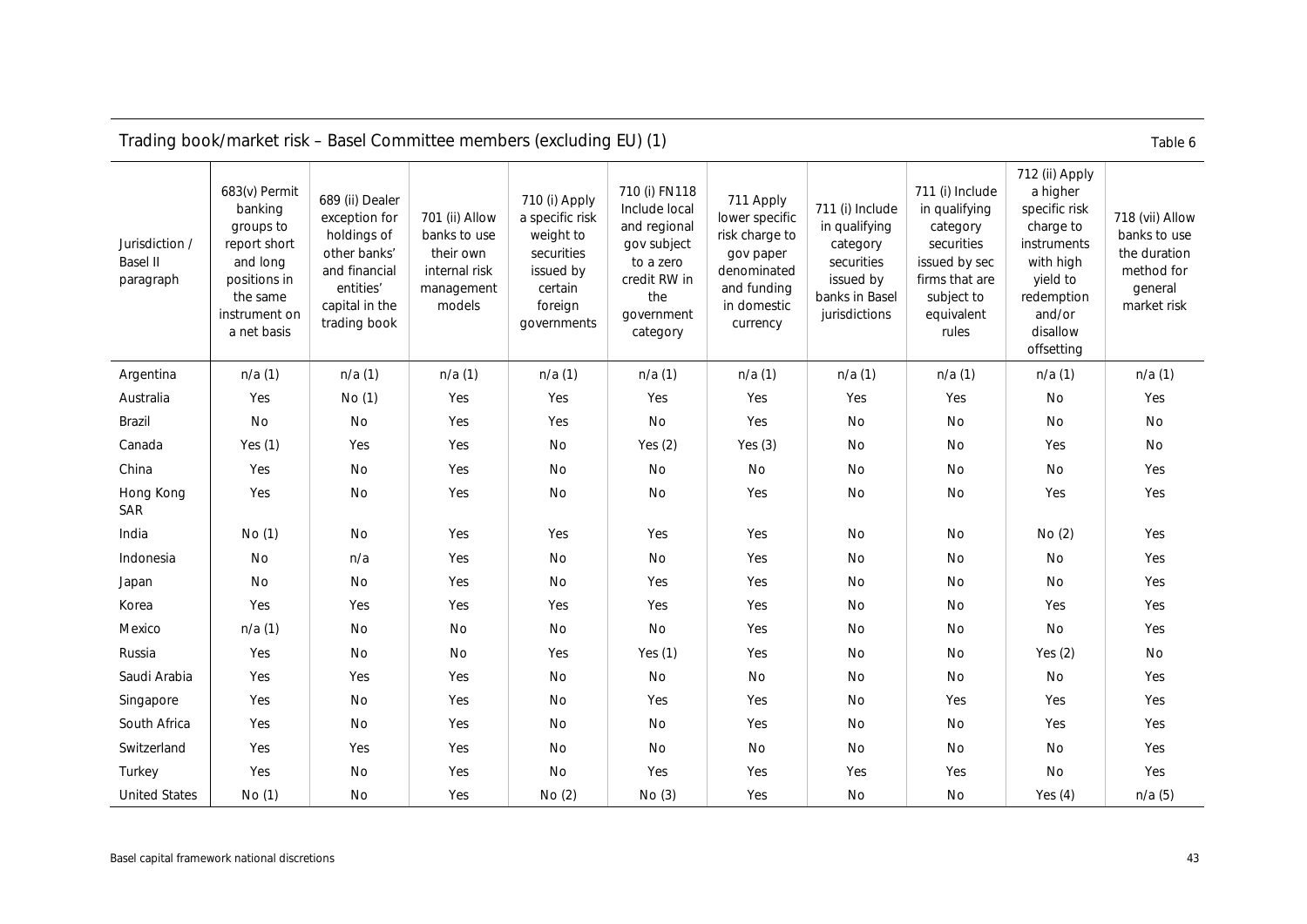<span id="page-47-0"></span>

| Jurisdiction /<br><b>Basel II</b><br>paragraph | 683(v) Permit<br>banking<br>groups to<br>report short<br>and long<br>positions in<br>the same<br>instrument on<br>a net basis | 689 (ii) Dealer<br>exception for<br>holdings of<br>other banks'<br>and financial<br>entities'<br>capital in the<br>trading book | 701 (ii) Allow<br>banks to use<br>their own<br>internal risk<br>management<br>models | 710 (i) Apply<br>a specific risk<br>weight to<br>securities<br>issued by<br>certain<br>foreign<br>governments | 710 (i) FN118<br>Include local<br>and regional<br>gov subject<br>to a zero<br>credit RW in<br>the<br>government<br>category | 711 Apply<br>lower specific<br>risk charge to<br>gov paper<br>denominated<br>and funding<br>in domestic<br>currency | 711 (i) Include<br>in qualifying<br>category<br>securities<br>issued by<br>banks in Basel<br>jurisdictions | 711 (i) Include<br>in qualifying<br>category<br>securities<br>issued by sec<br>firms that are<br>subject to<br>equivalent<br>rules | 712 (ii) Apply<br>a higher<br>specific risk<br>charge to<br>instruments<br>with high<br>yield to<br>redemption<br>and/or<br>disallow<br>offsetting | 718 (vii) Allow<br>banks to use<br>the duration<br>method for<br>general<br>market risk |
|------------------------------------------------|-------------------------------------------------------------------------------------------------------------------------------|---------------------------------------------------------------------------------------------------------------------------------|--------------------------------------------------------------------------------------|---------------------------------------------------------------------------------------------------------------|-----------------------------------------------------------------------------------------------------------------------------|---------------------------------------------------------------------------------------------------------------------|------------------------------------------------------------------------------------------------------------|------------------------------------------------------------------------------------------------------------------------------------|----------------------------------------------------------------------------------------------------------------------------------------------------|-----------------------------------------------------------------------------------------|
| EU<br>(CRD4/CRR)                               | Yes                                                                                                                           | No                                                                                                                              | Yes                                                                                  | No                                                                                                            | Yes                                                                                                                         | Yes                                                                                                                 | Yes                                                                                                        | Yes                                                                                                                                | No                                                                                                                                                 | Yes                                                                                     |
| Belgium                                        |                                                                                                                               |                                                                                                                                 |                                                                                      |                                                                                                               |                                                                                                                             |                                                                                                                     |                                                                                                            |                                                                                                                                    |                                                                                                                                                    |                                                                                         |
| France                                         |                                                                                                                               |                                                                                                                                 |                                                                                      |                                                                                                               |                                                                                                                             |                                                                                                                     |                                                                                                            |                                                                                                                                    |                                                                                                                                                    |                                                                                         |
| Germany                                        |                                                                                                                               |                                                                                                                                 |                                                                                      |                                                                                                               |                                                                                                                             |                                                                                                                     |                                                                                                            |                                                                                                                                    |                                                                                                                                                    |                                                                                         |
| Italy                                          |                                                                                                                               |                                                                                                                                 |                                                                                      |                                                                                                               |                                                                                                                             |                                                                                                                     |                                                                                                            |                                                                                                                                    |                                                                                                                                                    |                                                                                         |
| Luxembourg                                     |                                                                                                                               |                                                                                                                                 |                                                                                      |                                                                                                               |                                                                                                                             |                                                                                                                     |                                                                                                            |                                                                                                                                    |                                                                                                                                                    |                                                                                         |
| The<br>Netherlands                             |                                                                                                                               |                                                                                                                                 |                                                                                      |                                                                                                               |                                                                                                                             |                                                                                                                     |                                                                                                            |                                                                                                                                    |                                                                                                                                                    |                                                                                         |
| Spain                                          |                                                                                                                               |                                                                                                                                 |                                                                                      |                                                                                                               |                                                                                                                             |                                                                                                                     |                                                                                                            |                                                                                                                                    |                                                                                                                                                    |                                                                                         |
| Sweden                                         |                                                                                                                               |                                                                                                                                 |                                                                                      |                                                                                                               |                                                                                                                             |                                                                                                                     |                                                                                                            |                                                                                                                                    |                                                                                                                                                    |                                                                                         |
| The United<br>Kingdom                          |                                                                                                                               |                                                                                                                                 |                                                                                      |                                                                                                               |                                                                                                                             |                                                                                                                     |                                                                                                            |                                                                                                                                    |                                                                                                                                                    |                                                                                         |

Trading book/market risk – European Union (1) Table 6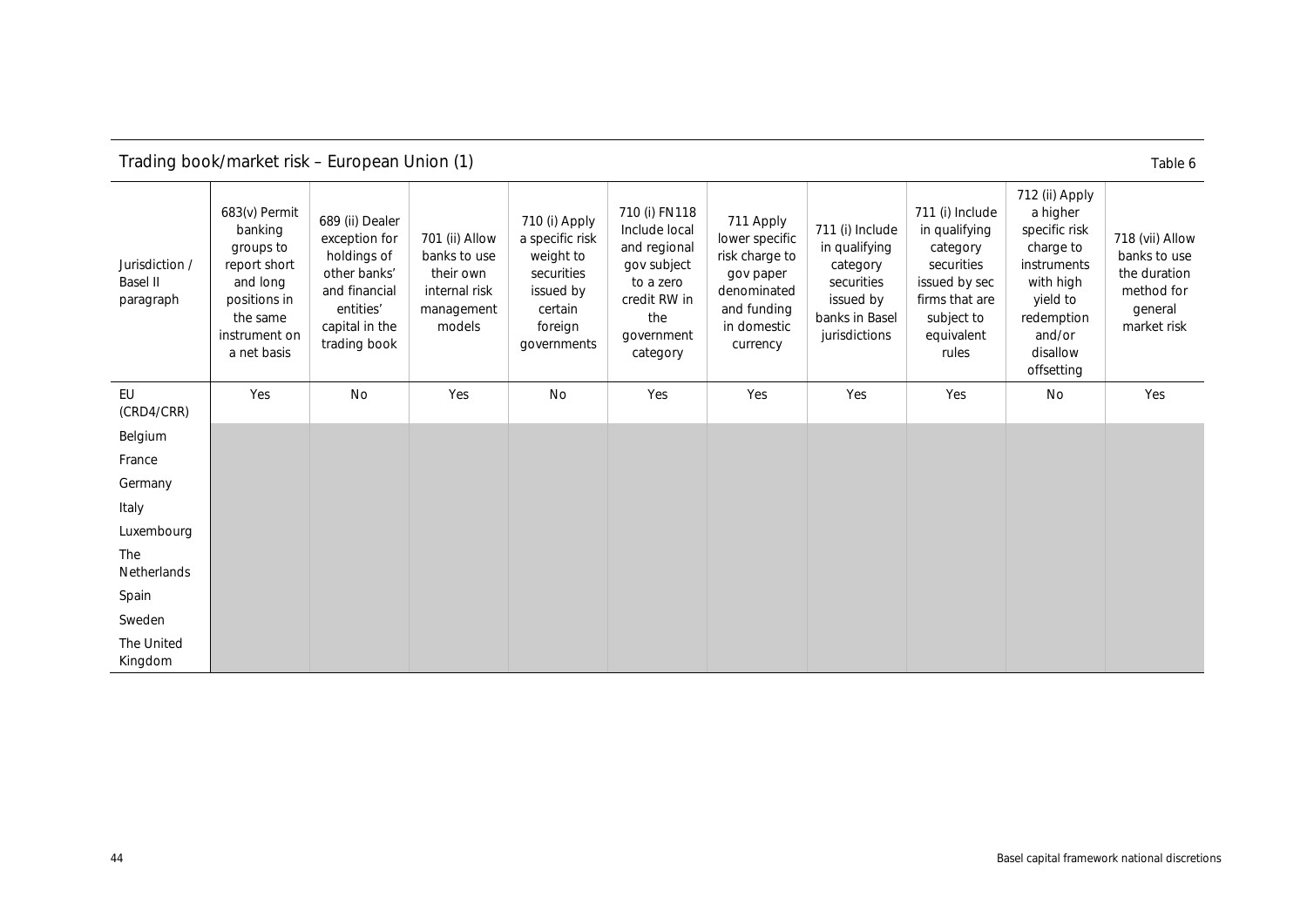<span id="page-48-0"></span>

| Trading book/market risk – Basel Committee members (excluding EU) (2)<br>Table 6 |                                                                                                 |                                                                                                                             |                                                                                     |                                                                                           |                                                                                                                                                    |                                                                                                                                  |                                                                                                                                             |                                                                                                  |                                                                                                                                             |
|----------------------------------------------------------------------------------|-------------------------------------------------------------------------------------------------|-----------------------------------------------------------------------------------------------------------------------------|-------------------------------------------------------------------------------------|-------------------------------------------------------------------------------------------|----------------------------------------------------------------------------------------------------------------------------------------------------|----------------------------------------------------------------------------------------------------------------------------------|---------------------------------------------------------------------------------------------------------------------------------------------|--------------------------------------------------------------------------------------------------|---------------------------------------------------------------------------------------------------------------------------------------------|
| Jurisdiction /<br><b>Basel II</b><br>paragraph                                   | 718 (xL) Choice<br>of shorthand<br>method or<br>internal models<br>for foreign<br>exchange risk | 718 (xLii)<br>Exemption for<br>negligible<br>foreign<br>exchange<br>positions where<br>no FX positions<br>on own<br>account | 718 (xLvii)<br>Permit netting<br>between sub<br>categories for<br>same<br>commodity | 718 (Lvi) Permit<br>simplified and<br>intermediate<br>approach<br>treatment of<br>options | 718 (Lix) FN152<br>Require banks<br>to use the<br>scenario or<br>internal models<br>approach for<br>exotic options /<br>options close<br>to expiry | 718 (Lxiii)<br>Permit interest<br>rate options to<br>be based on<br>the calculation<br>on a min of six<br>sets of time-<br>bands | 718 (Lxxvi)(h)<br>Require banks<br>to adjust their<br>capital<br>measures for<br>options risk<br>through other<br>methods eg<br>simulations | 718 (Lxxvi)(j)<br>Require back<br>testing on<br>hypothetical or<br>actual<br>outcomes or<br>both | Annex 4, 96(iv)<br>FN252 Permit<br>calculating<br>NGR on<br>counterparty or<br>aggregate basis<br>for transactions<br>subject to<br>netting |
| Argentina                                                                        | n/a(1)                                                                                          | n/a(1)                                                                                                                      | n/a(1)                                                                              | n/a(1)                                                                                    | n/a(1)                                                                                                                                             | n/a(1)                                                                                                                           | n/a(1)                                                                                                                                      | n/a(1)                                                                                           | n/a(1)                                                                                                                                      |
| Australia                                                                        | Yes                                                                                             | No                                                                                                                          | Yes                                                                                 | Yes                                                                                       | Yes                                                                                                                                                | Yes                                                                                                                              | Yes                                                                                                                                         | Yes                                                                                              | Yes                                                                                                                                         |
| Brazil                                                                           | <b>No</b>                                                                                       | Yes                                                                                                                         | Yes                                                                                 | Yes                                                                                       | No                                                                                                                                                 | No                                                                                                                               | No                                                                                                                                          | Yes                                                                                              | No                                                                                                                                          |
| Canada                                                                           | Yes                                                                                             | Yes                                                                                                                         | Yes                                                                                 | Yes                                                                                       | Yes                                                                                                                                                | Yes                                                                                                                              | No                                                                                                                                          | Yes                                                                                              | Yes                                                                                                                                         |
| China                                                                            | Yes                                                                                             | No                                                                                                                          | Yes                                                                                 | Yes                                                                                       | No                                                                                                                                                 | No                                                                                                                               | No                                                                                                                                          | Yes                                                                                              | Yes                                                                                                                                         |
| Hong Kong<br>SAR                                                                 | Yes                                                                                             | No                                                                                                                          | No                                                                                  | Yes                                                                                       | No                                                                                                                                                 | No                                                                                                                               | Yes                                                                                                                                         | Yes                                                                                              | Yes                                                                                                                                         |
| India                                                                            | Yes                                                                                             | No                                                                                                                          | No(3)                                                                               | Yes $(4)$                                                                                 | Yes                                                                                                                                                | Yes                                                                                                                              | Yes                                                                                                                                         | Yes $(5)$                                                                                        | No(6)                                                                                                                                       |
| Indonesia                                                                        | Yes                                                                                             | No                                                                                                                          | Yes                                                                                 | Yes                                                                                       | Yes                                                                                                                                                | No                                                                                                                               | No                                                                                                                                          | Yes                                                                                              | No                                                                                                                                          |
| Japan                                                                            | <b>No</b>                                                                                       | No                                                                                                                          | No                                                                                  | Yes                                                                                       | No                                                                                                                                                 | No                                                                                                                               | No                                                                                                                                          | Yes                                                                                              | No                                                                                                                                          |
| Korea                                                                            | Yes                                                                                             | No                                                                                                                          | Yes                                                                                 | Yes                                                                                       | <b>No</b>                                                                                                                                          | No                                                                                                                               | No                                                                                                                                          | Yes                                                                                              | Yes                                                                                                                                         |
| Mexico                                                                           | No                                                                                              | No                                                                                                                          | n/a                                                                                 | No                                                                                        | No                                                                                                                                                 | No                                                                                                                               | No                                                                                                                                          | No                                                                                               | n/a                                                                                                                                         |
| Russia                                                                           | No(3)                                                                                           | Yes                                                                                                                         | n/a(4)                                                                              | Yes $(5)$                                                                                 | n/a(6)                                                                                                                                             | n/a(6)                                                                                                                           | n/a(6)                                                                                                                                      | n/a(6)                                                                                           | No                                                                                                                                          |
| Saudi Arabia                                                                     | Yes                                                                                             | Yes                                                                                                                         | Yes                                                                                 | Yes                                                                                       | Yes                                                                                                                                                | Yes                                                                                                                              | Yes                                                                                                                                         | No                                                                                               | Yes                                                                                                                                         |
| Singapore                                                                        | Yes                                                                                             | Yes                                                                                                                         | Yes                                                                                 | Yes                                                                                       | Yes                                                                                                                                                | Yes                                                                                                                              | No(1)                                                                                                                                       | Yes $(2)$                                                                                        | Yes $(3)$                                                                                                                                   |
| South Africa                                                                     | Yes                                                                                             | Yes                                                                                                                         | No                                                                                  | Yes                                                                                       | Yes                                                                                                                                                | Yes                                                                                                                              | Yes                                                                                                                                         | Yes                                                                                              | No                                                                                                                                          |
| Switzerland                                                                      | Yes                                                                                             | No                                                                                                                          | No                                                                                  | Yes                                                                                       | No                                                                                                                                                 | Yes                                                                                                                              | No                                                                                                                                          | No (1)                                                                                           | No                                                                                                                                          |
| Turkey                                                                           | Yes                                                                                             | Yes                                                                                                                         | Yes                                                                                 | Yes                                                                                       | No                                                                                                                                                 | Yes                                                                                                                              | $\rm No$                                                                                                                                    | Yes                                                                                              | Yes                                                                                                                                         |
| <b>United States</b>                                                             | No(6)                                                                                           | No                                                                                                                          | n/a(6)                                                                              | No(6)                                                                                     | No (6)                                                                                                                                             | n/a(6)                                                                                                                           | No                                                                                                                                          | Yes                                                                                              | No                                                                                                                                          |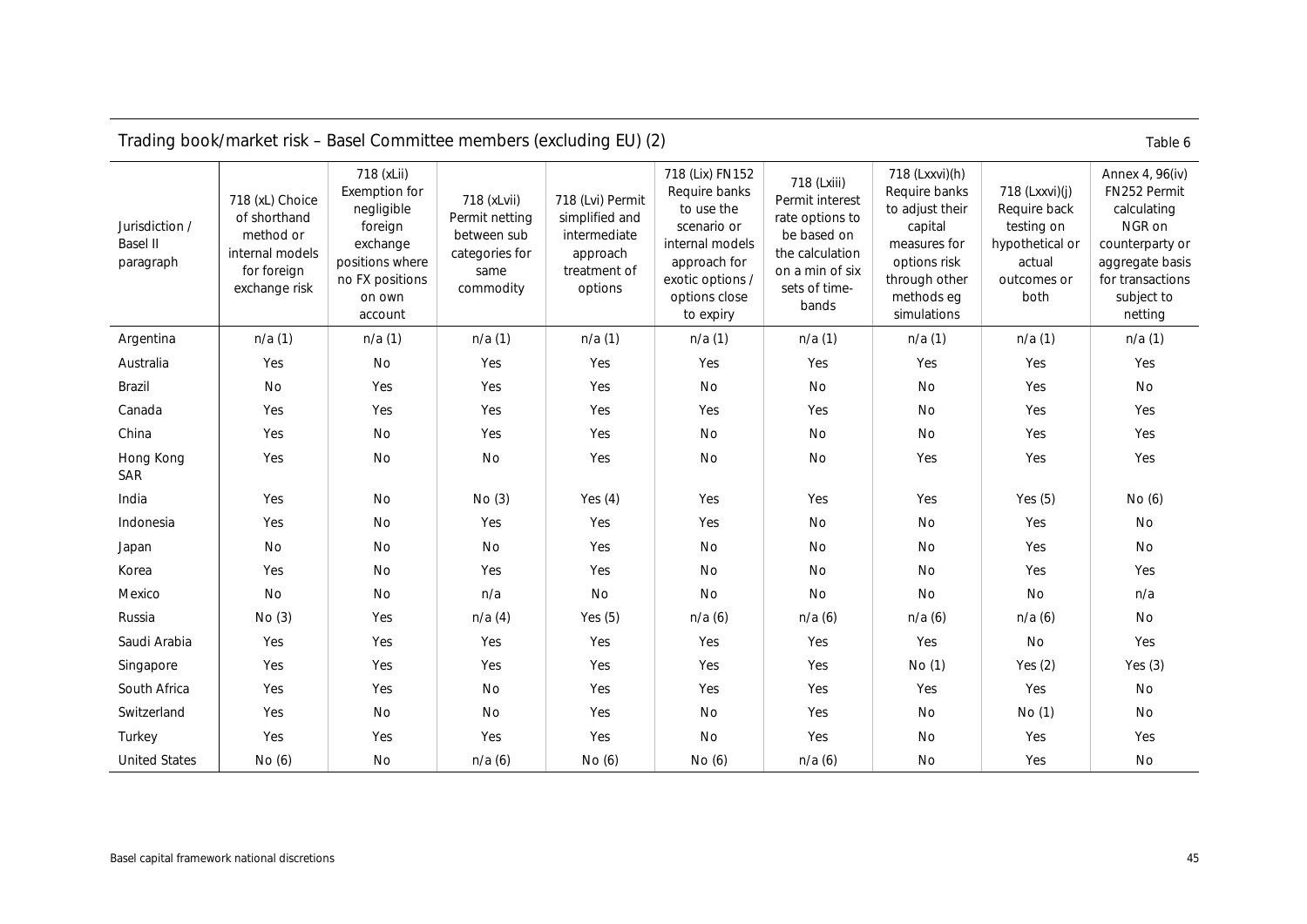<span id="page-49-0"></span>

| Trading book/market risk - European Union (2)<br>Table 6 |                                                                                                 |                                                                                                                             |                                                                                     |                                                                                           |                                                                                                                                                    |                                                                                                                                  |                                                                                                                                             |                                                                                                  |                                                                                                                                             |
|----------------------------------------------------------|-------------------------------------------------------------------------------------------------|-----------------------------------------------------------------------------------------------------------------------------|-------------------------------------------------------------------------------------|-------------------------------------------------------------------------------------------|----------------------------------------------------------------------------------------------------------------------------------------------------|----------------------------------------------------------------------------------------------------------------------------------|---------------------------------------------------------------------------------------------------------------------------------------------|--------------------------------------------------------------------------------------------------|---------------------------------------------------------------------------------------------------------------------------------------------|
| Jurisdiction /<br>Basel II<br>paragraph                  | 718 (xL) Choice<br>of shorthand<br>method or<br>internal models<br>for foreign<br>exchange risk | 718 (xLii)<br>Exemption for<br>negligible<br>foreign<br>exchange<br>positions where<br>no FX positions<br>on own<br>account | 718 (xLvii)<br>Permit netting<br>between sub<br>categories for<br>same<br>commodity | 718 (Lvi) Permit<br>simplified and<br>intermediate<br>approach<br>treatment of<br>options | 718 (Lix) FN152<br>Require banks<br>to use the<br>scenario or<br>internal models<br>approach for<br>exotic options /<br>options close<br>to expiry | 718 (Lxiii)<br>Permit interest<br>rate options to<br>be based on<br>the calculation<br>on a min of six<br>sets of time-<br>bands | 718 (Lxxvi)(h)<br>Require banks<br>to adjust their<br>capital<br>measures for<br>options risk<br>through other<br>methods eg<br>simulations | 718 (Lxxvi)(j)<br>Require back<br>testing on<br>hypothetical or<br>actual<br>outcomes or<br>both | Annex 4, 96(iv)<br>FN252 Permit<br>calculating<br>NGR on<br>counterparty or<br>aggregate basis<br>for transactions<br>subject to<br>netting |
| EU (CRD4/CRR)                                            | Yes                                                                                             | Yes                                                                                                                         | Yes                                                                                 | Yes                                                                                       | No                                                                                                                                                 | No                                                                                                                               | Yes                                                                                                                                         | Yes                                                                                              | No                                                                                                                                          |
| Belgium                                                  |                                                                                                 |                                                                                                                             |                                                                                     |                                                                                           |                                                                                                                                                    |                                                                                                                                  |                                                                                                                                             |                                                                                                  |                                                                                                                                             |
| France                                                   |                                                                                                 |                                                                                                                             |                                                                                     |                                                                                           |                                                                                                                                                    |                                                                                                                                  |                                                                                                                                             |                                                                                                  |                                                                                                                                             |
| Germany                                                  |                                                                                                 |                                                                                                                             |                                                                                     |                                                                                           |                                                                                                                                                    |                                                                                                                                  |                                                                                                                                             |                                                                                                  |                                                                                                                                             |
| Italy                                                    |                                                                                                 |                                                                                                                             |                                                                                     |                                                                                           |                                                                                                                                                    |                                                                                                                                  |                                                                                                                                             |                                                                                                  |                                                                                                                                             |
| Luxembourg                                               |                                                                                                 |                                                                                                                             |                                                                                     |                                                                                           |                                                                                                                                                    |                                                                                                                                  |                                                                                                                                             |                                                                                                  |                                                                                                                                             |
| The<br>Netherlands                                       |                                                                                                 |                                                                                                                             |                                                                                     |                                                                                           |                                                                                                                                                    |                                                                                                                                  |                                                                                                                                             |                                                                                                  |                                                                                                                                             |
| Spain                                                    |                                                                                                 |                                                                                                                             |                                                                                     |                                                                                           |                                                                                                                                                    |                                                                                                                                  |                                                                                                                                             |                                                                                                  |                                                                                                                                             |
| Sweden                                                   |                                                                                                 |                                                                                                                             |                                                                                     |                                                                                           |                                                                                                                                                    |                                                                                                                                  |                                                                                                                                             |                                                                                                  |                                                                                                                                             |
| The United<br>Kingdom                                    |                                                                                                 |                                                                                                                             |                                                                                     |                                                                                           |                                                                                                                                                    |                                                                                                                                  |                                                                                                                                             |                                                                                                  |                                                                                                                                             |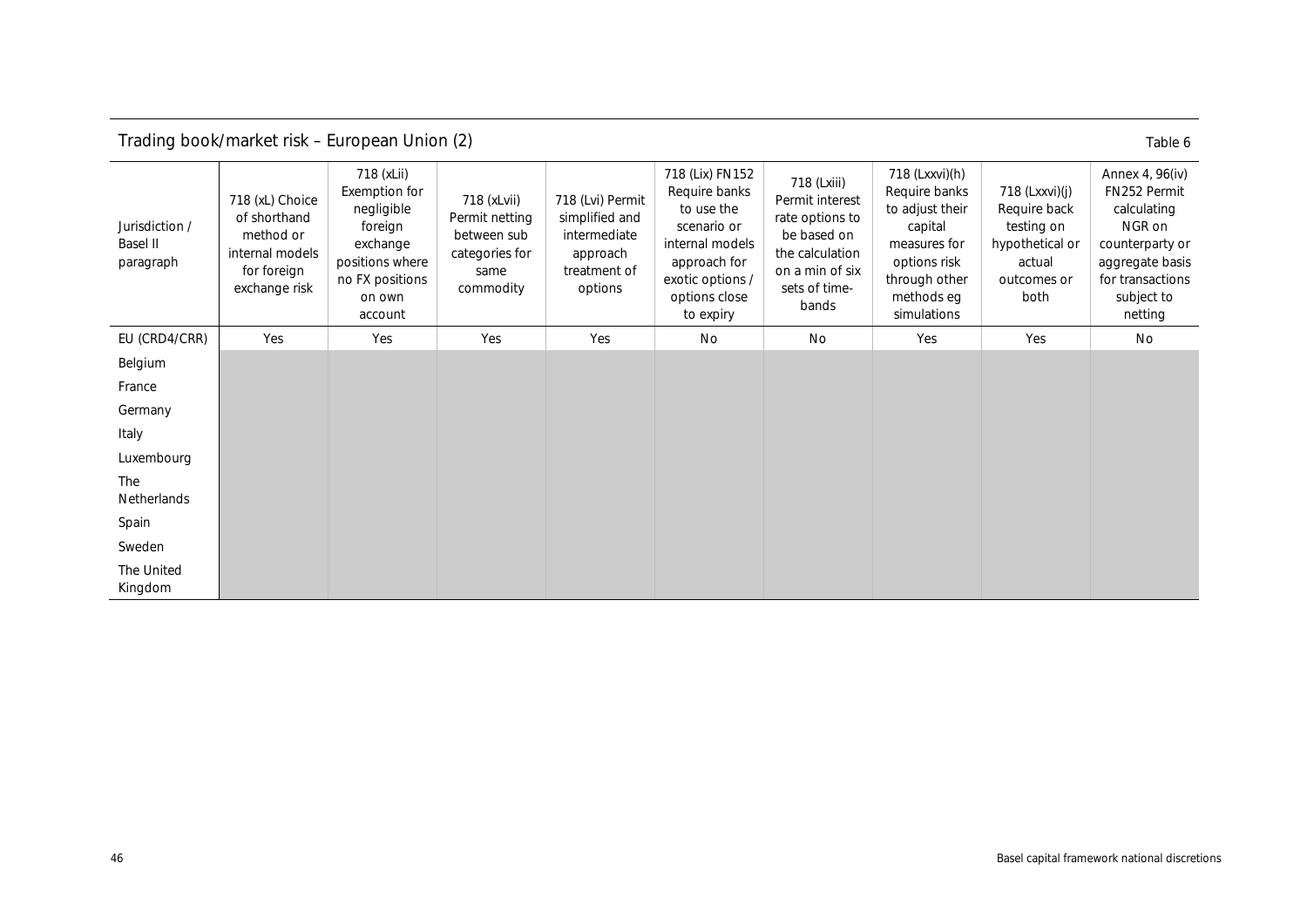### Table 6 notes:

### Argentina

**(1)** Our Pillar 1 rules\*, though broadly in line with the Basel II Standardised Method, do not follow the BCBS standard to the letter. Besides, adjustments have to be made to incorporate the Basel 2.5 and Basel III enhancements. It is important to note that the market risk requirement is only 1.5% of the total capital requirement in our system.

### Australia

**(1)** Basel III has changed the rules on deductions of holdings in other financial entities.

### Canada

**(1)** Applied only for exposures that are consolidated for regulatory purposes with the OSFI-supervised institution. **(2)** Government does not include municipalities but does include direct obligations of Provincial governments which are treated as sovereign under the standardised approach. **(3)** Unrated securities/obligations of a bank or securities firm are not eligible as qualifying instruments where the reporting institution is using the standardised approach to credit risk. An institution approved to use IRB may include unrated instruments from banks and securities firms if the security is rated investment grade or better by the reporting institution's IRB rating system and the issuer has securities listed on a recognised stock exchange.

### India

**(1)** Banks following Internal Models method are not allowed netting across jurisdictions wherever it is thought prudent to do so. As under SMM, there is limited recognition of netting, this issue is less relevant. **(2)** RBI has not required higher specific risk charges for high yield bonds as such bonds will normally be under AFS category which attracts higher capital requirements. **(3)** This is not applicable for the banks in India as they are not allowed to trade in commodities at present**. (4)** For banks having options positions, the type of method to be followed for capital computation will depend on the complexity of their options trading book. Those banks which solely use purchased options will be free to use the simplified approach. Banks which also write options will be expected to use delta plus method or scenario approach. **(5)** Banks are required to perform back-testing on hypothetical basis. However, due to potential incremental information which can be obtained on mismatch between banks valuation models for accounting and risk management purposes, banks are encouraged to perform back-testing on actual basis after making required cleaning exercise of the actual P&L. **(6)** In India, netting of MTM is not considered for regulatory capital computation purposes and hence. NGR is not calculated for any of the transactions. Due to lack of legal unambiguity on netting. RBI has not allowed banks to reckon exposures on net basis.

### Mexico

**(1)** Capitalisation rules apply in a solo basis.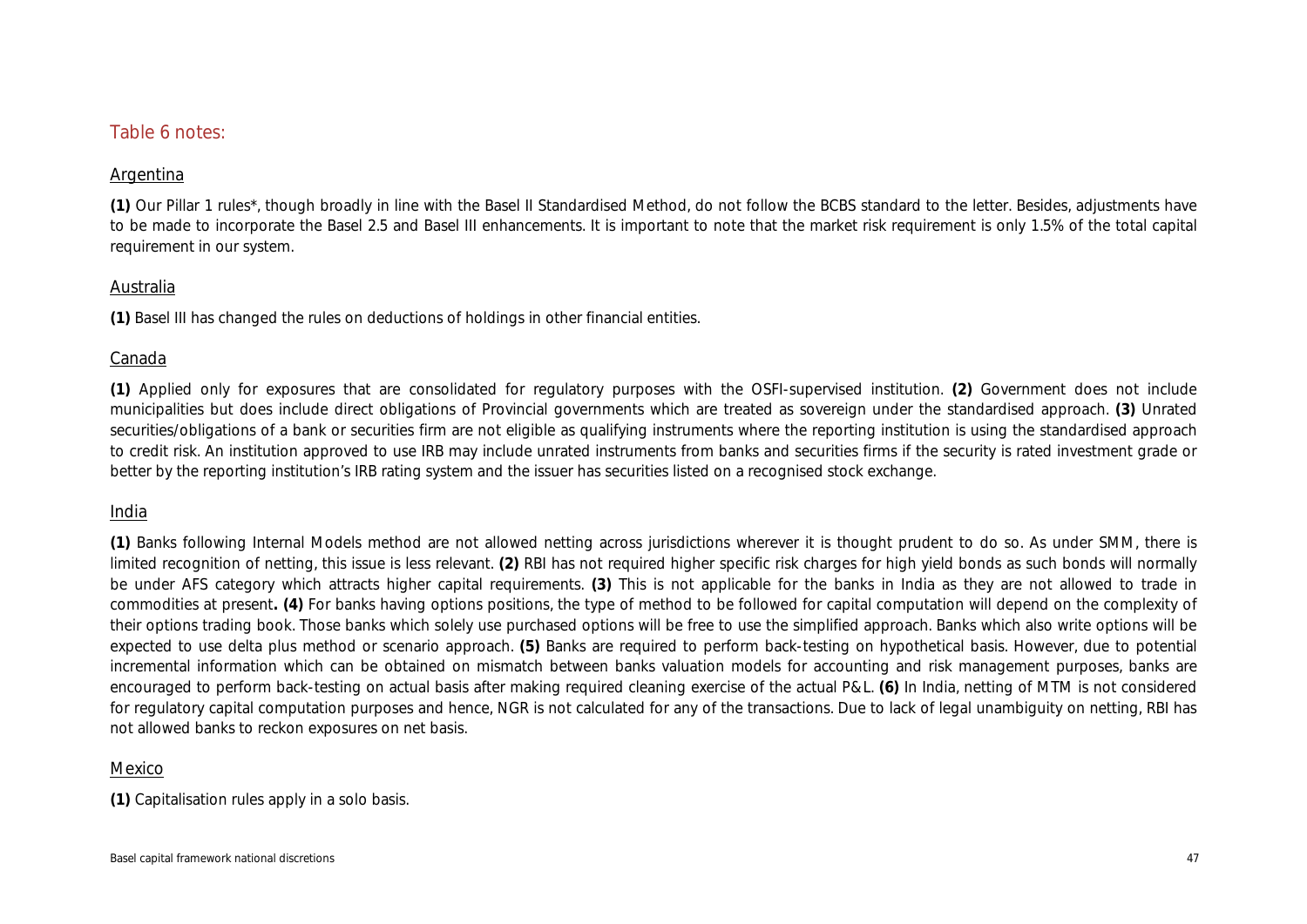### Russia

**(1)** For local and regional governments that qualify for Basel II paragraph 53. When a zero credit risk weight has been assigned at national discretion according to the provision in paragraph 54 of the Basel II Standardised Approach, the treatment of local and regional governments is different. **(2)** Both options have been implemented. **(3)** The shorthand method has been implemented. **(4)** There is no capital requirement for commodity risk. **(5)** Options are treated as delta-weighted positions. **(6)** The Scenario Approach and/or Internal Model Approach are not used.

### Singapore

**(1)** MAS rules state that reporting bank shall apply a full 10-day price shock to option positions or positions which display non-linear price characteristics. **(2)** MAS rules state that a reporting bank has to perform backtesting on hypothetical and/or actual trading outcomes. **(3)** MAS rules require banks to calculate NGR separately for each counterparty. In addition, banks are allowed to calculate NGR on an aggregate basis, subject to MAS' approval.

### Switzerland

**(1)** No restrictions. Bank can choose.

### United States

**(1)** With the exception of derivatives, which may be reported on a net basis if certain accounting criteria are met. **(2)** Due to a statutory prohibition on the use of credit ratings, the U.S. agencies' market risk rules do not incorporate the Accord's ratings-based approach. § 210(b)(2)(i) describes the provisions for sovereign debt positions but does not include any specific provisions for securities issued by certain foreign governments. **(3)** The U.S. agencies' rule does not contain a "government" category. Sovereign debt positions are direct exposures to a sovereign entity, which by definition does not include local or regional governments. **(4)** The U.S. agencies, in general, reserve the authority to require a banking organisation to calculate risk-based capital requirements for specific covered positions or portfolios of covered positions, as appropriate to more accurately reflect the risks of the positions. See § 201(c)(3). **(5)** The agencies require the use of an internal model to measure general market risk and have not adopted the Accord's standardised measurement method for measuring general market risk. **(6)** Use of internal models required.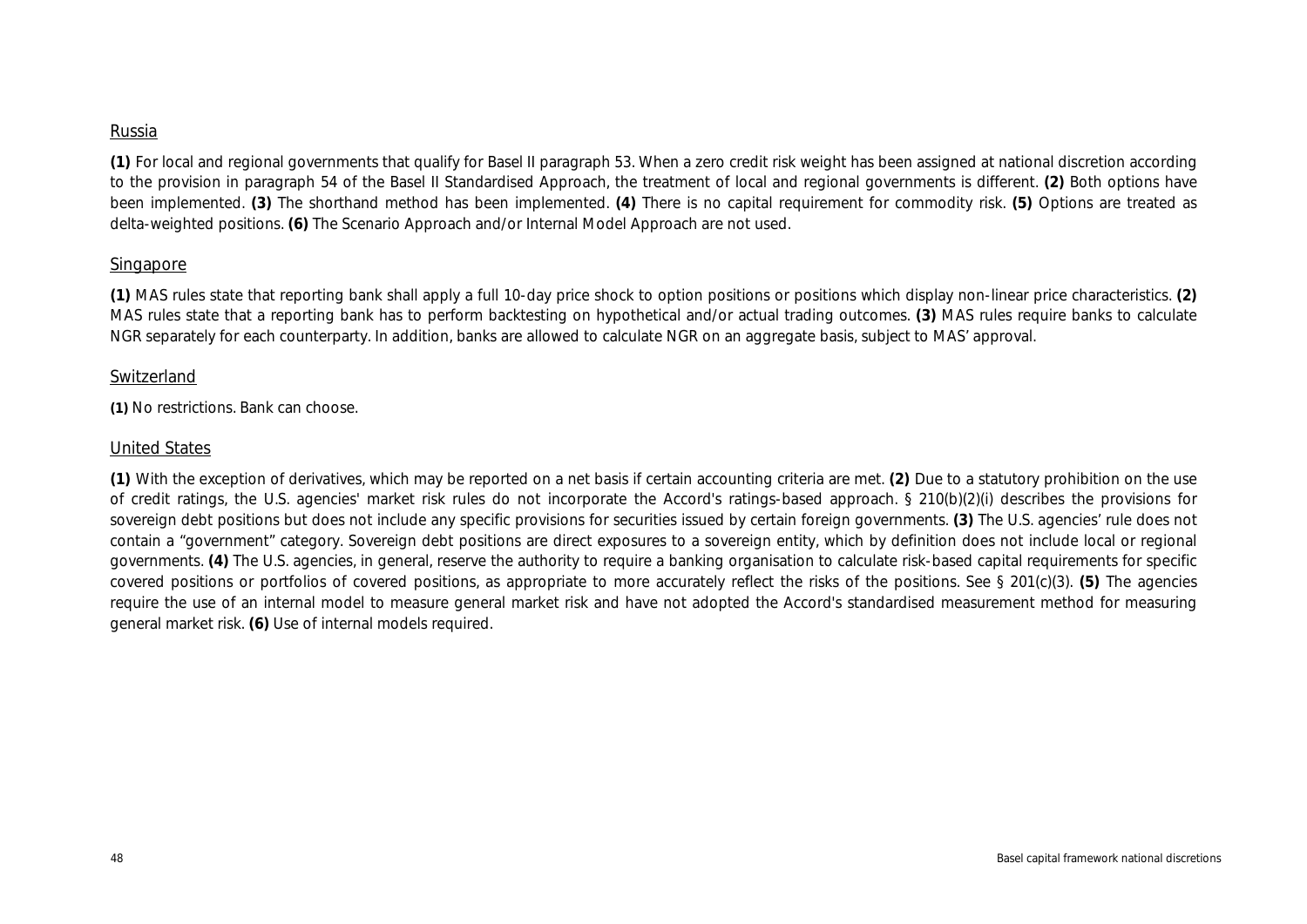<span id="page-52-0"></span>

| <b>Passi Sommittee mombers</b> (choldoing LO) (1)<br>100107 |                                                                           |                                                             |                                                             |                                                                                                          |                                                                                        |                                                          |  |  |
|-------------------------------------------------------------|---------------------------------------------------------------------------|-------------------------------------------------------------|-------------------------------------------------------------|----------------------------------------------------------------------------------------------------------|----------------------------------------------------------------------------------------|----------------------------------------------------------|--|--|
| Jurisdiction / Basel III<br>paragraph                       | 52 Consider<br>appropriate audit,<br>verification or review<br>procedures | 61 Apply a limit lower<br>than 0.6% to excess<br>provisions | 78-89 FAQ14<br>consolidation<br>alternative to<br>deduction | 80 (FN 27) & 84 (FN 31)<br>Permit banks to use a<br>conservative estimate<br>instead of look-<br>through | 80 & 84 Permit banks<br>to exclude investments<br>made in the context of<br>resolution | 99 Apply para 104<br>instead of 98 non-IMM<br>CVA charge |  |  |
| Argentina                                                   | Yes                                                                       | n/a(1)                                                      | n/a(2)                                                      | <b>No</b>                                                                                                | <b>No</b>                                                                              | n/a(3)                                                   |  |  |
| Australia                                                   | No                                                                        | No                                                          | No                                                          | No                                                                                                       | <b>No</b>                                                                              | No                                                       |  |  |
| Brazil                                                      | No                                                                        | No                                                          | No                                                          | No                                                                                                       | No                                                                                     | Yes                                                      |  |  |
| Canada                                                      | Yes $(1)$                                                                 | No                                                          | No                                                          | Yes $(2)$                                                                                                | Yes $(2)$                                                                              | Yes $(3)$                                                |  |  |
| China                                                       | <b>No</b>                                                                 | No                                                          | No                                                          | No                                                                                                       | No                                                                                     | n/a(1)                                                   |  |  |
| Hong Kong SAR                                               | <b>No</b>                                                                 | No                                                          | No                                                          | Yes $(1)$                                                                                                | Yes $(2)$                                                                              | Yes                                                      |  |  |
| India                                                       | Yes                                                                       | No                                                          | No                                                          | <b>No</b>                                                                                                | Yes                                                                                    | No (1)                                                   |  |  |
| Indonesia                                                   | <b>No</b>                                                                 | n/a(1)                                                      | Yes                                                         | Yes                                                                                                      | No                                                                                     | n/a(2)                                                   |  |  |
| Japan                                                       | Yes                                                                       | No                                                          | No                                                          | Yes                                                                                                      | Yes                                                                                    | Yes                                                      |  |  |
| Korea                                                       | <b>No</b>                                                                 | No                                                          | No                                                          | Yes                                                                                                      | Yes                                                                                    | No                                                       |  |  |
| Mexico                                                      | <b>No</b>                                                                 | No                                                          | No                                                          | No                                                                                                       | No                                                                                     | No                                                       |  |  |
| Russia                                                      | Yes                                                                       | n/a                                                         | No                                                          | No                                                                                                       | Yes                                                                                    | Yes                                                      |  |  |
| Saudi Arabia                                                | Yes                                                                       | No                                                          | No                                                          | Yes                                                                                                      | Yes                                                                                    | No                                                       |  |  |
| Singapore                                                   | Yes                                                                       | No                                                          | No                                                          | Yes                                                                                                      | Yes                                                                                    | Yes                                                      |  |  |
| South Africa                                                | Yes $(1)$                                                                 | No(2)                                                       | No                                                          | Yes $(3)$                                                                                                | Yes $(3)$                                                                              | Yes $(4)$                                                |  |  |
| Switzerland                                                 | Yes $(1)$                                                                 | No                                                          | No (2)                                                      | Yes                                                                                                      | No                                                                                     | No                                                       |  |  |
| Turkey                                                      | Yes                                                                       | No                                                          | Yes $(1)$                                                   | No                                                                                                       | No                                                                                     | Yes $(2)$                                                |  |  |
| <b>United States</b>                                        | Yes $(1)$                                                                 | No                                                          | No                                                          | Yes                                                                                                      | Yes                                                                                    | No                                                       |  |  |

### Basel III – Basel Committee members (excluding EU) (1) Table 7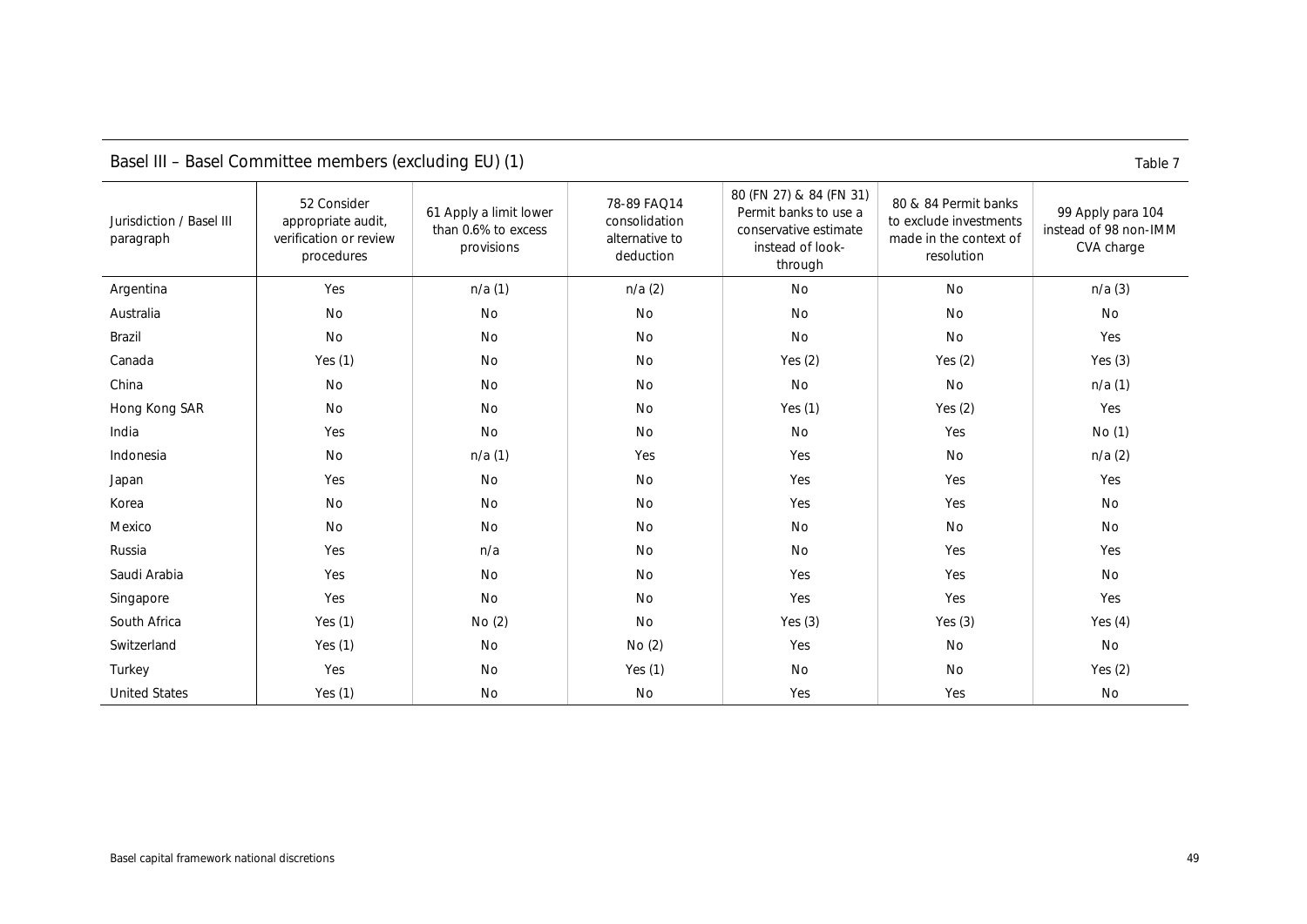<span id="page-53-0"></span>

| Basel III - European Union (1)<br>Table 7 |                                                                           |                                                             |                                                          |                                                                                                      |                                                                                        |                                                          |  |  |  |
|-------------------------------------------|---------------------------------------------------------------------------|-------------------------------------------------------------|----------------------------------------------------------|------------------------------------------------------------------------------------------------------|----------------------------------------------------------------------------------------|----------------------------------------------------------|--|--|--|
| Jurisdiction / Basel III<br>paragraph     | 52 Consider<br>appropriate audit,<br>verification or review<br>procedures | 61 Apply a limit lower<br>than 0.6% to excess<br>provisions | 78-89 FAQ14<br>consolidation<br>alternative to deduction | 80 (FN 27) & 84 (FN 31)<br>Permit banks to use a<br>conservative estimate<br>instead of look-through | 80 & 84 Permit banks<br>to exclude investments<br>made in the context of<br>resolution | 99 Apply para 104<br>instead of 98 non-IMM<br>CVA charge |  |  |  |
| EU (CRD4/CRR)                             | Yes $(1)$                                                                 | No                                                          | Yes $(1)$                                                | Yes $(1)$                                                                                            | Yes                                                                                    | Yes $(2)$                                                |  |  |  |
| Belgium                                   |                                                                           |                                                             |                                                          |                                                                                                      |                                                                                        |                                                          |  |  |  |
| France                                    |                                                                           |                                                             |                                                          |                                                                                                      |                                                                                        |                                                          |  |  |  |
| Germany                                   |                                                                           |                                                             |                                                          |                                                                                                      |                                                                                        |                                                          |  |  |  |
| Italy                                     |                                                                           |                                                             |                                                          |                                                                                                      |                                                                                        |                                                          |  |  |  |
| Luxembourg                                |                                                                           |                                                             |                                                          |                                                                                                      |                                                                                        |                                                          |  |  |  |
| The Netherlands                           |                                                                           |                                                             |                                                          |                                                                                                      |                                                                                        |                                                          |  |  |  |
| Spain                                     |                                                                           |                                                             |                                                          |                                                                                                      |                                                                                        |                                                          |  |  |  |
| Sweden                                    |                                                                           |                                                             |                                                          |                                                                                                      |                                                                                        |                                                          |  |  |  |
| The United Kingdom                        |                                                                           |                                                             |                                                          |                                                                                                      |                                                                                        |                                                          |  |  |  |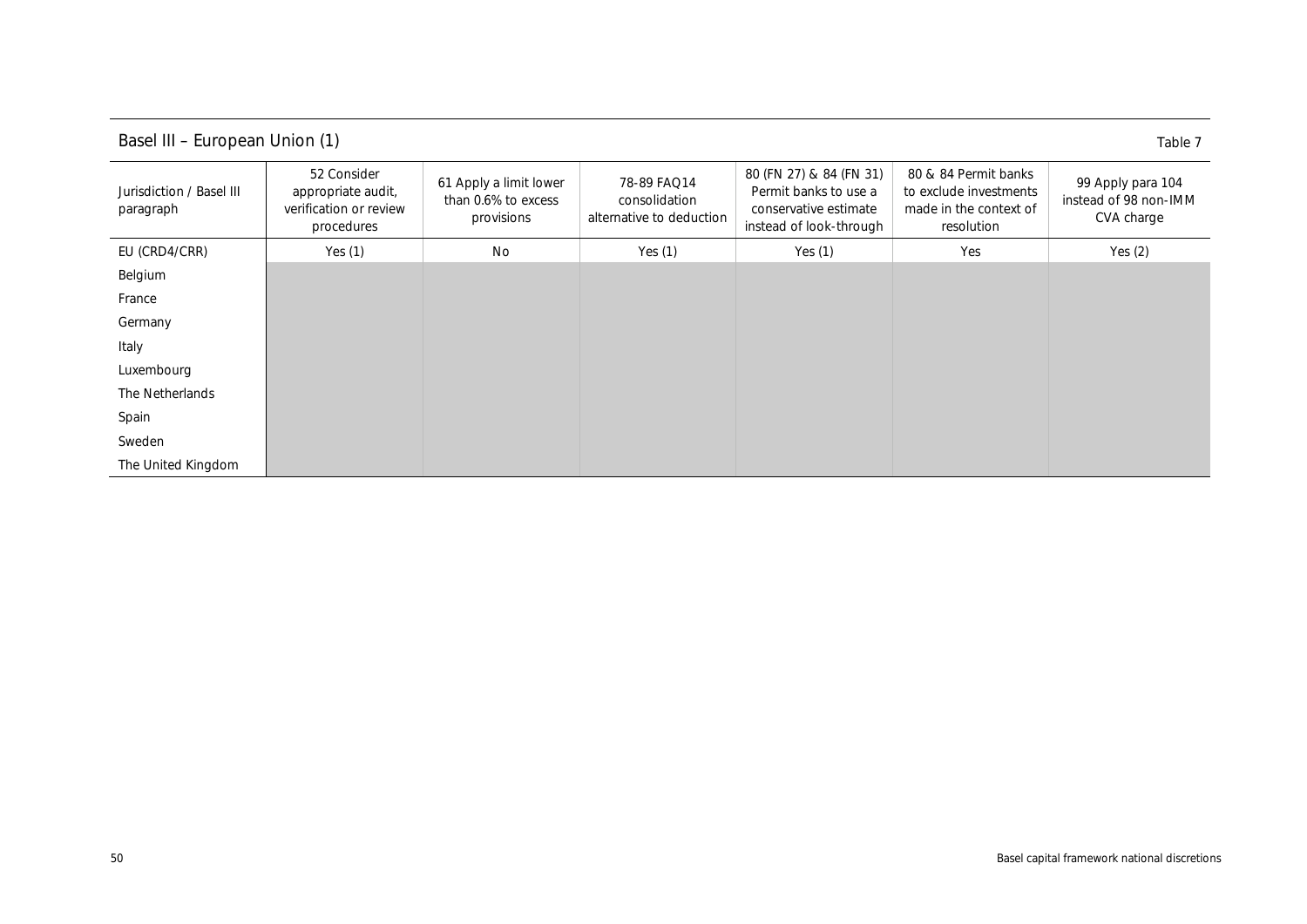<span id="page-54-0"></span>

| Basel III – Basel Commutee members (excluding EU) (2)<br>Table 7 |                                               |                                |                                                          |                                            |                                  |                                                               |  |  |  |
|------------------------------------------------------------------|-----------------------------------------------|--------------------------------|----------------------------------------------------------|--------------------------------------------|----------------------------------|---------------------------------------------------------------|--|--|--|
| Jurisdiction / Basel III<br>paragraph                            | 121 Allow banks to use<br>unsolicited ratings | 132 (c) Apply at solo<br>level | 132 (d) Impose time<br>limits on draw down of<br>buffers | 133 Impose shorter<br>transitional periods | 142 FN 50 Apply at solo<br>level | PON Press release 1 (a)<br><b>Apply Statutory</b><br>approach |  |  |  |
| Argentina                                                        | n/a                                           | n/a(4)                         | n/a(4)                                                   | n/a(4)                                     | n/a(4)                           | No                                                            |  |  |  |
| Australia                                                        | No                                            | Yes                            | Yes                                                      | Yes                                        | Yes                              | No                                                            |  |  |  |
| Brazil                                                           | No                                            | No                             | Yes                                                      | No                                         | No                               | No                                                            |  |  |  |
| Canada                                                           | Yes $(4)$                                     | No                             | No                                                       | <b>No</b>                                  | No                               | No                                                            |  |  |  |
| China                                                            | Yes                                           | Yes                            | Yes                                                      | No                                         | Yes                              | No                                                            |  |  |  |
| Hong Kong SAR                                                    | Yes                                           | Yes $(3)$                      | Yes $(3)$                                                | Yes $(3)$ $(4)$                            | Yes $(3)$                        | No                                                            |  |  |  |
| India                                                            | No                                            | Yes                            | Yes                                                      | Yes                                        | Yes $(2)$                        | No                                                            |  |  |  |
| Indonesia                                                        | No                                            | No                             | n/a(3)                                                   | No                                         | No                               | No                                                            |  |  |  |
| Japan                                                            | No                                            | n/a                            | n/a                                                      | n/a                                        | n/a                              | No                                                            |  |  |  |
| Korea                                                            | No                                            | No                             | No                                                       | No                                         | No                               | Yes                                                           |  |  |  |
| Mexico                                                           | No                                            | Yes                            | No                                                       | Yes                                        | No                               | Yes                                                           |  |  |  |
| Russia                                                           | Yes                                           | n/a(1)                         | n/a(1)                                                   | <b>No</b>                                  | n/a(2)                           | No                                                            |  |  |  |
| Saudi Arabia                                                     | No                                            | Yes                            | Yes                                                      | No                                         | Yes                              | No                                                            |  |  |  |
| Singapore                                                        | Yes                                           | Yes                            | Yes                                                      | No                                         | Yes                              | No                                                            |  |  |  |
| South Africa                                                     | No(5)                                         | Yes                            | Yes                                                      | No                                         | Yes                              | No                                                            |  |  |  |
| Switzerland                                                      | Yes                                           | Yes $(3)$                      | Yes                                                      | No(4)                                      | Yes                              | No                                                            |  |  |  |
| Turkey                                                           | No(3)                                         | Yes $(4)$                      | Yes                                                      | No                                         | Yes $(4)$                        | No                                                            |  |  |  |
| <b>United States</b>                                             | n/a(2)                                        | Yes $(3)$                      | No                                                       | No                                         | Yes $(3)$                        | Yes                                                           |  |  |  |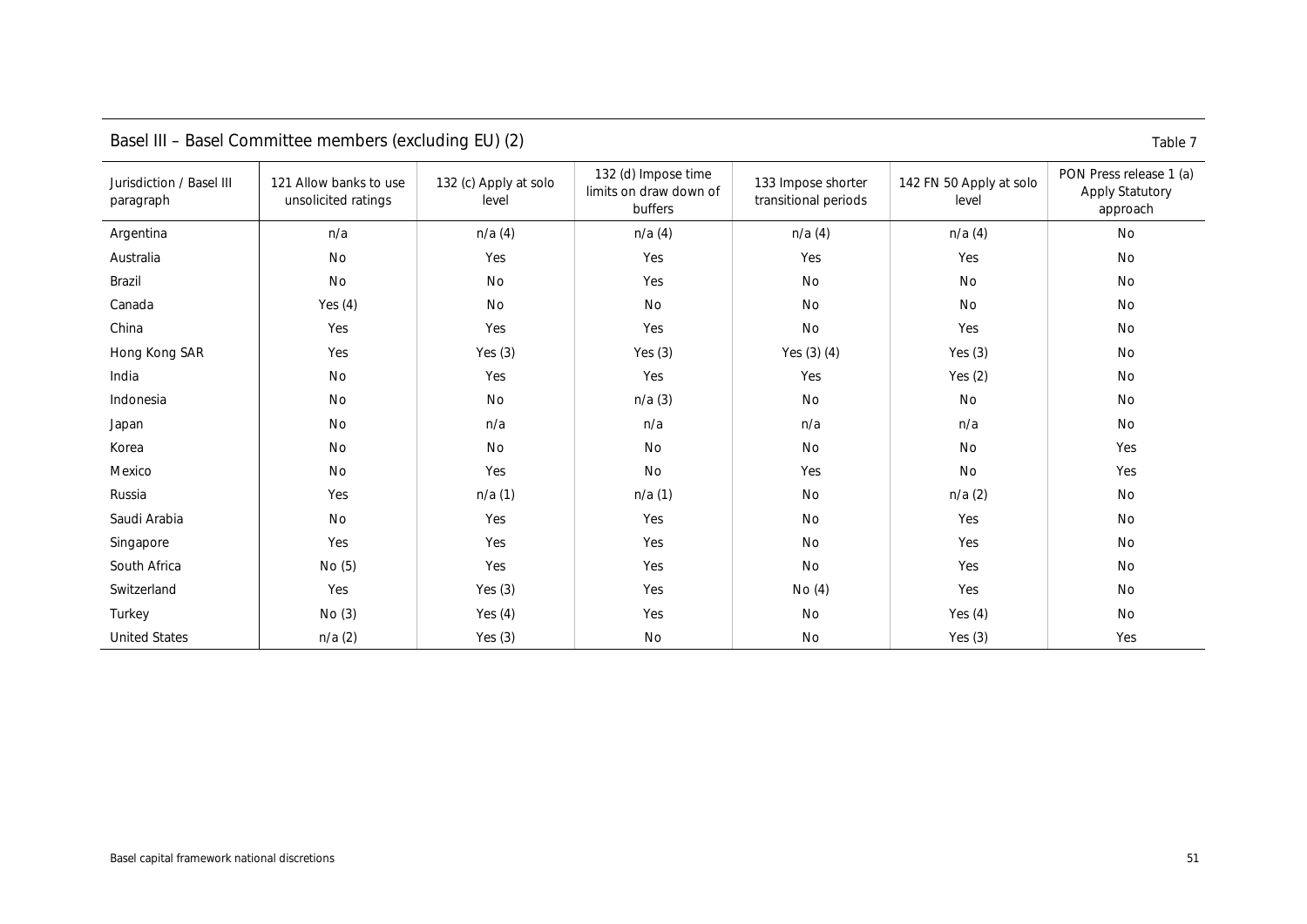<span id="page-55-0"></span>

| Basel III – European Union (2)<br>Table 7 |                                               |                                |                                                          |                                            |                                  |                                                               |  |  |  |
|-------------------------------------------|-----------------------------------------------|--------------------------------|----------------------------------------------------------|--------------------------------------------|----------------------------------|---------------------------------------------------------------|--|--|--|
| Jurisdiction / Basel III<br>paragraph     | 121 Allow banks to use<br>unsolicited ratings | 132 (c) Apply at solo<br>level | 132 (d) Impose time<br>limits on draw down of<br>buffers | 133 Impose shorter<br>transitional periods | 142 FN 50 Apply at solo<br>level | PON Press release 1 (a)<br><b>Apply Statutory</b><br>approach |  |  |  |
| EU (CRD4/CRR)                             | Yes $(3)$                                     | Yes                            | Yes                                                      | Yes                                        | Yes                              | Yes                                                           |  |  |  |
| Belgium                                   |                                               |                                |                                                          | No                                         |                                  |                                                               |  |  |  |
| France                                    |                                               |                                |                                                          | No                                         |                                  |                                                               |  |  |  |
| Germany                                   |                                               |                                |                                                          | No                                         |                                  |                                                               |  |  |  |
| Italy                                     |                                               |                                |                                                          | Yes $(1)$                                  |                                  |                                                               |  |  |  |
| Luxembourg                                |                                               |                                |                                                          | Yes $(1)$                                  |                                  |                                                               |  |  |  |
| The Netherlands                           |                                               |                                |                                                          | No                                         |                                  |                                                               |  |  |  |
| Spain                                     |                                               |                                |                                                          | No(1)                                      |                                  |                                                               |  |  |  |
| Sweden                                    |                                               |                                |                                                          | Yes $(1)$                                  |                                  |                                                               |  |  |  |
| The United Kingdom                        |                                               |                                |                                                          | No                                         |                                  |                                                               |  |  |  |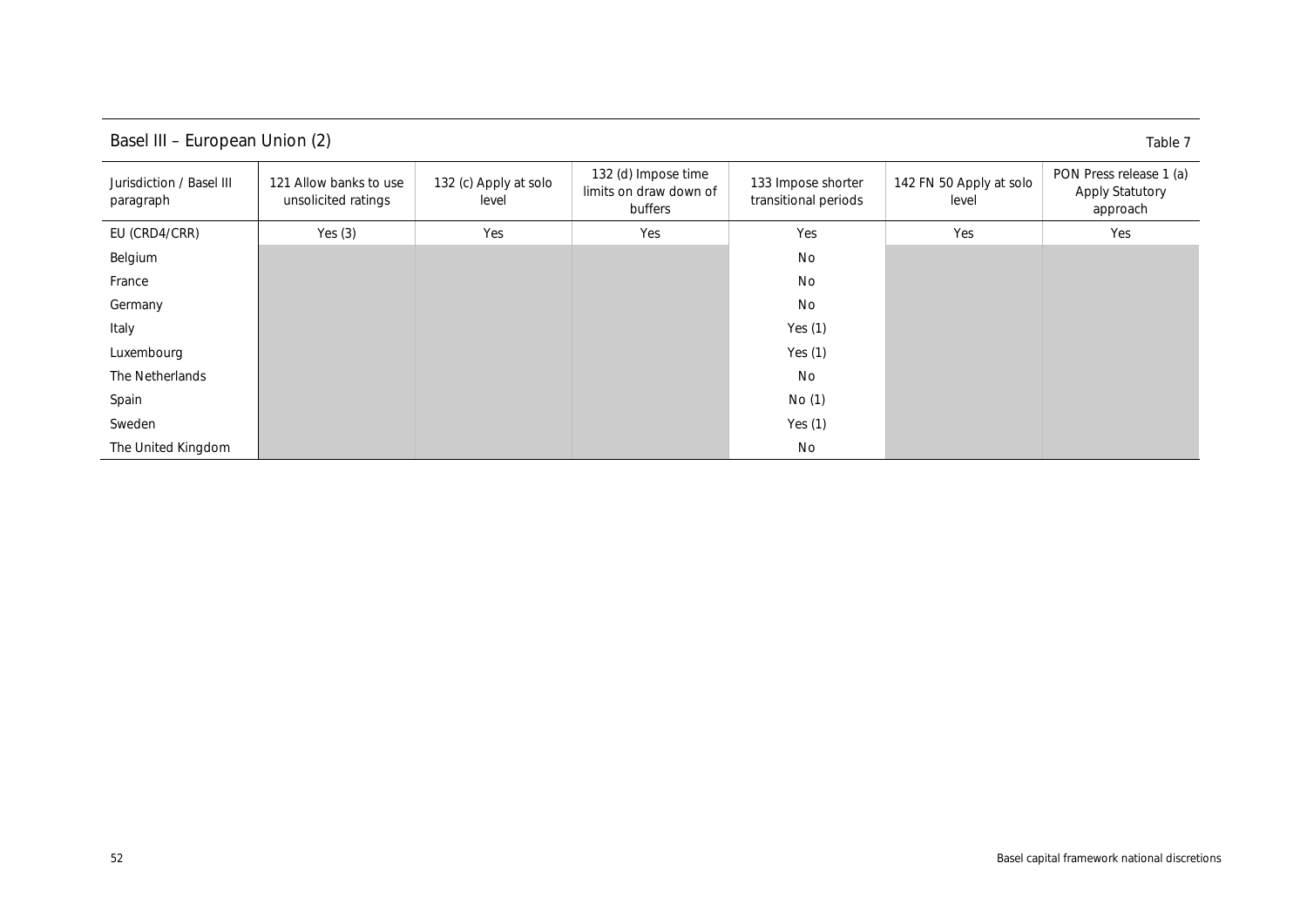### Table 7 notes:

### Argentina

**(1)** IRB has not been adopted **(2)** Banks are not permitted to invest in insurance companies **(3)** Standardised approach to CVA only **(4)** Implementation still in process.

### Canada

**(1)** Part of regular supervisory review process. **(2)** Subject to prior supervisory approval. **(3)** National discretion is included in the regulation but OSFI has not yet opined on its use as there are no banks currently using IMM. **(4)** However, banks are not permitted to rely on any unsolicited rating in determining an asset's RW except where the asset is a sovereign exposure and solicited ratings are not available.

### China

**(1)** Standardised approach to CVA only.

### Hong Kong

**(1)** The HKMA may permit banks to use a conservative estimate instead of look-through on a case by case basis**. (2)** Under the Banking (Capital) Rules, an authorised institution may, with the prior consent of the Monetary Authority, temporarily exclude investments made in the context of resolution**. (3)** Drafting of legislation to implement the buffer requirements is in progress. The legislation is expected to be in place in 2015 and the phase-in of the buffer requirements is intended to begin from 1 January 2016 and become fully effective on 1 January 2019. The answers provided in Table 7 represent current policy proposals subject to industry consultation and negative vetting by the Legislative Council. **(4)** The current intent of the HKMA is to follow the transitional arrangements set out by the Basel Committee. However, the HKMA proposes to reserve the flexibility to shorten the transition periods when doing so is considered appropriate.

### India

**(1)** Banks are only permitted to use standardised CVA. **(2)** Framework is yet to be operationalised. However, as in the case with the minimum capital requirement and capital conservation buffer, the counter-cyclical buffer will also apply both on solo and consolidated basis.

### Indonesia

**(1)** IRB has not been adopted **(2)** Not yet determined. **(3)** Not yet determined.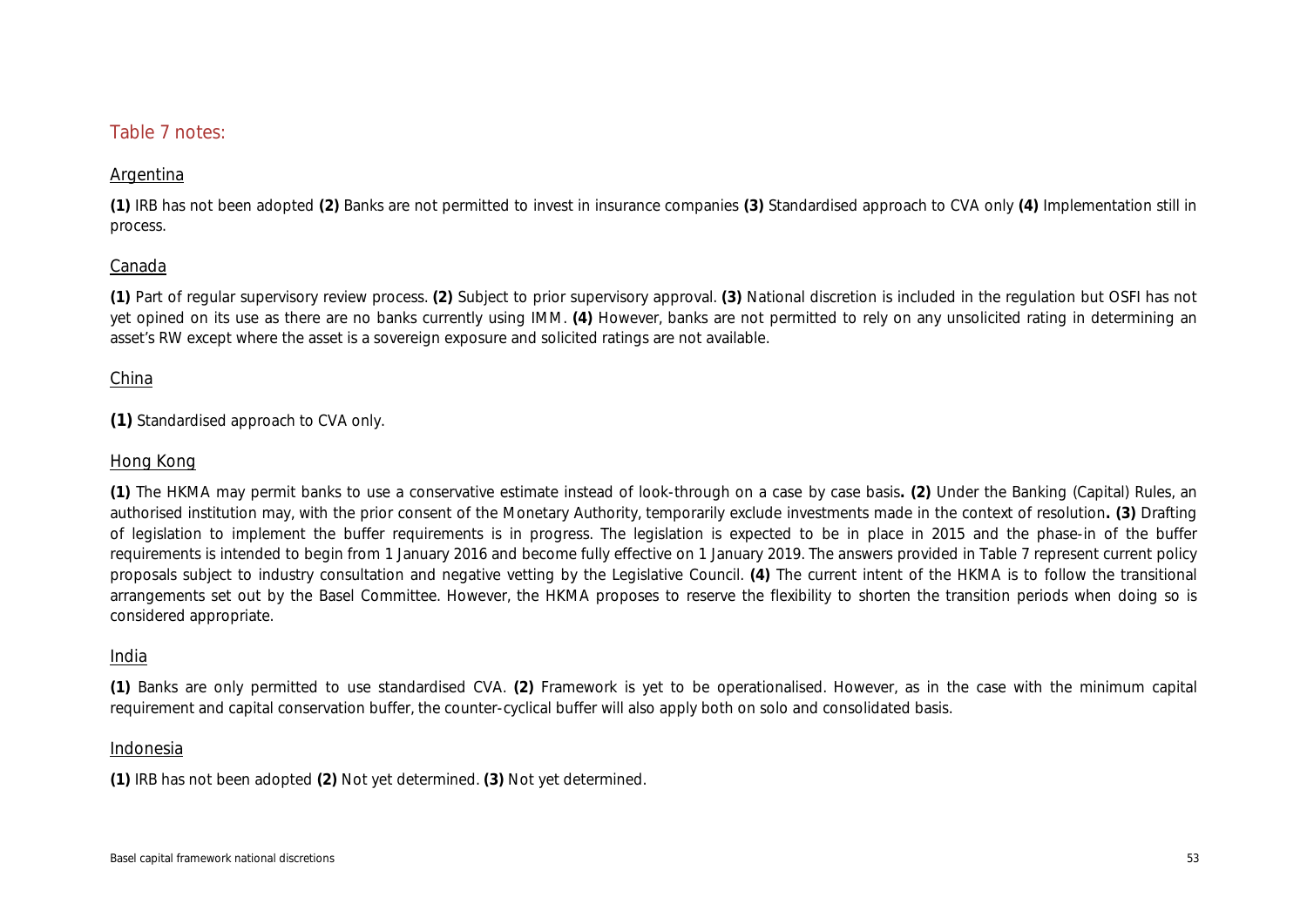### Italy

**(1)** The capital conservation buffer was introduced from 1/1/2014 (0.625% in 2014, 2015 and 2016).

### Luxembourg

**(1)** The capital conservation buffer was introduced in full (2.5%) from 1/1/2014.

### Russia

**(1)** Implementation of capital conservation buffer in progress. **(2)** Implementation of countercyclical capital buffer in progress.

### South Africa

**(1)** Require formal appropriation by the board of directors. **(2)** However, the Registrar has the authority to specify a limit lower than 0.6%. **(3)** Subject to the prior written approval of and conditions specified by the Registrar. **(4)** National discretion is included in the Regulations for the Registrar to instruct the use of paragraph 104. **(5)** Only with the prior written approval of and subject to conditions specified by the Registrar.

### Spain

**(1)** The transitional periods specified in the European legislation apply. The discretion for imposing shorter transitional periods has not been exercised.

### Switzerland

**(1)** Appropriate audit consists of "review" and proportionate amount of dividend has to be excluded. **(2)** The only exception is insurance captives for operational risk, which exclusively insure risks of the financial group. **(3)** Restrictions on distributions can only be applied on solo level because in a formal legal approach only entities distribute dividends not groups. **(4)** However, conservation buffers in Pillar 2 are in place, which correspond to the Basel 2019 requirements.

### Sweden

**(1)** The capital conservation buffer was introduced from 2/8/2014 (2.5% in 2014, 2015 and 2016).

### **Turkey**

**(1)** Banks calculate both consolidation and deduction and apply the lowest CAR **(2)** Regulatory adoption is in progress **(3)** As an exception, if an ECAI has given a solicited rating for 3 consecutive periods for a firm then that ECAI can give an unsolicited rating for that firm just once in the fourth period. **(4)** Institutions must apply at both solo and consolidated level.